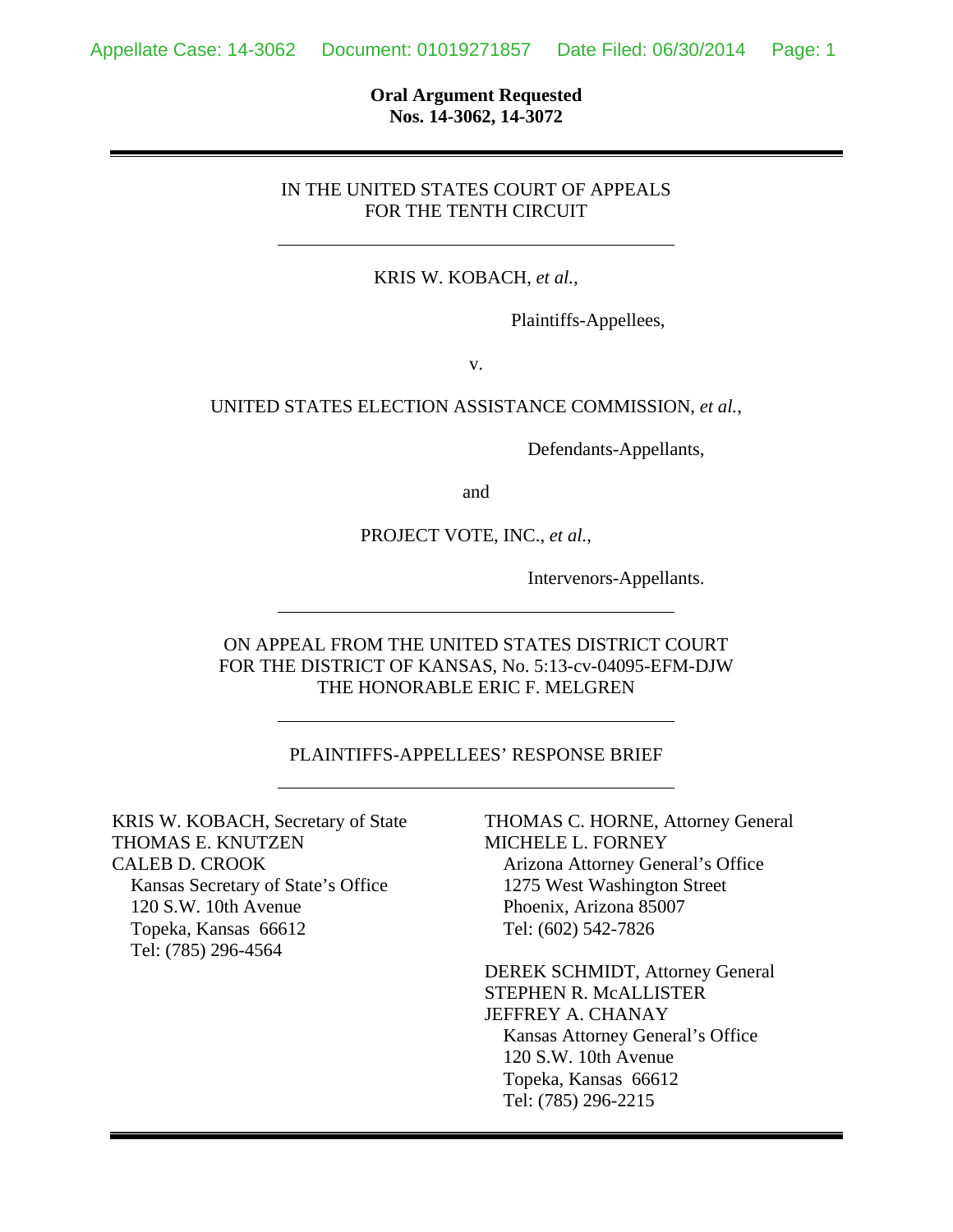# **TABLE OF CONTENTS**

| $\mathbf{I}$ . |                                                                                                                                                    |    |                                                                                                                                                                                                |  |
|----------------|----------------------------------------------------------------------------------------------------------------------------------------------------|----|------------------------------------------------------------------------------------------------------------------------------------------------------------------------------------------------|--|
| II.            |                                                                                                                                                    |    |                                                                                                                                                                                                |  |
| III.           | Arizona Enacted Proposition 200 and Sought Inclusion of Its Proof-of<br>Citizenship Requirement in the State-Specific Instructions for the Federal |    |                                                                                                                                                                                                |  |
| IV.            |                                                                                                                                                    |    | Kansas's Legislature Enacted a Similar Proof-of-Citizenship                                                                                                                                    |  |
| V.             |                                                                                                                                                    |    |                                                                                                                                                                                                |  |
|                |                                                                                                                                                    |    |                                                                                                                                                                                                |  |
|                |                                                                                                                                                    |    |                                                                                                                                                                                                |  |
| $\mathbf{I}$ . | The EAC Has a Nondiscretionary Duty to Modify the State-Specific                                                                                   |    |                                                                                                                                                                                                |  |
|                | A.                                                                                                                                                 |    | The EAC's Expansive Interpretation of Its Own Authority Raises<br>Serious Constitutional Doubts, and the District Court Therefore<br>Correctly Applied the Canon of Constitutional Avoidance14 |  |
|                |                                                                                                                                                    | 1. | The EAC's interpretation of its powers raises serious<br>constitutional doubts because it trenches upon the States'<br>exclusive constitutional authority to establish and enforce voter       |  |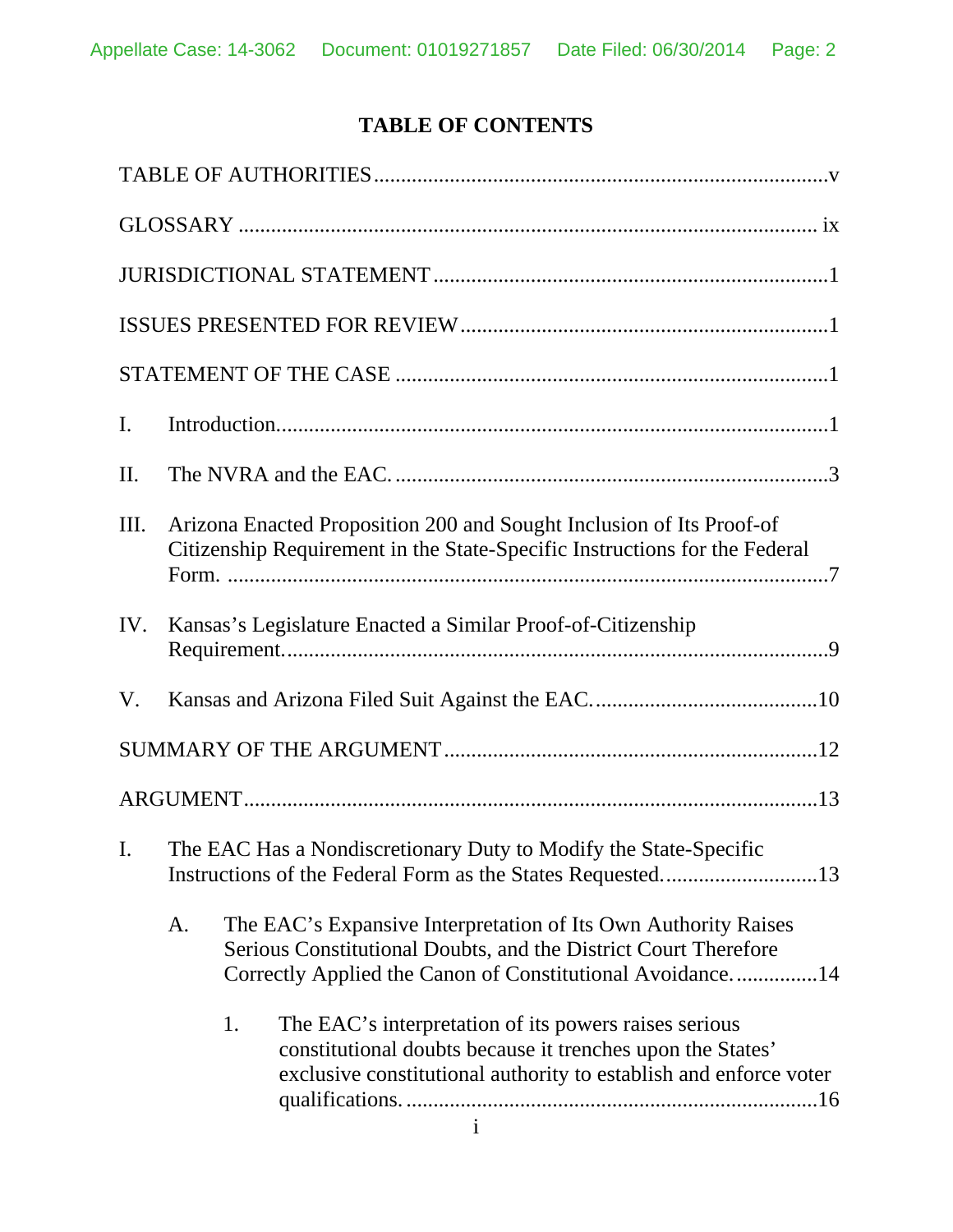|    |           | 2. | The EAC's interpretation of its powers under the NVRA also<br>raises serious constitutional doubts because allowing the EAC<br>to determine what information is "necessary" would constitute |  |  |  |
|----|-----------|----|----------------------------------------------------------------------------------------------------------------------------------------------------------------------------------------------|--|--|--|
|    |           | 3. | Appellants misread ITCA as resolving all constitutional                                                                                                                                      |  |  |  |
|    | <b>B.</b> |    | The NVRA Allows the States to Determine What Information Is<br>Necessary to Enable State Election Officials to Assess the Eligibility                                                        |  |  |  |
|    |           | 1. | The NVRA's text indicates that Congress intended the EAC to<br>include information in the Federal Form that the States deemed                                                                |  |  |  |
|    |           | 2. | The NVRA's stated purpose is consistent with allowing States<br>to determine what is necessary to assess applicants'                                                                         |  |  |  |
|    |           | 3. | The EAC's own regulations require the EAC to include state-<br>specific instructions that reflect the States' respective voter<br>qualification and registration requirements33              |  |  |  |
|    |           | 4. | The district court's decision is consistent with <i>ITCA</i> . 35                                                                                                                            |  |  |  |
|    |           | 5. | The NVRA Did Not Vest the EAC with Quasi-Judicial<br>.41<br>Power                                                                                                                            |  |  |  |
|    | C.        |    | The EAC's Determination That the Proof-of-Citizenship<br>Requirements Are Unnecessary Is Not Entitled to Deference44                                                                         |  |  |  |
| Π. |           |    | This Court Should Affirm the Judgment of the District Court on Alternative                                                                                                                   |  |  |  |
|    | A.        |    | The NVRA Is Unconstitutional as Applied by the EAC Because it<br>Infringes on the States' Exclusive Power to Establish and Enforce                                                           |  |  |  |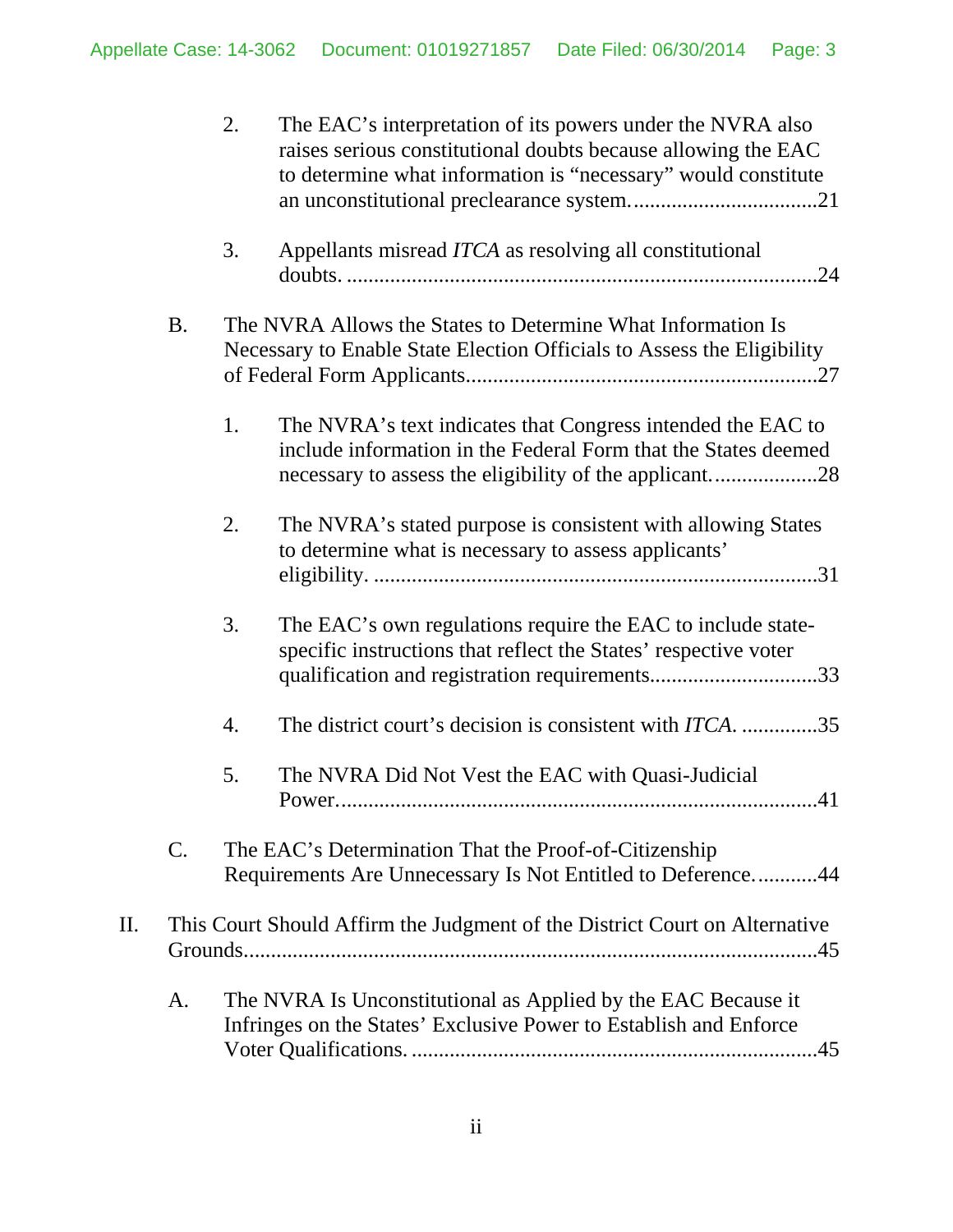|           | 1. |                                                             |               | Congress Cannot Displace the Voter Qualifications Clause46                                                                    |
|-----------|----|-------------------------------------------------------------|---------------|-------------------------------------------------------------------------------------------------------------------------------|
|           | 2. |                                                             |               | Any Tension Between the Voter Qualifications Clause and the<br>Elections Clause Must Be Resolved in Favor of the Voter        |
| <b>B.</b> |    |                                                             |               | The EAC Disregarded Its Own Regulations in Violation of the                                                                   |
| C.        |    | The EAC Decision Was Arbitrary, Capricious, and an Abuse of |               |                                                                                                                               |
|           | 1. |                                                             |               | The EAC Decision was not in accordance with law because it<br>rendered findings of fact and conclusions of law without        |
|           | 2. |                                                             |               | The EAC arbitrarily and capriciously adopted the Intervenors'<br>unsupported factual assertions while discounting the States' |
|           |    |                                                             | a.            | The EAC Decision ignored, discounted, and                                                                                     |
|           |    |                                                             | $\mathbf b$ . | The EAC Decision ignored and discounted Kansas's                                                                              |
|           |    |                                                             | c.            | The EAC readily adopted conclusory statements                                                                                 |
| D.        |    |                                                             |               | The EAC Decision Is <i>Ultra Vires</i> Because the EAC Lacked the                                                             |
|           |    |                                                             |               |                                                                                                                               |
|           |    |                                                             |               |                                                                                                                               |
|           |    |                                                             |               |                                                                                                                               |
|           |    |                                                             |               |                                                                                                                               |
|           |    |                                                             |               |                                                                                                                               |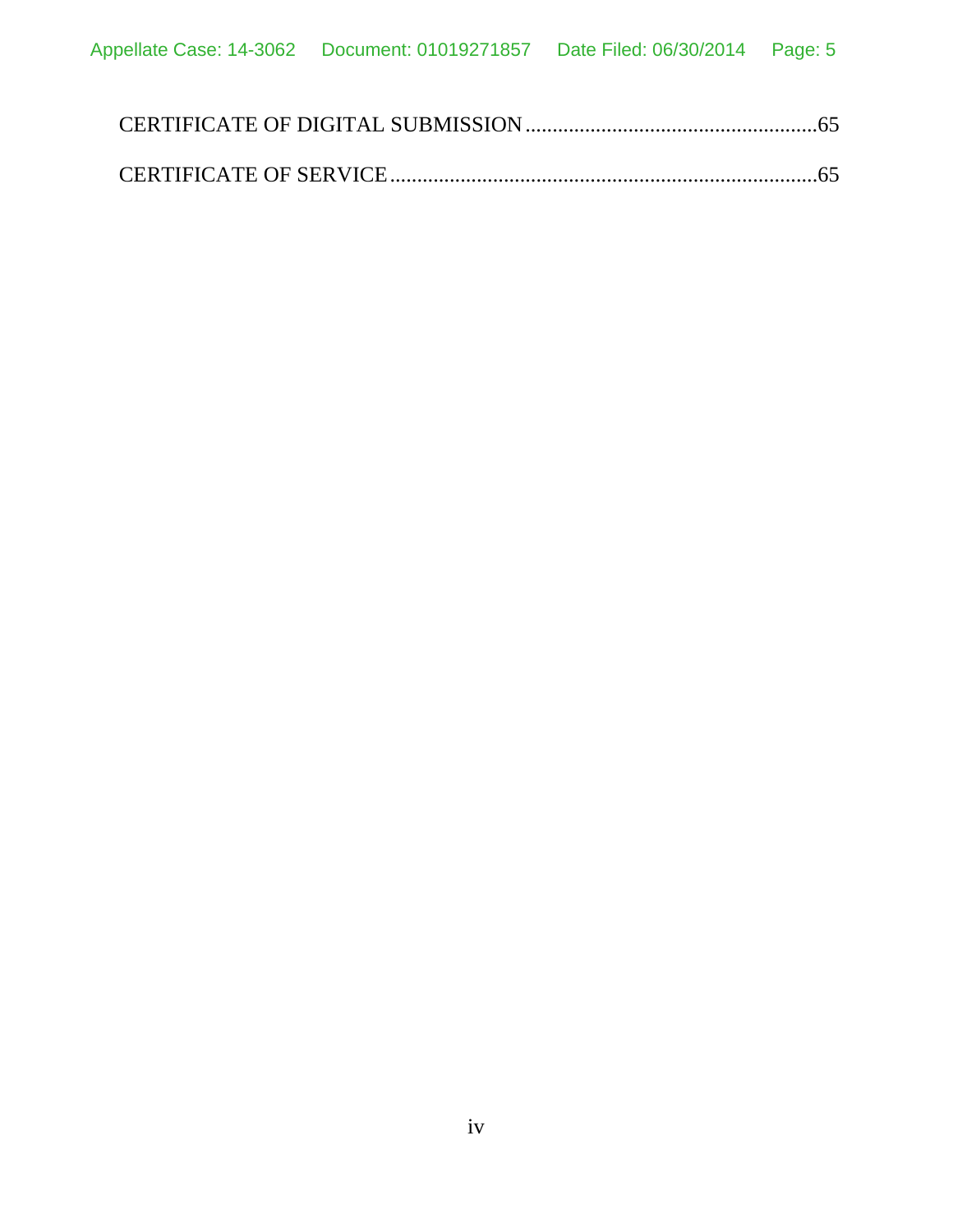# **TABLE OF AUTHORITIES**

<span id="page-5-0"></span>

| Almendarez-Torres v. United States,                     |
|---------------------------------------------------------|
| Arizona v. Inter Tribal Council of Ariz., Inc.,         |
| Bruesewitz v. Wyeth, LLC,                               |
| Carrington v. Rash,                                     |
| Christensen v. Harris Cnty.,                            |
| Clark v. Martinez,                                      |
| Common Cause of Colo. v. Buescher,                      |
| D.A. Osguthorpe Family P'ship v. ASC Utah, Inc.,        |
| Darden v. Peters,                                       |
| Dep't of Revenue v. ACF Indus.,                         |
| Dunn v. Bd. of Comm'rs of Morton Cnty.,                 |
| Food & Drug Admin. v. Brown & Williamson Tobacco Corp., |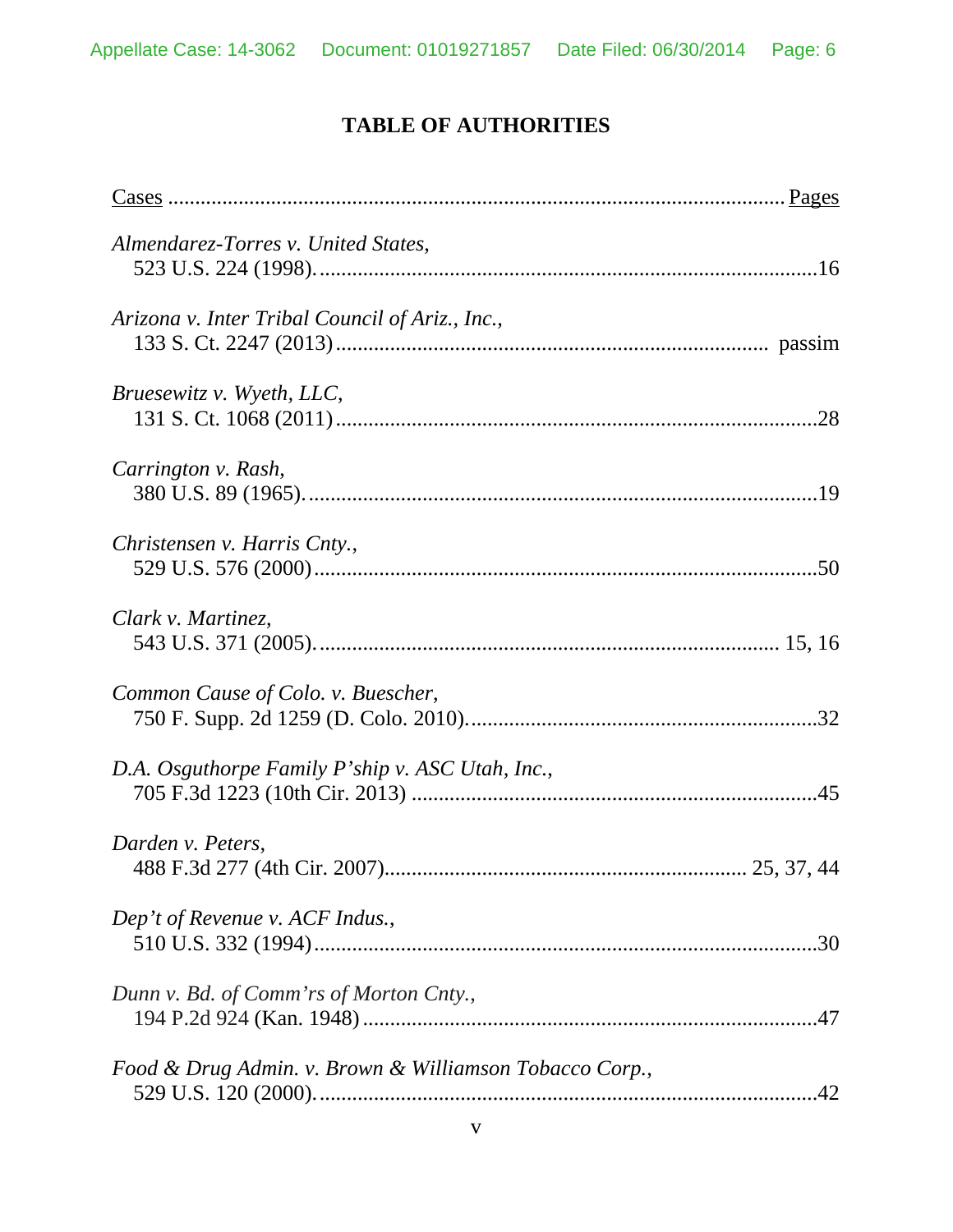| Lyng v. Payne,                                                     |
|--------------------------------------------------------------------|
| Mori v. Dep't of Navy,                                             |
| Mountain Side Mobile Estate P'ship v. Sec'y of Hous. & Urban Dev., |
| Shannon v. United States,                                          |
| Shelby County v. Holder,                                           |
| Smiley v. Holm,                                                    |
| South Carolina v. Katzenbach,                                      |
| Stern v. Marshall,                                                 |
| U.S. Term Limits, Inc. v. Thornton,                                |
| United States v. La Franca,                                        |
| United States v. X-Citement Video, Inc.,                           |
| Utah Envtl. Congress v. Richmond,                                  |
| Via Christi Reg'l Med. Ctr., Inc. v. Leavitt,                      |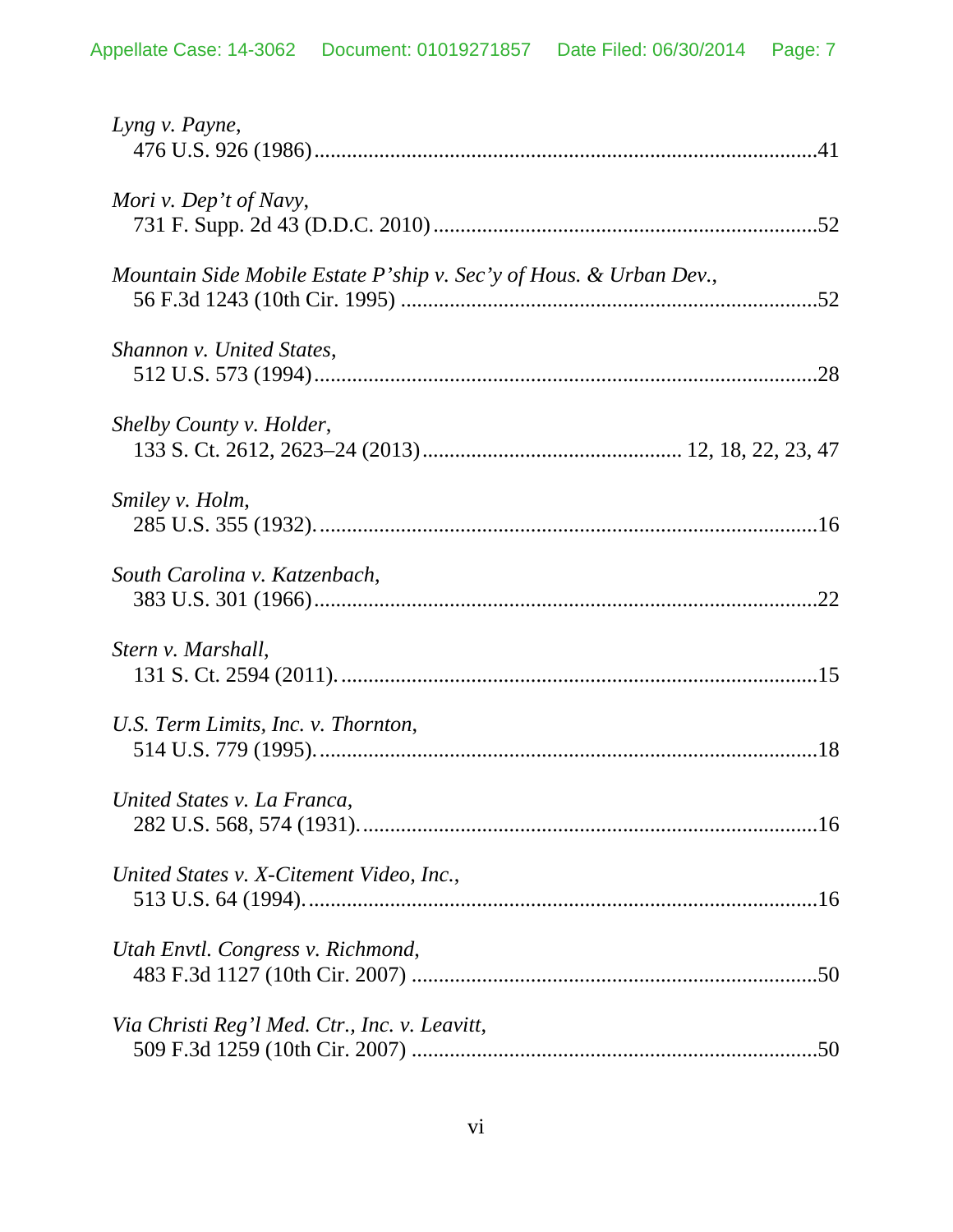| W. Watersheds Project v. Bureau of Land Mgmt., |  |
|------------------------------------------------|--|
| Wyodak Res. Dev. Corp. v. United States,       |  |
| Young v. Fordice,                              |  |
| Zadvydas v. Davis,                             |  |
|                                                |  |
|                                                |  |
|                                                |  |
|                                                |  |
|                                                |  |
|                                                |  |
|                                                |  |
|                                                |  |
|                                                |  |
|                                                |  |
|                                                |  |
|                                                |  |
|                                                |  |
|                                                |  |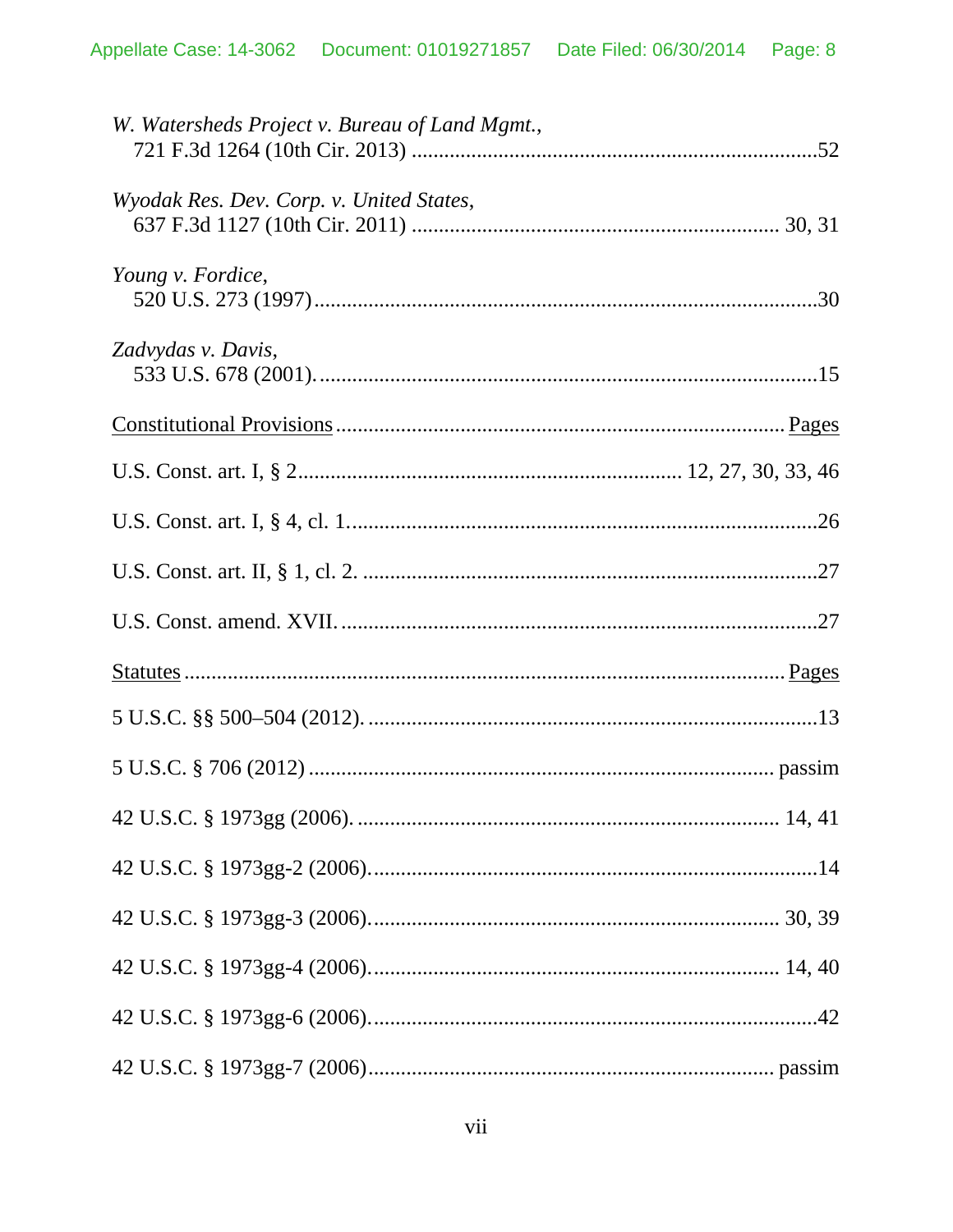| The National Clearinghouse on Election Administration, Implementing the<br>National Voter Registration Act of 1993: Requirements, Issues, Approaches, |  |
|-------------------------------------------------------------------------------------------------------------------------------------------------------|--|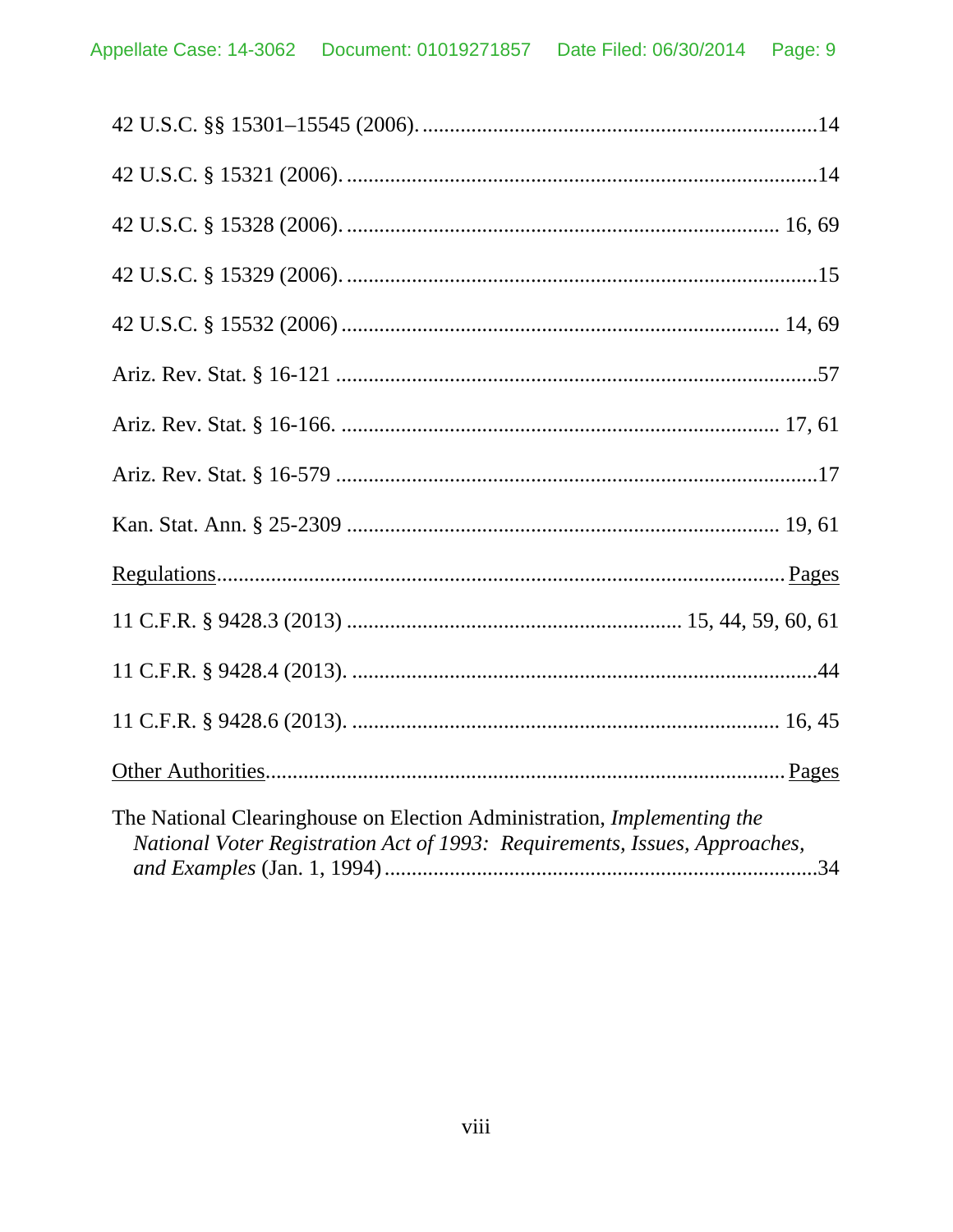## **GLOSSARY**

- <span id="page-9-0"></span>APA Administrative Procedures Act
- ARS Arizona Revised Statutes
- EAC Election Assistance Commission
- HAVA Help America Vote Act, 42 U.S.C. §§ 15301 to 15545
- ITCA *Arizona v. Inter Tribal Council of Arizona, Inc.*, 133 S. Ct. 2247 (2013).
- KSA Kansas Statutes Annotated
- NVRA National Voter Registration Act, 42 U.S.C. §§ 1973gg to 1973gg-10
- VRA Voting Rights Act of 1965, 42 U.S.C. §§ 1973 to 1973bb-1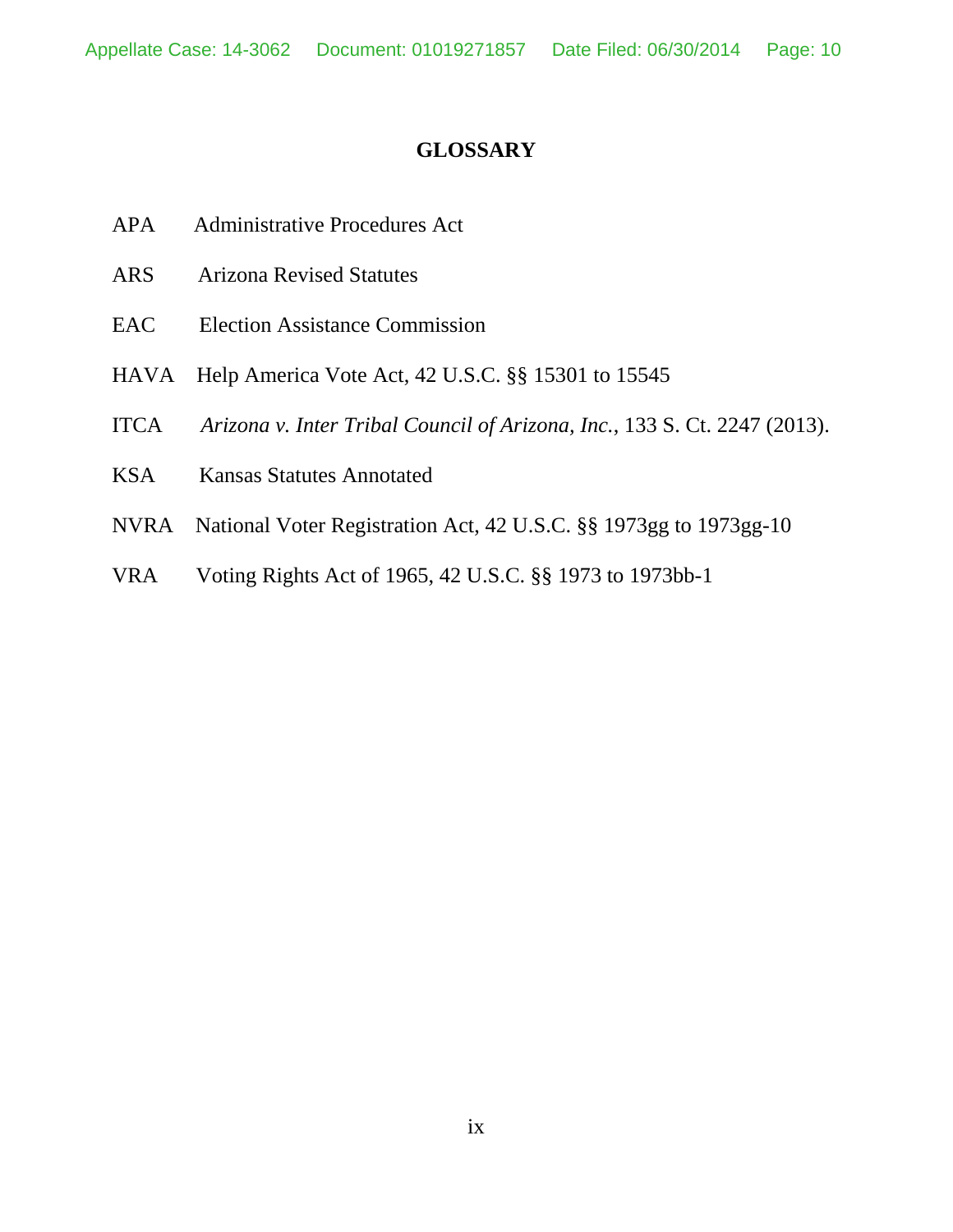### **JURISDICTIONAL STATEMENT**

<span id="page-10-0"></span>The Appellees do not dispute the Appellants' and the Intervenors-Appellants' jurisdictional statements.

### **ISSUES PRESENTED FOR REVIEW**

<span id="page-10-1"></span>1. Did the district court correctly conclude that the Election Assistance Commission ("EAC") has a nondiscretionary duty to modify the Federal Form's state-specific instructions to reflect Kansas's and Arizona's state laws requiring proof of citizenship from registering voters?

2. In the alternative, should the district court's order be affirmed because the EAC's denial of the States' requested modification to the instructions deprives the States of their exclusive authority to establish and enforce the qualifications of voters under Article I, Section 2 of the United States Constitution, or because the EAC acted in violation of the Administrative Procedures Act?

### **STATEMENT OF THE CASE**

# <span id="page-10-3"></span><span id="page-10-2"></span>**I. Introduction.**

This case is a direct result of the United States Supreme Court's decision in *Arizona v. Inter Tribal Council of Arizona, Inc.* ("*ITCA*"), 133 S. Ct. 2247 (2013). Plaintiffs-Appellees the State of Kansas, the State of Arizona, and their respective Secretaries of State Kris W. Kobach and Ken Bennett (collectively "the States"),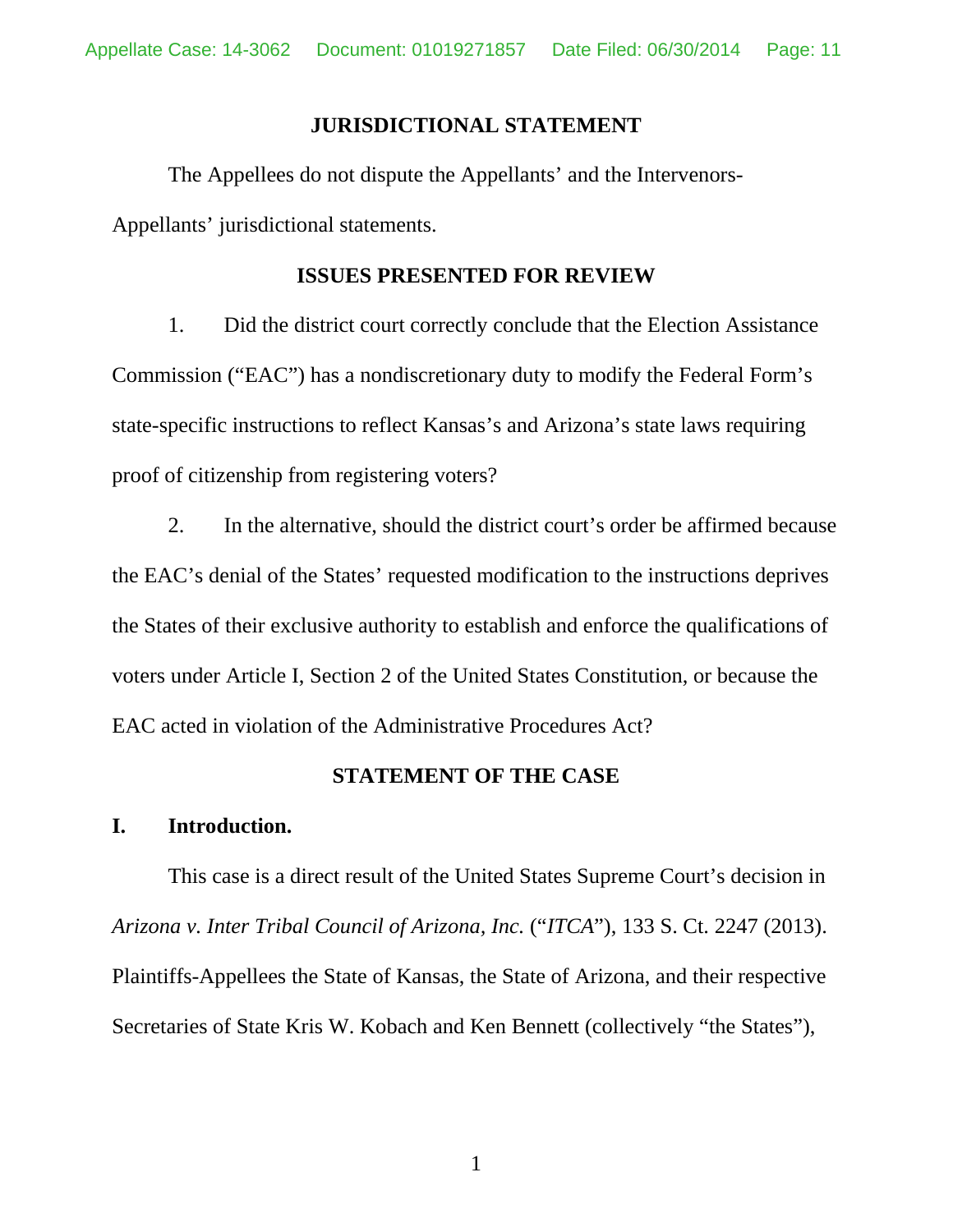filed this case in response to the specific suggestion of the majority opinion in *ITCA*. *See id*. at 2260 n.10.

Both States require newly registering voters to provide proof of citizenship. In *ITCA*, the Supreme Court recognized that Article I, Section 2 of the United States Constitution (the "Voter Qualifications Clause") reserves to the States the exclusive power to establish the qualifications of voters and stated that "Since the power to establish voting requirements is of little value without the power to enforce those requirements, Arizona is correct that it would raise serious constitutional doubts if a federal statute precluded a State from obtaining the information necessary to enforce its voter qualifications." *Id*. at 2258–59. The Court further stated that "the Elections Clause empowers Congress to regulate *how* federal elections are held, but not *who* may vote in them." *Id*. at 2258. On the other hand, the Court recognized that the National Voter Registration Act ("NVRA") requires States to "accept and use" the National Voter Registration Form ("Federal Form"), *id*. at 2257, which currently does not require registrants to provide documentary proof of citizenship. Therefore, the Court specifically suggested that Arizona renew its request to the EAC to modify the Federal Form to require proof of citizenship in the Arizona-specific instructions. If the EAC declined to honor that request, then the State should "seek a writ of mandamus to 'compel agency action unlawfully withheld or unreasonably delayed'" and/or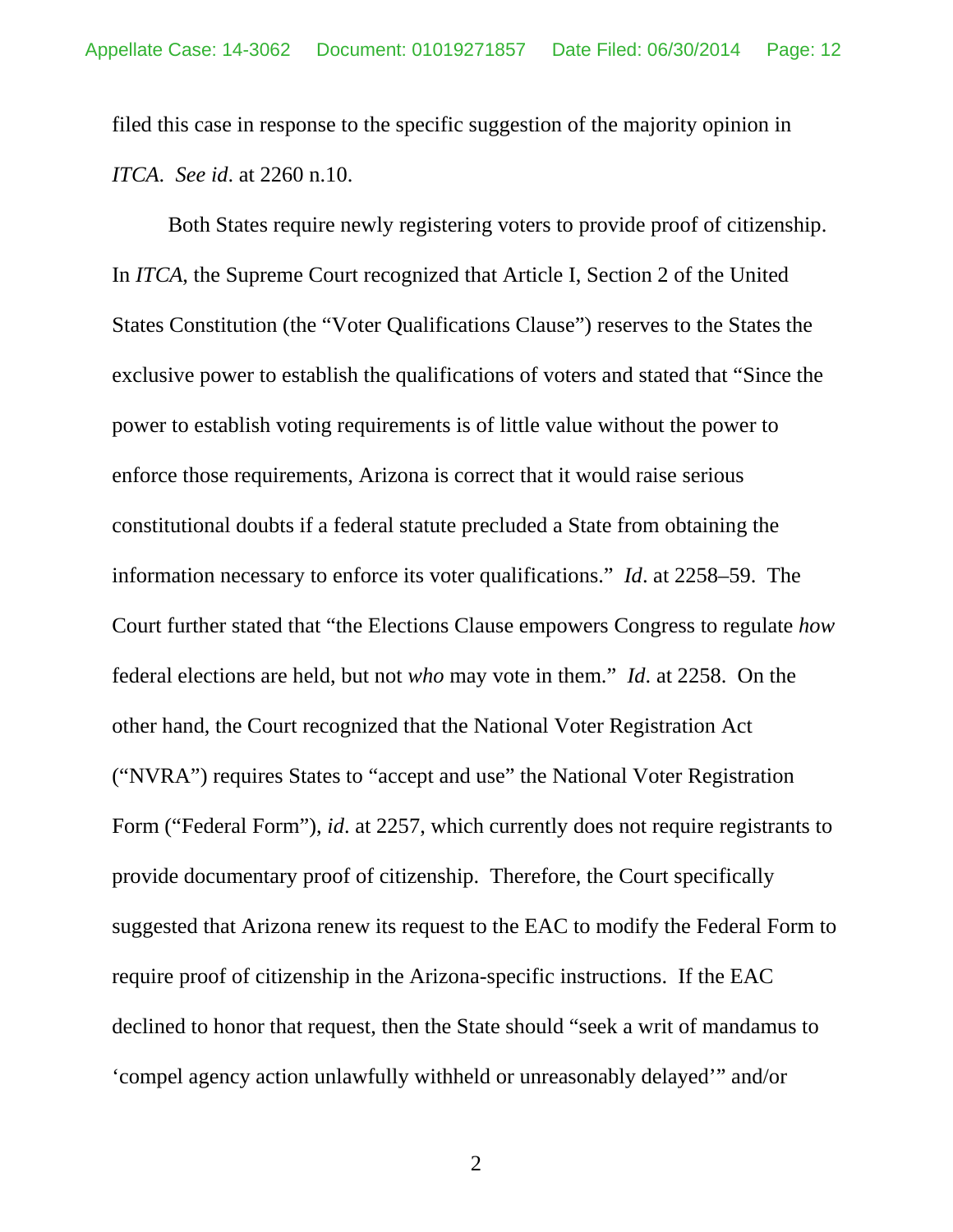"assert a constitutional right to demand concrete evidence of citizenship apart from the Federal Form." *Id*. at 2260 n.10 (quoting 5 U.S.C. § [706\(1\)\(2012\)\)](https://www.lexis.com/research/buttonTFLink?_m=3eea5f56c921aa736c78528cdc348aa3&_xfercite=%3ccite%20cc%3d%22USA%22%3e%3c%21%5bCDATA%5b133%20S.%20Ct.%202247%5d%5d%3e%3c%2fcite%3e&_butType=4&_butStat=0&_butNum=370&_butInline=1&_butinfo=5%20U.S.C.%20706&_fmtstr=FULL&docnum=1&_startdoc=1&wchp=dGLbVzB-zSkAA&_md5=f424ad4c134c472469c4c9506bafb599). That is precisely what Kansas and Arizona have done.

In this action, the States have challenged the EAC's refusal to incorporate their respective proof-of-citizenship requirements into the state-specific instructions for the Federal Form under the Administrative Procedures Act ("APA"), 5 U.S.C. §§ 500–504 (2012). *Id*. at 2259–60. The district court held that "the EAC's refusal to perform its nondiscretionary duty to change the instructions as required constitutes agency action unlawfully withheld," App. 1448–49, and ordered the EAC to add the requested language, App. 1449. The EAC has appealed that ruling, and the States now respond.

## <span id="page-12-0"></span>**II. The NVRA and the EAC.**

Congress enacted the NVRA in 1993 with the following express purposes:

(1) to establish procedures that will increase the number of *eligible* citizens who register to vote in elections for Federal office;

(2) to make it possible for Federal, State, and local governments to implement this subchapter in a manner than enhances the participation of *eligible* citizens as voters in elections for Federal office;

(3) to protect the *integrity* of the electoral process; and

(4) to ensure that accurate and current voter rolls are maintained.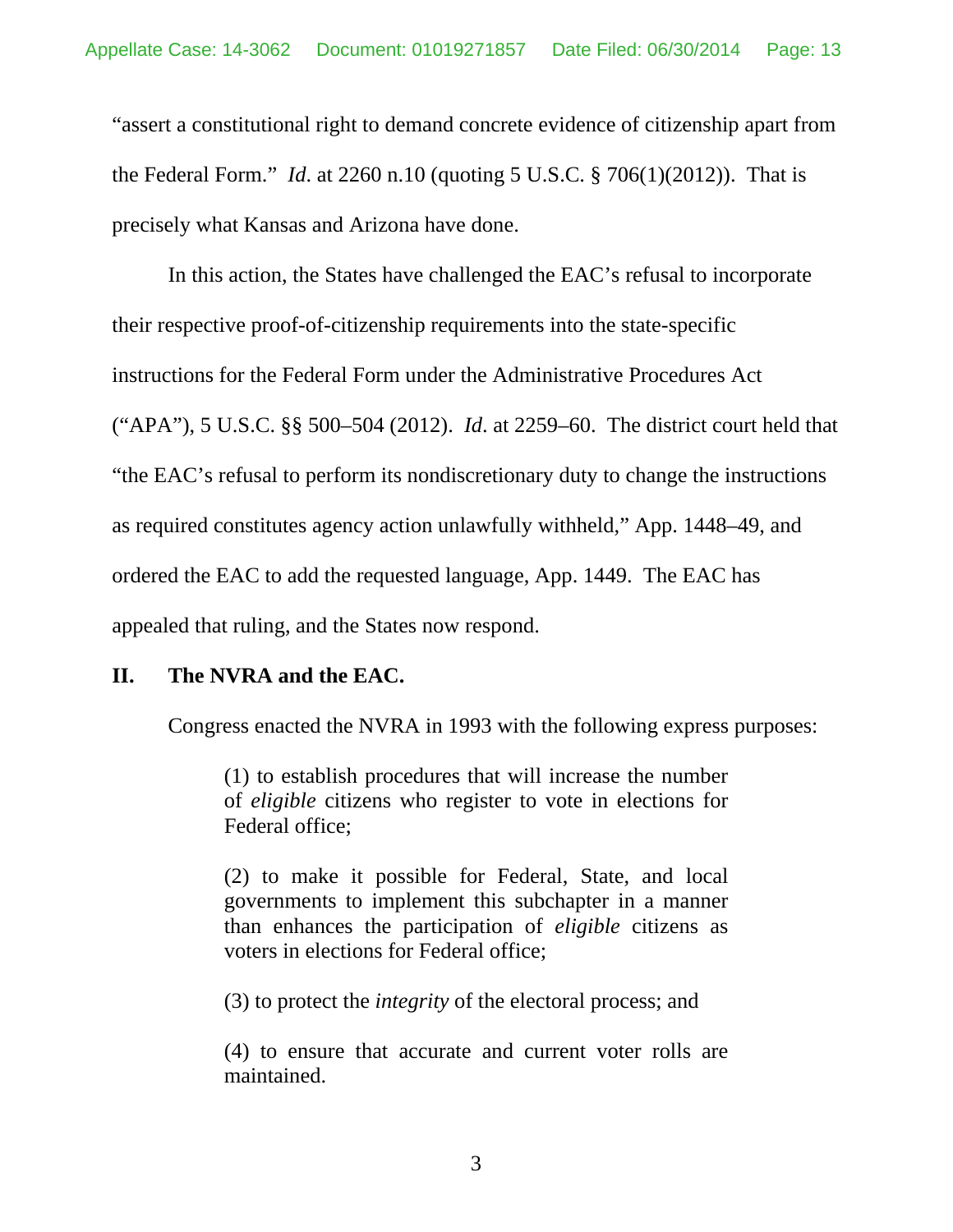42 U.S.C. § 1973gg(b)(1)–(4) (2006) (emphasis added). The NVRA requires each state to permit prospective voters to register to vote in elections for Federal office by any of three methods: simultaneously with a driver's license application, in person, or by mail. *Id.* § 1973gg-2(a) (2006). The Federal Form (which was intended principally to facilitate multi-state registration drives) includes a fillable form for the applicant's personal information as well as several pages of statespecific instructions. App. 79–103.

In 2002, Congress enacted the Help America Vote Act ("HAVA"), 42 U.S.C. §§ 15301–15545, and in so doing, created the EAC, *id.* § 15321, an agency consisting of four appointed commissioners. The HAVA also transferred the responsibility of administering the NVRA from the Federal Election Commission to the EAC. *Id.* § 15532. The NVRA places upon the EAC the ongoing responsibility of updating the Federal Form, in consultation with the States' chief election officers, for the registration of voters for elections for federal office, 42 U.S.C. § 1973gg-7(a)(2) and in turn requires the States to accept and use the Federal Form to register voters for elections for federal office, *id.* § 1973gg- $4(a)(1)$ .

The NVRA provides that the Federal Form "may require only such identifying information . . . and other information . . . as is necessary to enable the appropriate State election official to assess the eligibility of the applicant." *Id*. §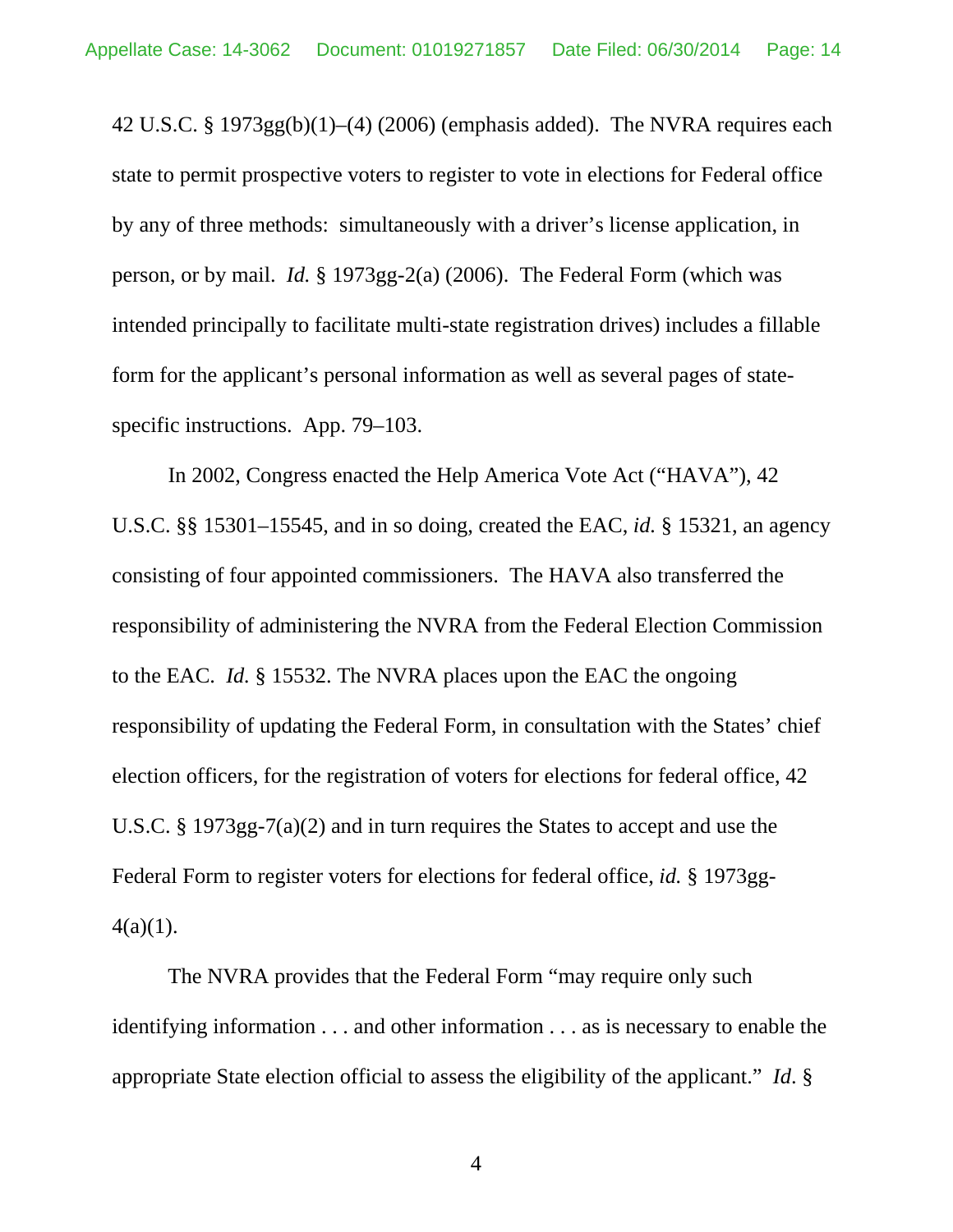1973gg-7(b)(1). The NVRA also provides that the Federal Form "shall include statements that specify each eligibility requirement (including citizenship), contain an attestation of eligibility, and require the applicant's signature under penalty of perjury. *Id*. § 1973gg-7(b)(2). Lastly, the NVRA provides that the forms developed for voter registration "may not include any requirement for notarization or other formal authentication." *Id*. § 1973gg-7(b)(3). While the EAC is responsible for maintaining the Federal Form, Congress expressly denied the EAC the authority "to issue any rule, promulgate any regulation, or take any other action which imposes any requirement on any State or unit of local government except to the extent permitted under section 1973gg-7(a) of this title." 42 U.S.C. § 15329 (2006). There are three "components" to the Federal Form: the general application instructions, the form itself, and the state-specific instructions. App. 79–103.

The EAC's own regulations require "state-specific instructions" as a mandatory "component" of the Federal Form. *See* 11 C.F.R. § 9428.3(b) (2013). The regulation further mandates that "[t]he state-specific instructions *shall* contain ... information regarding the state's specific voter eligibility and *registration requirements*." *Id*. (emphasis added). The EAC requires that state election officials report and update it on the State's unique "voter registration eligibility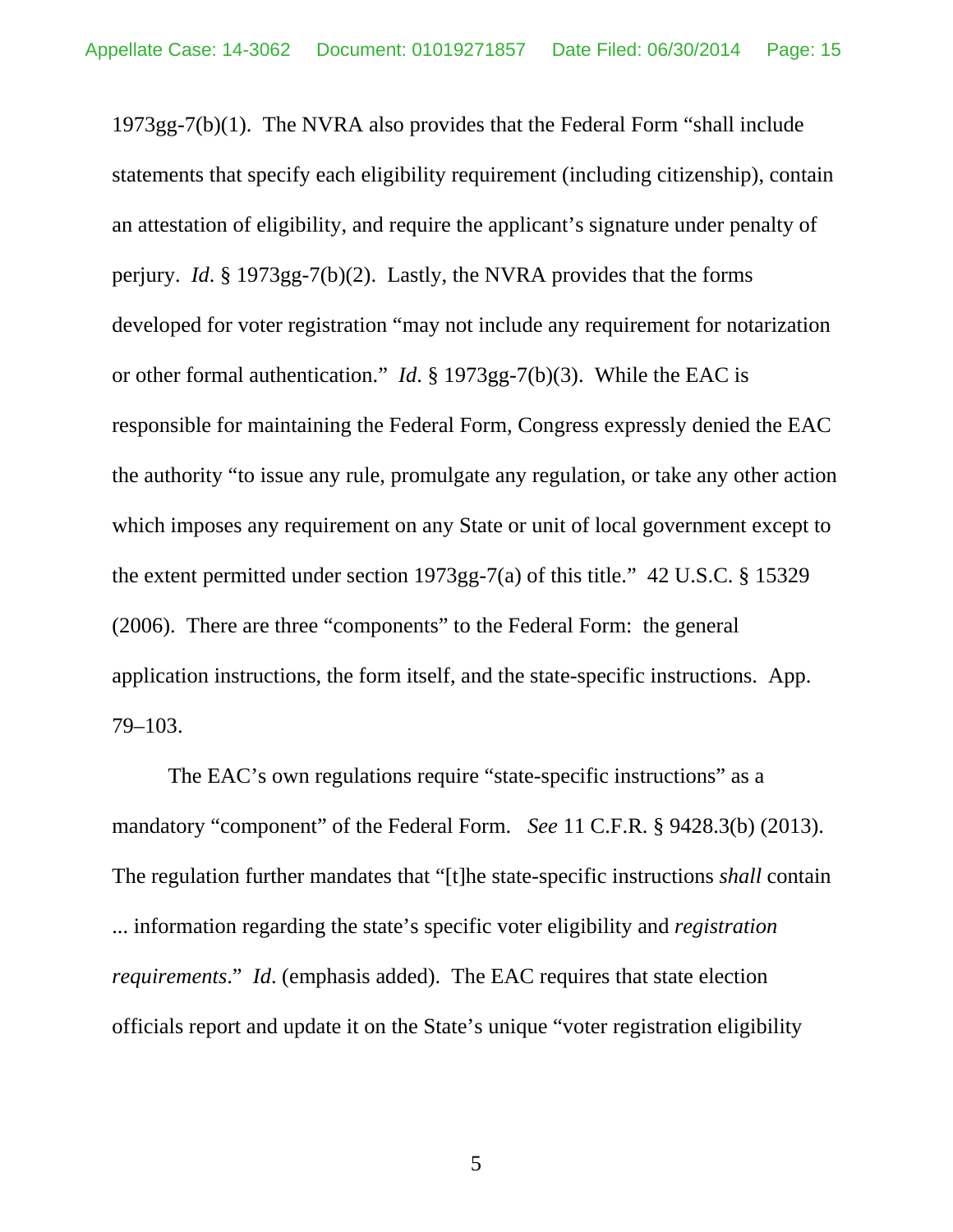requirements" for the purpose of including and updating any requirements set forth in the "state specific" component of the Federal Form. *Id.* § 9428.6 (2013).

Pursuant to 42 U.S.C. § 15328, all actions that the EAC is authorized to take under Chapter 146 of Title 42 of the United States Code may be carried out only with the approval of at least three of its commissioners. The EAC has not had a quorum of commissioners since December 2010, and has not had any commissioners since December 2011. App. 53, ¶ 27; App. 284, ¶¶ 25–27.

In November 2011, the EAC's then-Executive Director, Thomas Wilkey, issued a memorandum ("the Wilkey Memorandum") that purported to implement a procedure for reviewing and processing States' requests for modification to the Federal Form. App. 104–05. The Wilkey Memorandum purported to confer authority to the EAC's Division of Research, Programs and Policy to make modifications to the Federal Form at the States' request when the proposed modifications are required by a change in state law, including proposed modifications that clarify existing state law. App. 104. It further stated, "Requests that raise issues of broad policy concern to more than one State will be deferred until the re-establishment of a quorum." App*.* 105. Under the Wilkey Memorandum, the EAC's Executive Director "will make the final determination with regard to each State request." *Id.* Appellant Alice Miller is the acting Executive Director ("Miller"). App. 50, ¶ 11; App. 254–55, ¶ 11; App. 1319.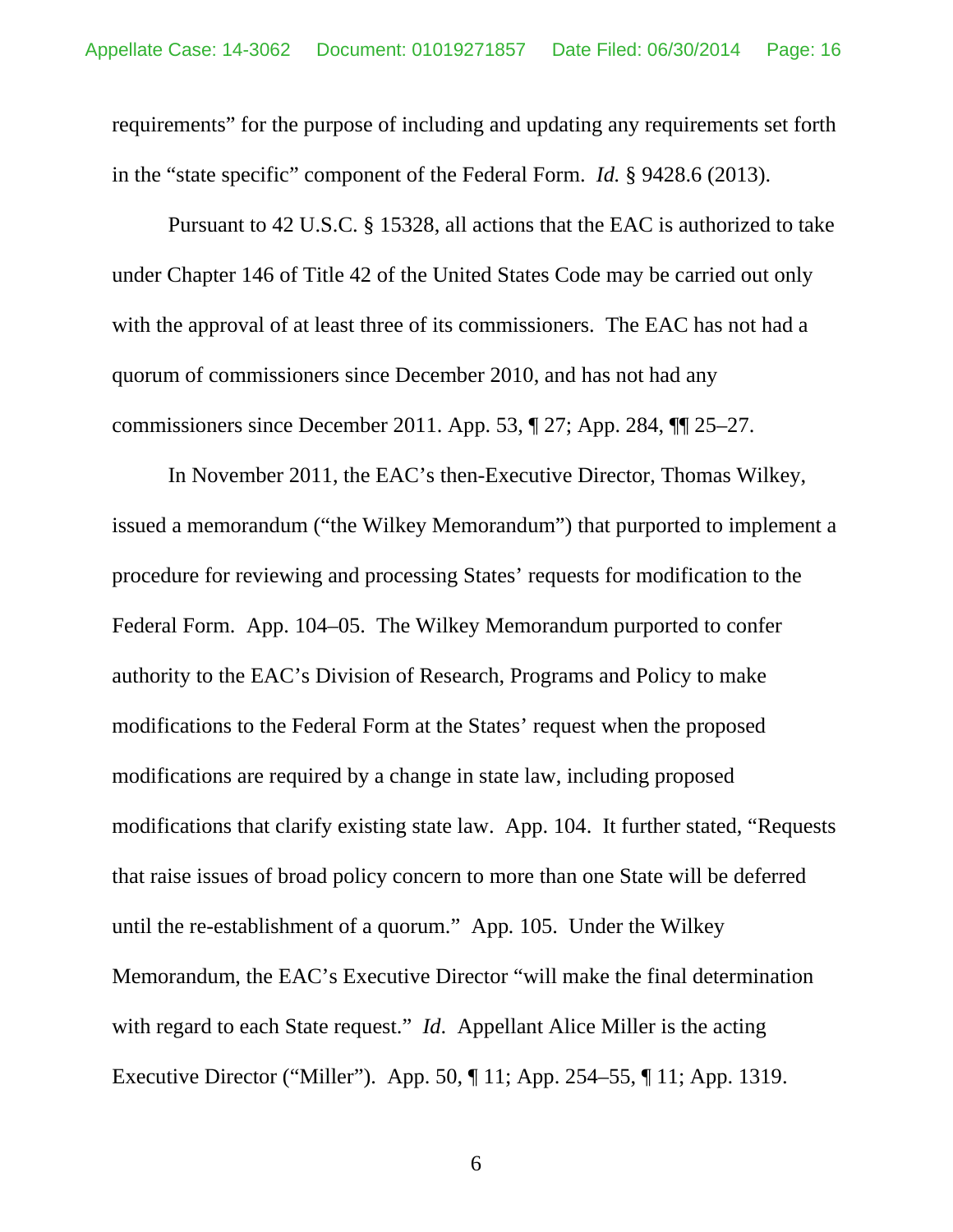# <span id="page-16-0"></span>**III. Arizona Enacted Proposition 200 and Sought Inclusion of Its Proof-of-Citizenship Requirement in the State-Specific Instructions for the Federal Form.**

In 2004, Arizona voters passed Proposition 200, which requires prospective voters to provide evidence of U.S. citizenship in order to register to vote (codified at Ariz. Rev. Stat. ("A.R.S.") § 16-166(F) (2010). App. 119–23. Proposition 200 also requires registered voters to present identification in order to cast their ballots at the polls. A.R.S. § 16-579 (2011). The initiative was designed in part "to combat voter fraud by requiring voters to present proof of citizenship when they register to vote and to present identification when they vote on election day." *Purcell v. Gonzalez*, 549 U.S. 1, 2 (2006).

Proposition 200 permits a variety of options to satisfy its proof-ofcitizenship requirement. A.R.S. § 16-166(F). In most instances, providing proof of citizenship is accomplished by providing an identifying number that can be verified through government databases. Applicants who do not have any of these numbers can use copies of other documents such as birth certificates or passports. *Id.*

In 2005, Arizona requested the EAC to include Arizona's proof-ofcitizenship requirement on the state-specific instructions for the Federal Form. App. 124–26. The then-EAC Executive Director declined to approve this statespecific requirement, apparently unilaterally. *Id.* The Director claimed that the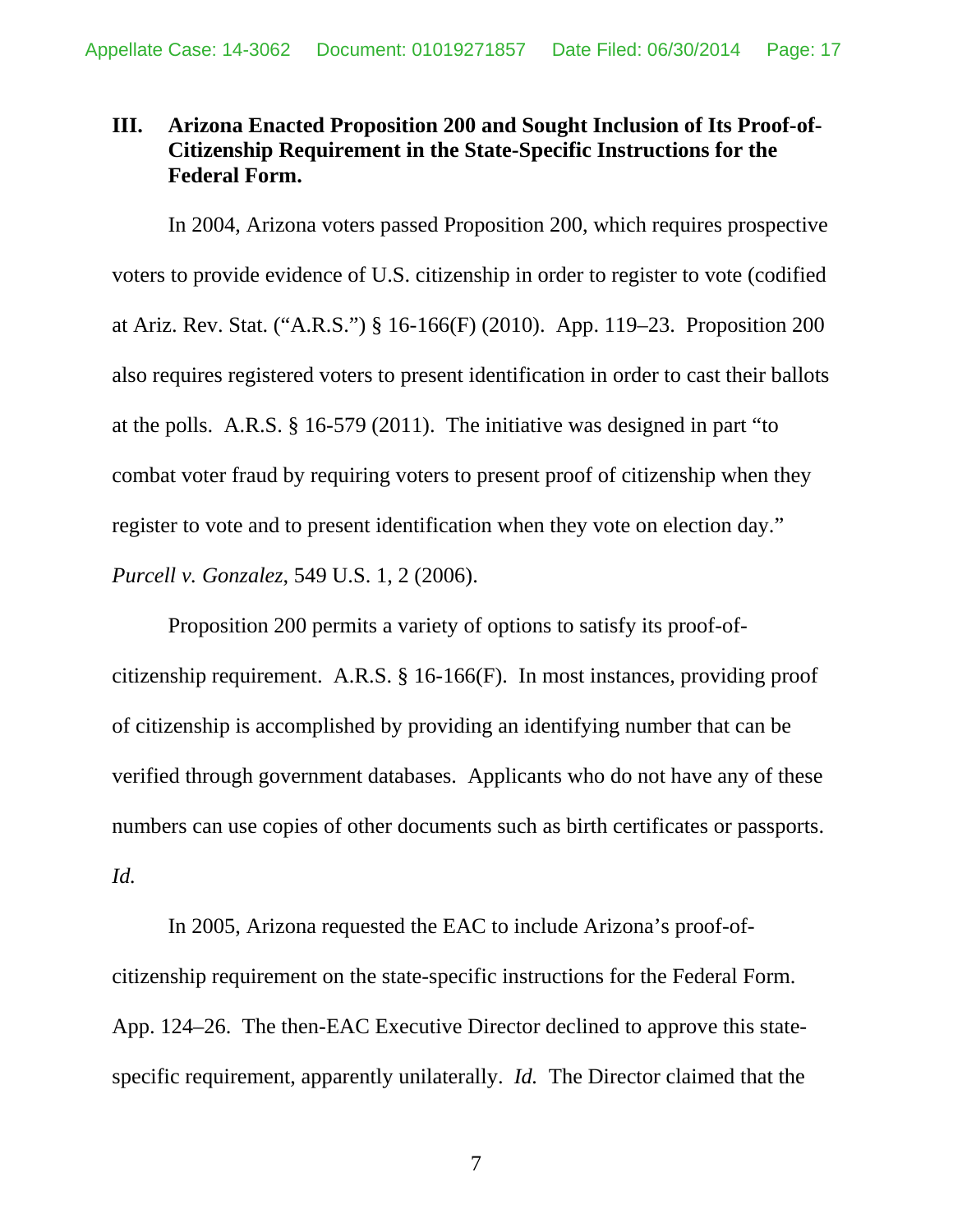voter-approved measure was "preempted by Federal law." App. 125. Arizona's Secretary of State requested reconsideration of Mr. Wilkey's decision. App. 127– 28.

In the interim, two groups of Arizona residents filed separate suits seeking to enjoin the voting provisions of Proposition 200 in the District of Arizona; the two suits were consolidated. App. 61, ¶ 70; App. 267, ¶ 70. In 2006, the district court issued an opinion and order denying the plaintiffs' request for a temporary restraining order that would have prevented Arizona officials from enforcing Proposition 200 stating: "Providing proof of citizenship undoubtedly assists Arizona is assessing the eligibility of applicants. Arizona's proof of citizenship requirement does not conflict with the plain language of the NVRA." App. 61–62, ¶ 71; App. 288, ¶ 71; Suppl. App. 000003.

The next day, Arizona again requested that the EAC reconsider Arizona's request to modify the state-specific instructions. App. 129–32. The EAC deadlocked, with two Commissioners voting in favor of amending the instructions and two voting against it. App. 133–37. Director Wilkey's original decision was permitted to stand, and the Federal Form has not been amended.

*Gonzalez* proceeded through the courts; and on June 17, 2013, the Supreme Court held that Arizona must accept and use the Federal Form to register voters for elections for federal office, but also held that Arizona could renew its request that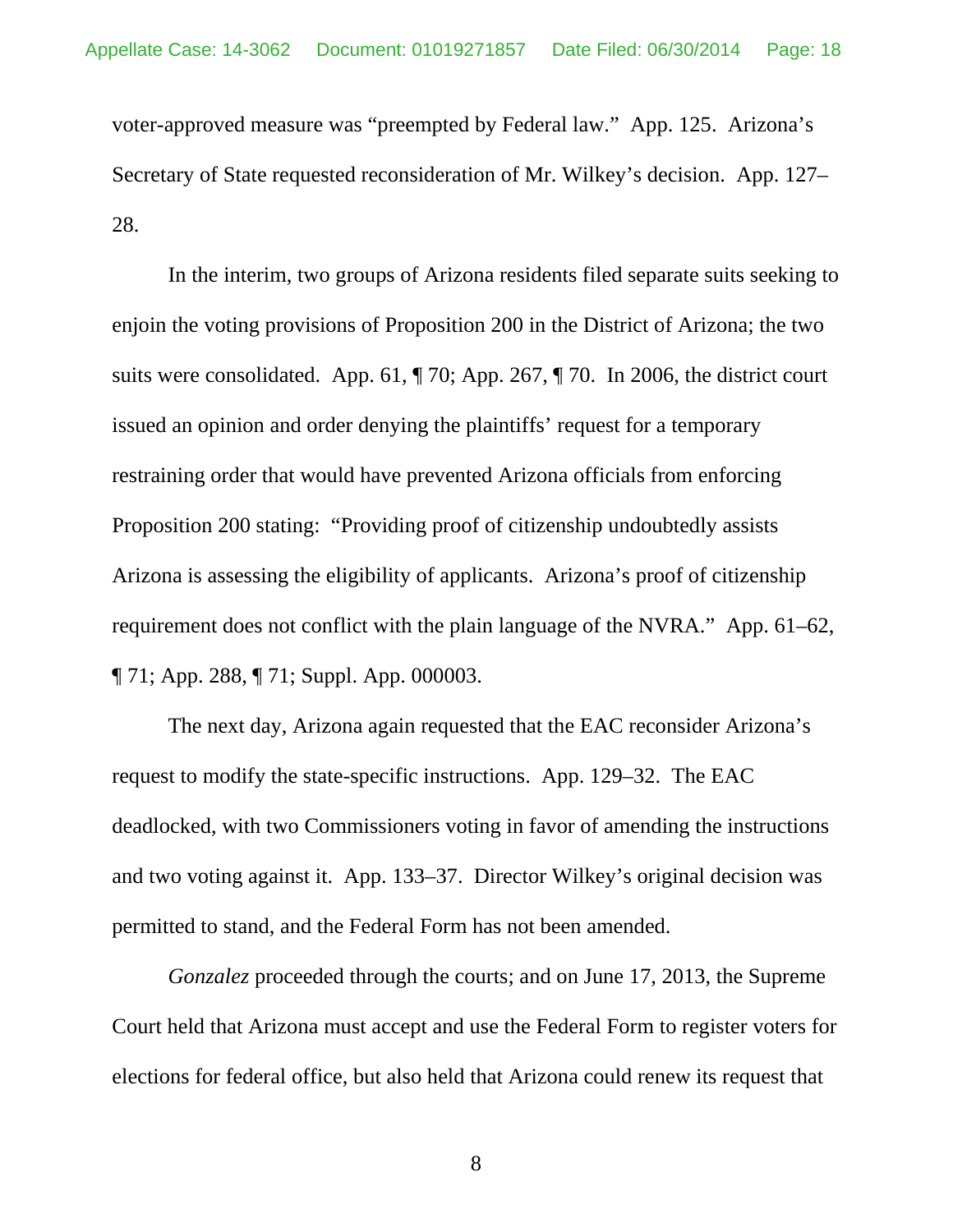the EAC modify the state-specific instructions to include Arizona's proof-ofcitizenship requirement and challenge the EAC's rejection of that request under the APA. *ITCA*, 133 S. Ct. at 2259–60. Following the *ITCA* roadmap, Arizona renewed its request to the EAC. App. 150–51. Acting Executive Director Miller responded, stating that the EAC "staff cannot process [Arizona's] request due to a lack of a quorum on the Commission." App. 157.

## <span id="page-18-0"></span>**IV. Kansas's Legislature Enacted a Similar Proof-of-Citizenship Requirement.**

In 2011, the Kansas Legislature passed, and the Governor signed into law, HB 2067, the "Secure and Fair Elections Act," which amended various Kansas statutes concerning elections. App. 55, ¶ 37; App. 285, ¶ 37. Section 8(*l*) of HB 2067, codified as Kan. Stat. Ann. ("K.S.A.") § 25-2309(*l*), provides: "The county election officer or secretary of state's office shall accept any completed application for registration, but an applicant shall not be registered until the applicant has provided satisfactory evidence of United States citizenship." The statute enumerates thirteen different documents that constitute satisfactory evidence of citizenship, enabling Kansas election officials to assess the eligibility of voter registration applicants. *Id*.

On August 9, 2012, the Kansas Secretary of State's Office asked the EAC to modify the Kansas-specific instructions for the Federal Form to (1) change the voter registration deadline; (2) to delete the words "for mental incompetence" from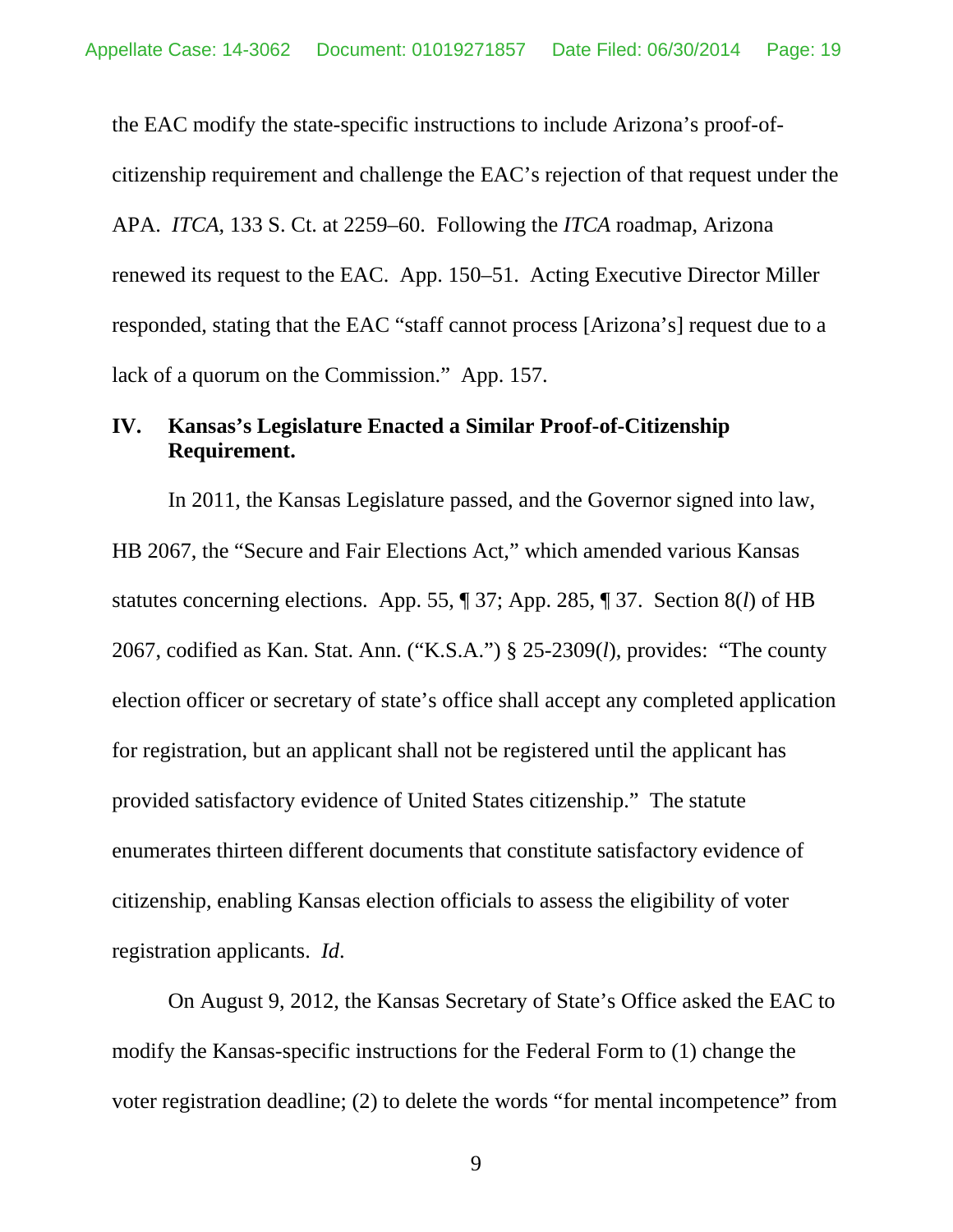the portion of the instruction stating that to register to vote in Kansas an applicant must not be excluded from voting by a court of competent jurisdiction; and (3) to include an instruction that "[a]n applicant must provide qualifying evidence of U.S. citizenship prior to the first election day after applying to register to vote." App. 106. Miller responded, indicating that although the EAC would make the first two modifications, no action would be taken on the request concerning Kansas's proofof-citizenship requirement, because this request "appears to have broad policy impact and would require consideration and approval of the EAC Commissioners." App. 107–08.

On June 18, 2013, Kansas Secretary of State Kris W. Kobach renewed Kansas's request for modification of the state-specific instructions in light of the *ITCA* decision. App. 109. Miller again responded, stating that "EAC must defer [Kansas's] request until the reestablishment of a quorum at EAC." App. 110.

### <span id="page-19-0"></span>**V. Kansas and Arizona Filed Suit Against the EAC.**

The States filed the instant action against Miller and the EAC under the APA. Specifically, they alleged that the EAC's refusal to modify the state-specific instructions in accordance with their duly enacted laws must be enjoined. App. 64–76. The States moved for a preliminary injunction to require the EAC to immediately modify the state-specific instructions. They later moved to expedite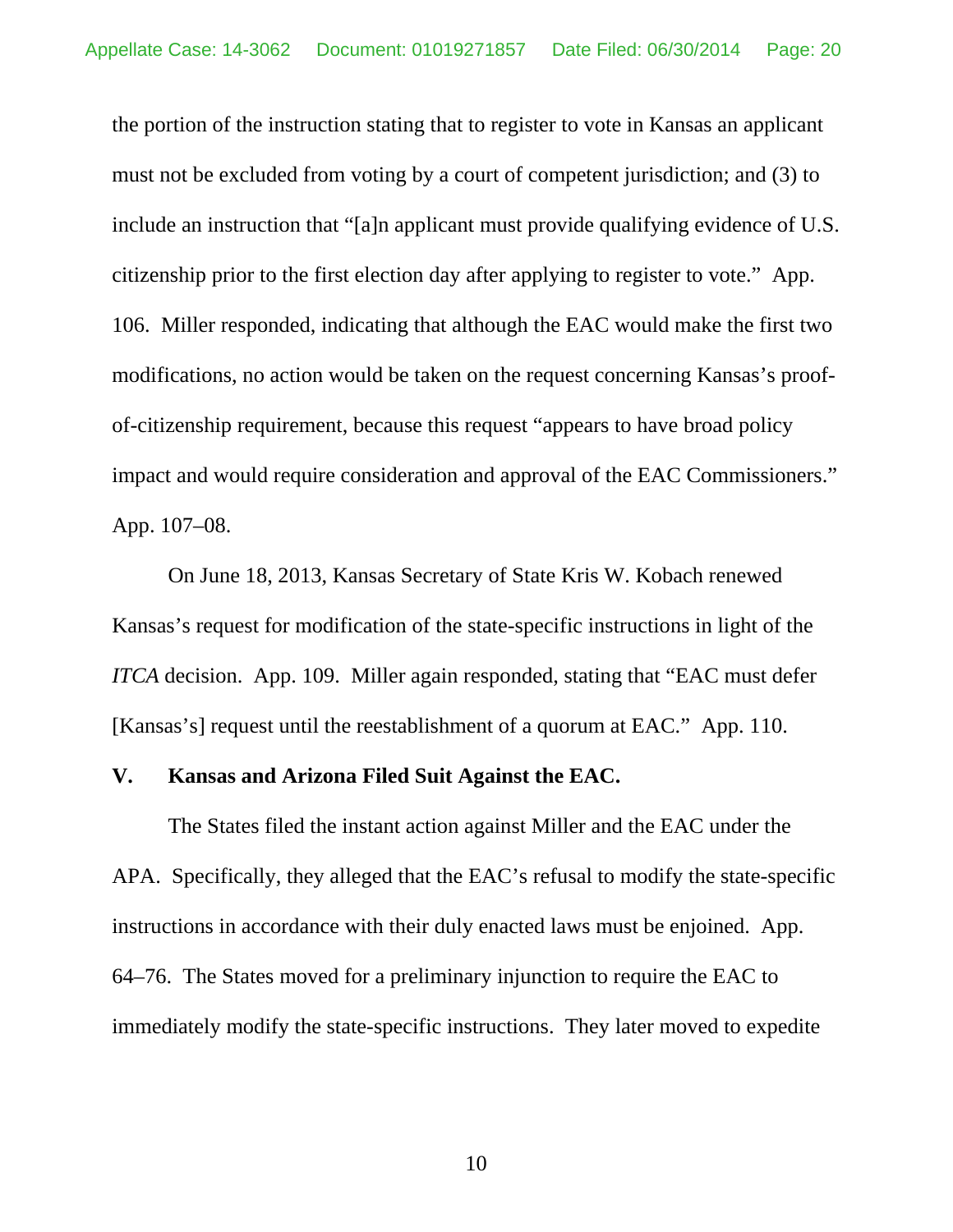the trial on the merits and to convert the preliminary-injunction motion into a summary-judgment motion.

The district court allowed four groups of voter advocacy organizations to intervene. App. 545–46. Thereafter, the district court found that there had been no final agency action by the EAC. App. 545. Accordingly, the district court remanded this matter to the EAC with instructions to render a final agency action; the district court also retained jurisdiction over the matter. App. 546.

The EAC issued a public notice and accepted public comment. App. 1274, at n.1. Miller determined that she had the authority to act on the requests on behalf of the EAC, issuing a 46-page decision denying Appellees' requests (the "EAC Decision"). App. 1274–1319.

The States then sought relief from Miller's decision in the district court. App. 33 at Dkt. 139–40; App. 1333–69. The district court held that the EAC had a nondiscretionary duty to update the state-specific instructions to reflect the States' proof-of-citizenship requirements, because any other interpretation of the NVRA would mean that the EAC could overrule a state's registration requirements, which would raise serious constitutional doubts. App. 1448. The district court ordered the EAC "to add the language requested by Arizona and Kansas to the statespecific instructions of the federal mail voter registration form immediately." App. 1449.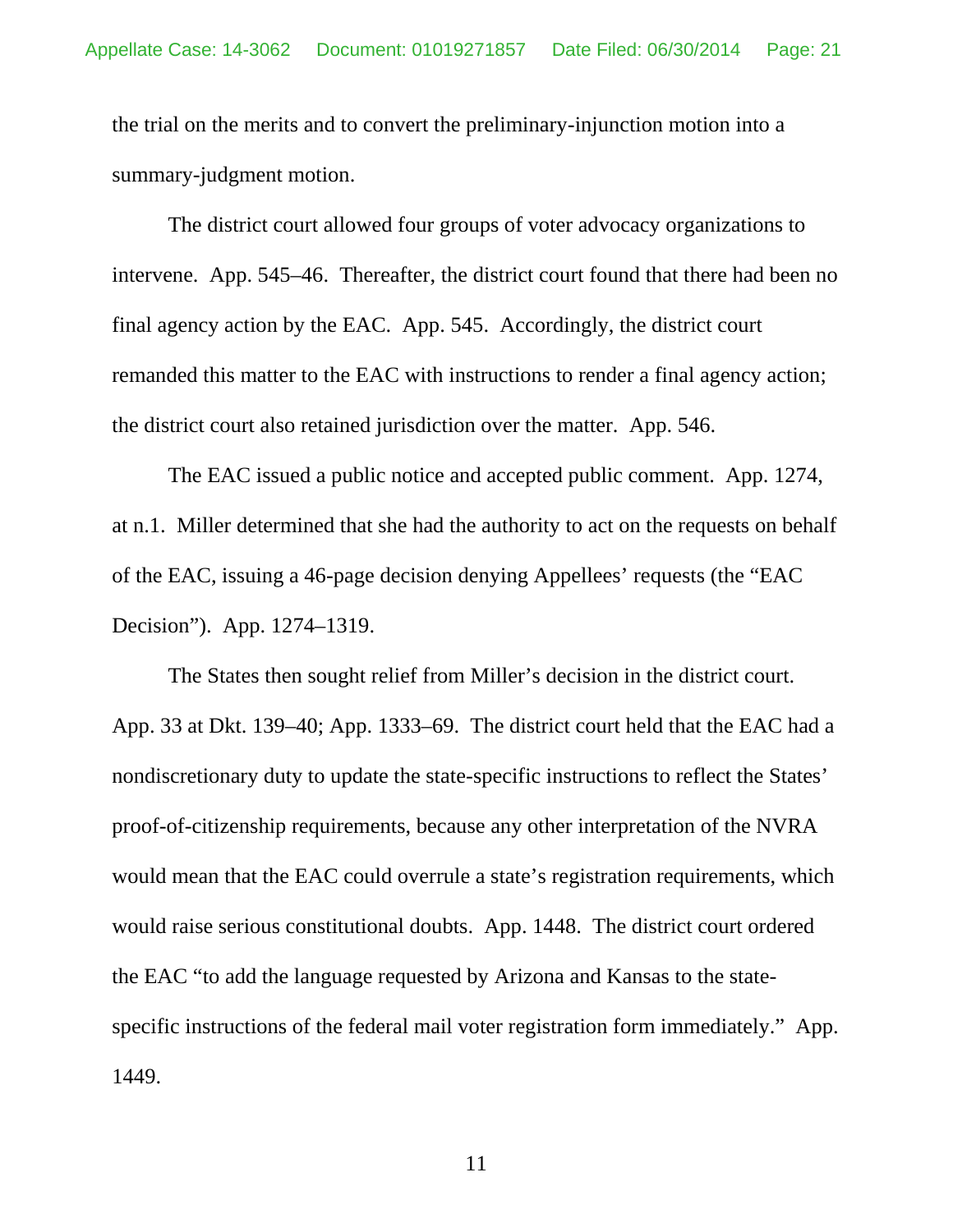### **SUMMARY OF THE ARGUMENT**

<span id="page-21-0"></span>The NVRA cannot be read as permitting the EAC to second guess the States' proof-of-citizenship requirements. Doing so would permit a federal agency to displace the States' exclusive power to establish and enforce the qualifications for voting, found in the Voter Qualifications Clause. For that reason, the Supreme Court in *ITCA* recognized that "it would raise serious constitutional doubts if a federal statute precluded a State from obtaining the information necessary to enforce its voter qualifications." 133 S. Ct. at 2258–59. Accordingly, the Court described as "nondiscretionary" the EAC's duty to modify the Federal Form to include the States' proof-of-citizenship requirements. *Id*. at 2260. To interpret the NVRA otherwise would raise the constitutional doubts that the *ITCA* Court warned against. Moreover, if the NVRA were to be read as giving the EAC such power to overrule state registration requirements, then such a reading would effectively establish a federal preclearance requirement for State election laws, similar to that disapproved in *Shelby County, Alabama v. Holder*, 133 S. Ct. 2612, 2623–24 (2013). That reading, too, would raise serious constitutional doubts and must accordingly be rejected.

As the district court in this case correctly determined, there is no language in the NVRA, express or implied, granting the EAC the authority to determine what information is necessary for state election officials to enforce voter qualifications.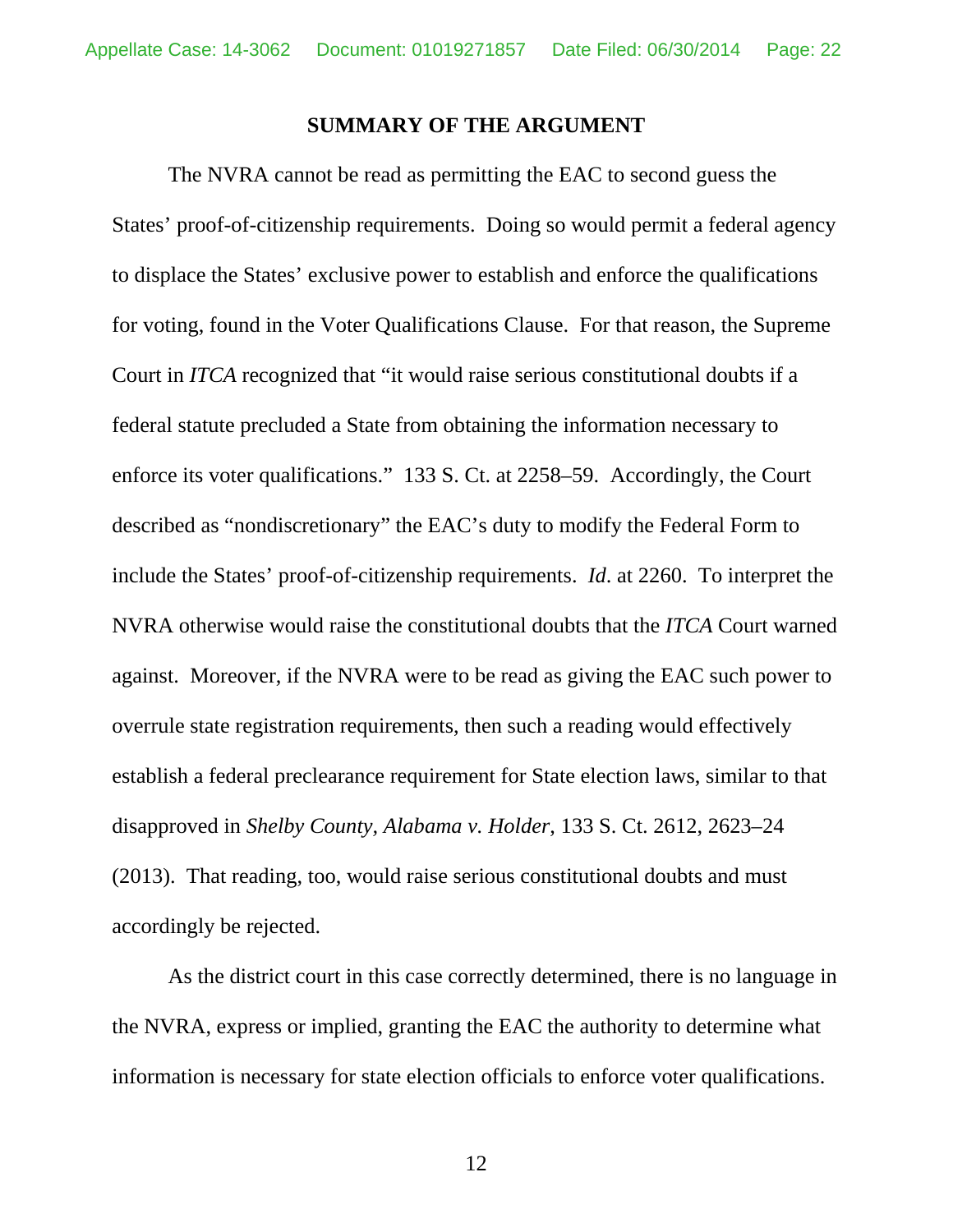App. 1447. Likewise, the NVRA does not address documentary proof of citizenship at all. Rather, the NVRA is silent on the subject. The district court was therefore correct to conclude that the NVRA does not prohibit the States' proof-ofcitizenship requirements.

In the alternative, if the Court finds that it cannot read the NVRA in the same manner that the district court did and concludes that the NVRA does vest the EAC with the power to reject state registration requirements as "unnecessary," then the NVRA as applied in this matter would be unconstitutional. It would deprive the States of their exclusive constitutional authority to establish and enforce the qualifications of voters. Additionally, the decision of the district court may be sustained on the grounds that the EAC acted in violation of the APA. It did so by disregarding its own regulations, rendering factual findings and legal conclusions without reference to any specific legal standard, and by rendering a decision without the concurrence of three commissioners, as required by the NVRA.

### **ARGUMENT**

# <span id="page-22-1"></span><span id="page-22-0"></span>**I. The EAC Has a Nondiscretionary Duty to Modify the State-Specific Instructions of the Federal Form as the States Requested.**

Because the text of the NVRA allows the States to determine what information is necessary to enable state election officials to assess the eligibility of voter registration applicants, the EAC has a nondiscretionary duty to include the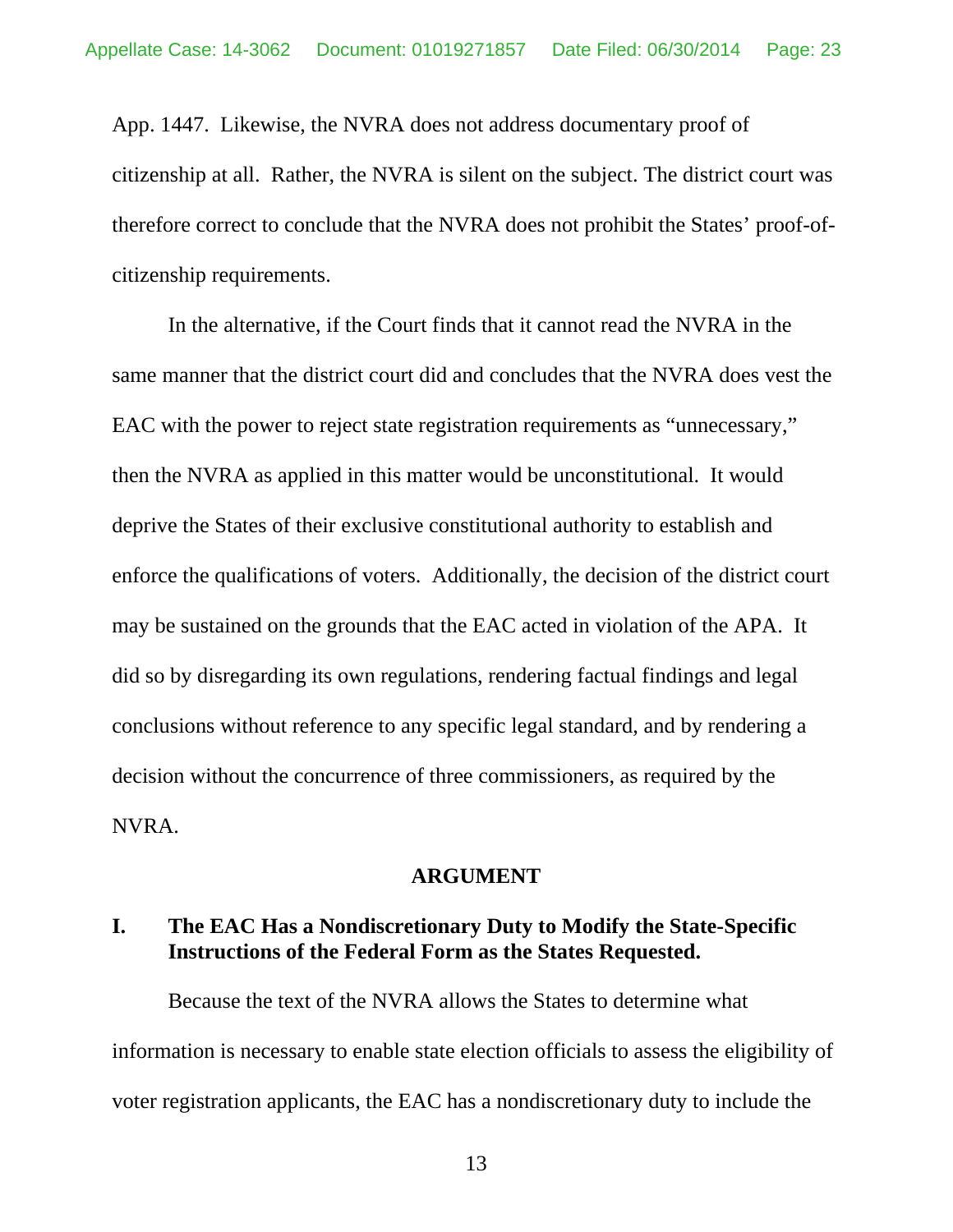requested state-specific instructions. Moreover, as the district court correctly concluded, even if the text of the NVRA were unclear on the matter, the canon of construction requiring the avoidance of constitutional doubt demands that the NVRA be interpreted as giving the States, and not the EAC, the final authority to determine what is "necessary" to assess voter eligibility under 42 U.S.C. § 1973gg- $7(b)(1)$ .

## <span id="page-23-0"></span>**A. The EAC's Expansive Interpretation of Its Own Authority Raises Serious Constitutional Doubts, and the District Court Therefore Correctly Applied the Canon of Constitutional Avoidance.**

The *ITCA* Court held that under Article I, Section 2, of the U.S.

Constitution, the States possess the exclusive power to establish and enforce voter qualifications for elections for federal office, and that "it would raise serious constitutional doubts if a federal statute precluded a State from obtaining the information necessary to enforce its voter qualifications." 133 S. Ct. at 2258–59. *ITCA* also clearly suggested what the correct decision by the EAC should have been. Pointing out that any law of Congress that attempted to restrict this exclusive power of the States would necessitate a constitutional ruling on the matter, the Court stated, "Happily, we are spared that necessity, since the statute provides another means by which *Arizona may obtain information needed for enforcement*." *Id*. at 2259 (emphasis added). The Court then suggested that the State renew its request to the EAC, with the expectation that the request would be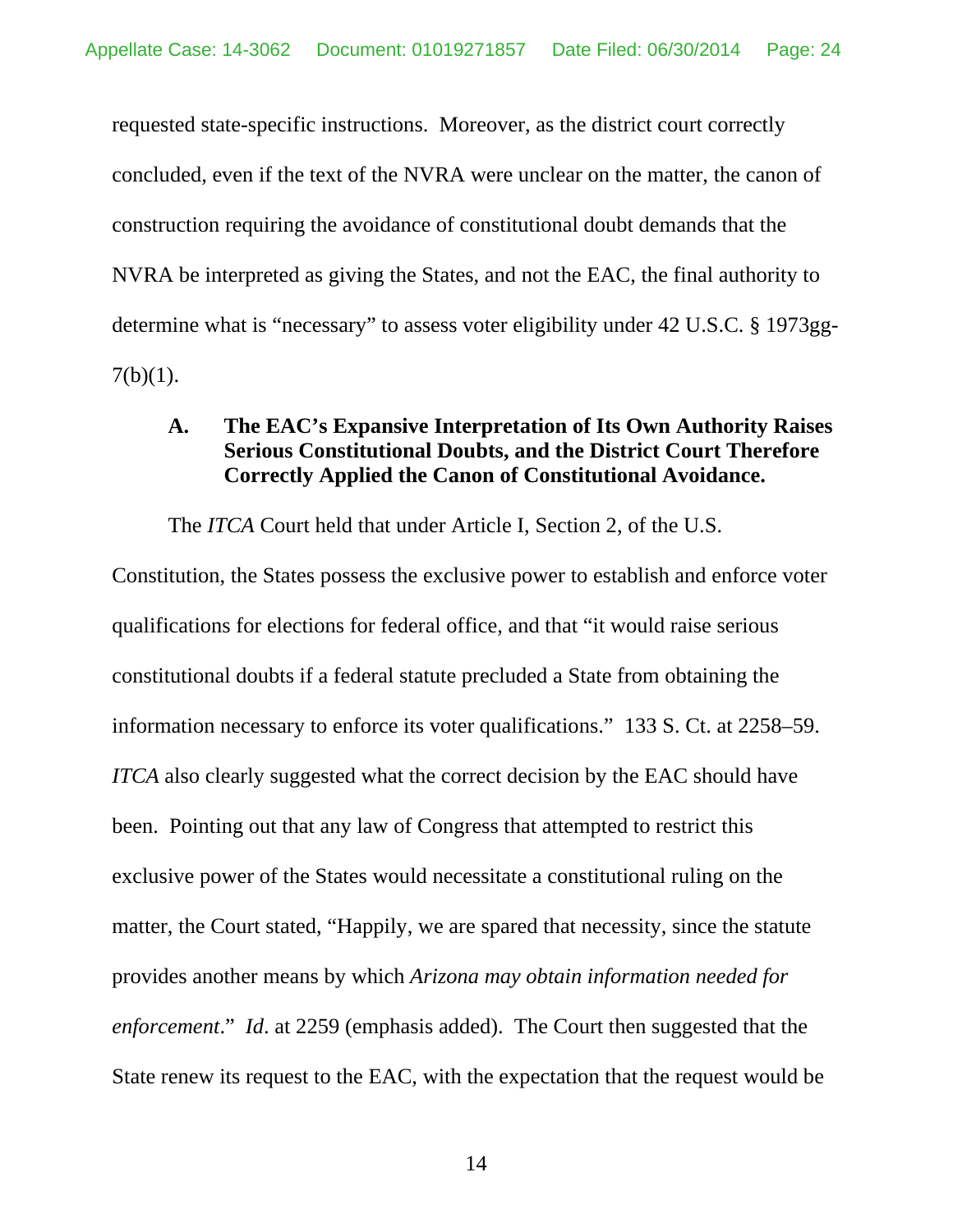granted, and Arizona would thereby be able to obtain the proof-of-citizenship information needed for enforcement. *Id*.

In this case, the district court correctly determined that the EAC Decision raises the same serious constitutional doubts expressed in *ITCA* because it precluded the States from obtaining information they have deemed necessary to enforce their voter qualifications. App. 1435. The court therefore correctly applied the canon of constitutional avoidance in interpreting the NVRA as allowing the States—and not the EAC—to determine what information is necessary to assess the eligibility of Federal Form applicants. App. 1448.

The canon of constitutional avoidance is a cardinal principle of statutory interpretation requiring courts to construe federal statutes to avoid serious constitutional doubt. *Stern v. Marshall*, 131 S. Ct. 2594, 2605 (2011). Thus, "when an Act of Congress raises a serious doubt as to its constitutionality, this Court will first ascertain whether a construction of the statute is fairly possible by which the question may be avoided." *Zadvydas v. Davis*, 533 U.S. 678, 689 (2001) (internal quotation marks and citation omitted). "[W]hen deciding which of two plausible statutory constructions to adopt, a court must consider the necessary consequences of its choice. If one of them would raise a multitude of constitutional problems, the other should prevail[.]" *Clark v. Martinez*, 543 U.S. 371, 380–81 (2005). The canon "requires merely a determination of serious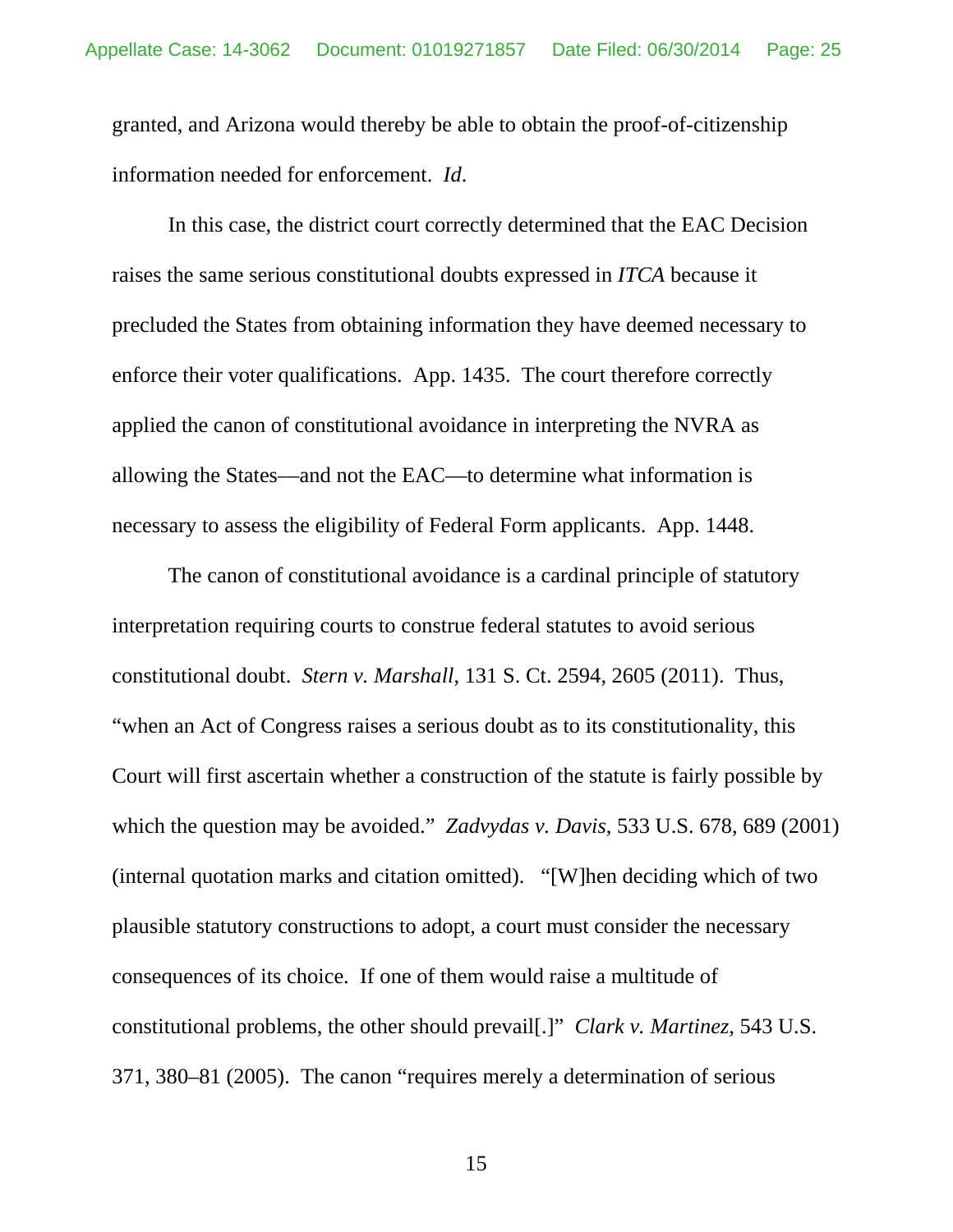constitutional *doubt*, and not a determination of unconstitutionality." *Almendarez-Torres v. United States*, 523 U.S. 224, 250 (1998) (Scalia, J., dissenting); *see also United States v. La Franca*, 282 U.S. 568, 574 (1931) ("The decisions of this court are uniformly to the effect that 'A statute must be construed, if fairly possible, so as to avoid not only the conclusion that it is unconstitutional, but also grave doubts upon that score.'"). The canon of constitutional avoidance rests "on the reasonable presumption that Congress did not intend the alternative that raises serious constitutional doubts." *Clark*, 543 U.S. at 381. The courts must construe a statute so as to avoid constitutional doubts "so long as such a reading is not plainly contrary to the intent of Congress." *United States v. X-Citement Video, Inc.*, 513 U.S. 64, 78 (1994) (citation omitted).

# <span id="page-25-0"></span>1. **The EAC's interpretation of its powers raises serious constitutional doubts because it trenches upon the States' exclusive constitutional authority to establish and enforce voter qualifications.**

Article I, Section 4, clause 1 of the U.S. Constitution, the Elections Clause, gives the States the initial authority to determine the time, places, and manner of holding federal elections, but gives Congress the power to alter those regulations or supplant them altogether. *ITCA*, 133 S. Ct. at 2253. The Supreme Court recognized that "[t]he Election Clause's substantive scope is broad" enough to authorize "regulations relating to 'registration.'" *Id.* at 2253 (quoting *Smiley v. Holm*, 285 U.S. 355, 366 (1932)). But Congress's power under the Elections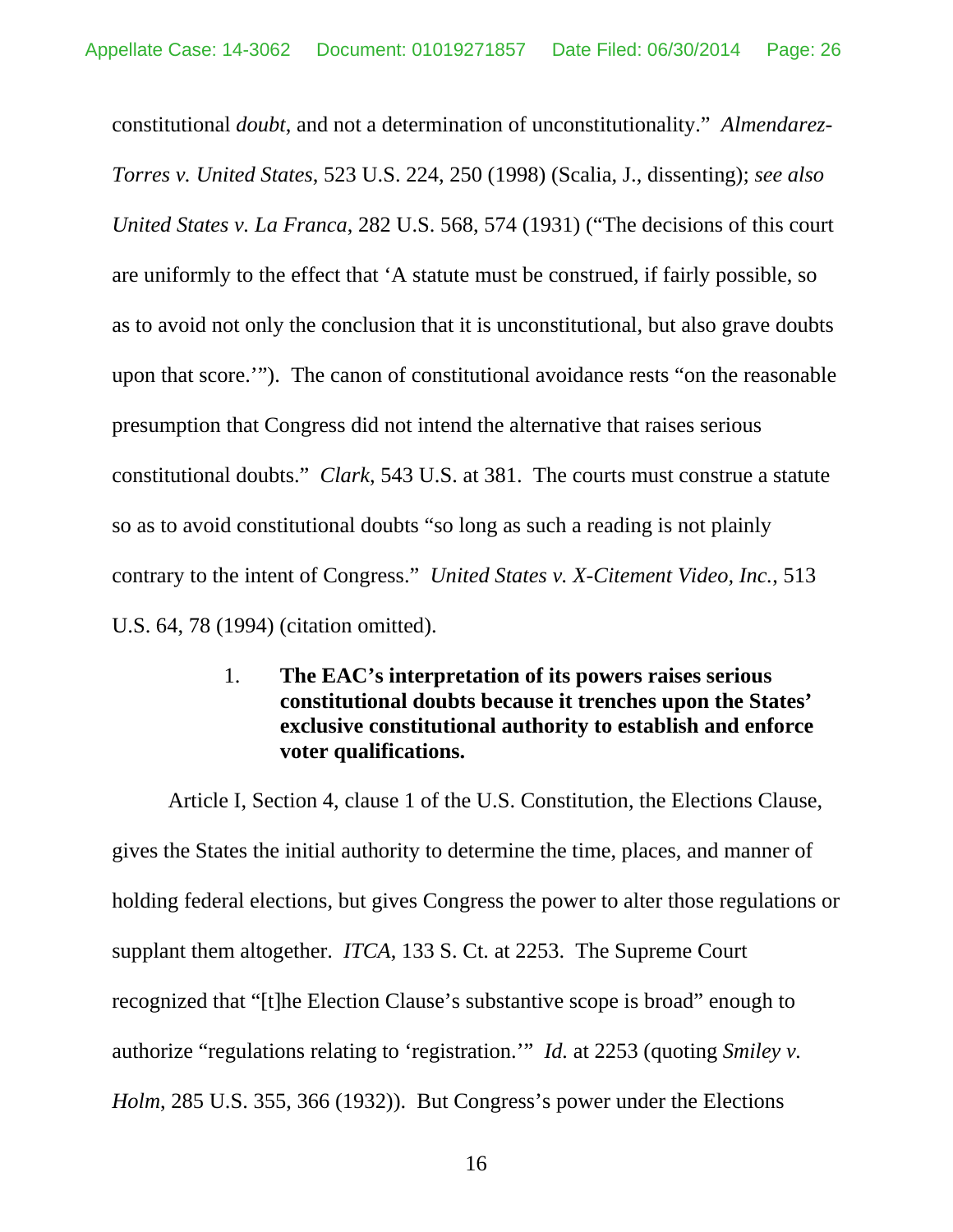Clause is limited: "[T]he Elections Clause empowers Congress to regulate *how* federal elections are held, but not *who* may vote in them." *Id*. at 2257.

Instead, the Constitution gives the States the exclusive power to determine who may vote in federal elections. In particular, Article I, Section 2, clause 1, provides that the electors in each State for House of Representatives members "shall have the Qualifications requisite for Electors of the most numerous Branch of the State Legislature." Likewise, the Seventeenth Amendment provides that the electors in each State for Senate members "shall have the qualifications requisite for electors of the most numerous branch of the State legislatures," and Article II, Section 1, clause 2, states that "Each State shall appoint, in such Manner as the Legislature thereof may direct," presidential electors.

Interpreting these provisions, the *ITCA* Court concluded, "Surely nothing in these provisions lends itself to the view that voting qualifications in federal elections are to be set by Congress." *ITCA*, 133 S. Ct. at 2258 (internal quotation marks omitted). The Court therefore determined that "[p]rescribing voting qualifications . . . 'forms no part of the power to be conferred upon the national government' by the Elections Clause." *Id*. (quoting *The Federalist No. 60*, at 371 (A. Hamilton)). Rather, the Court held that these constitutional provisions expressly assign the power of establishing voter qualifications to the States. *ITCA*, 133 S. Ct. at 2258–59.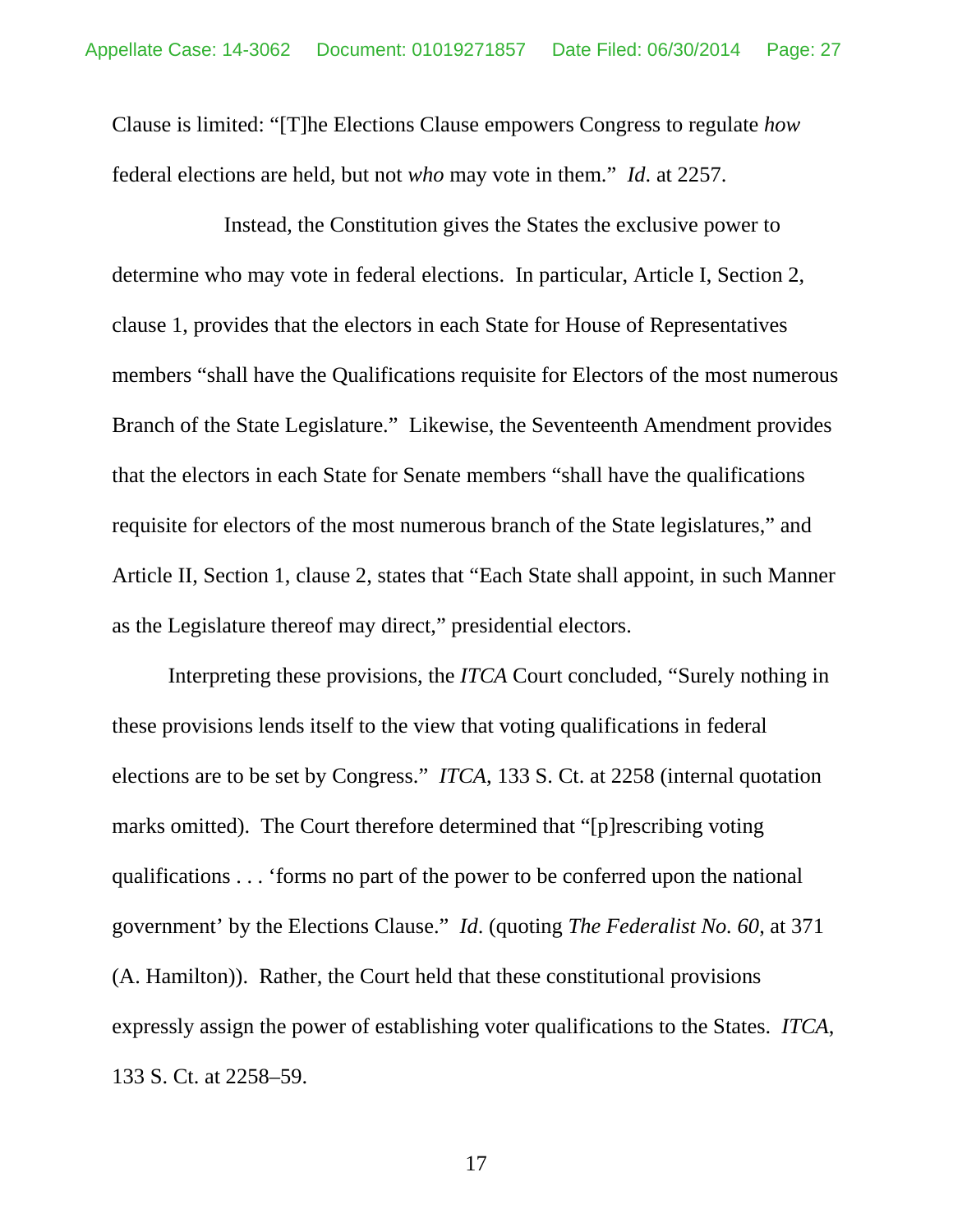Importantly, "[s]ince the power to establish voting requirements is of little value without the power to enforce those requirements," the Court held that the States' exclusive power to establish voter qualifications for federal elections includes the power to enforce those voter qualifications. *Id.* at 2258–59. Indeed, all nine justices in *ITCA* agreed that the States have the exclusive power to both establish and enforce voter qualifications for federal elections. *ITCA*, 133 S. Ct. at 2258–59; *id*. at 2261 (Kennedy, J., concurring); *id*. at 2262–64 (Thomas, J., dissenting); *id*. at 2270–73 (Alito, J., dissenting).

In light of the States' qualification power, the Supreme Court has elsewhere held, "States are thus entitled to adopt generally applicable and evenhanded restrictions that protect the integrity and reliability of the electoral process itself." *U.S. Term Limits, Inc. v. Thornton*, 514 U.S. 779, 834 (1995) (internal quotation marks and citation omitted). Similarly, "the Framers of the Constitution intended the States to keep for themselves, as provided in the Tenth Amendment, the power to regulate elections." *Shelby County*, 133 S. Ct. at 2623 (internal quotation marks and citation omitted). Therefore, the "States have broad powers to determine the conditions under which the right of suffrage may be exercised." *Id*. (internal quotation marks omitted). "The privilege to vote in a state is within the jurisdiction of the state itself, to be exercised as the state may direct, and upon such terms as to it may seem proper, provided, of course, no discrimination is made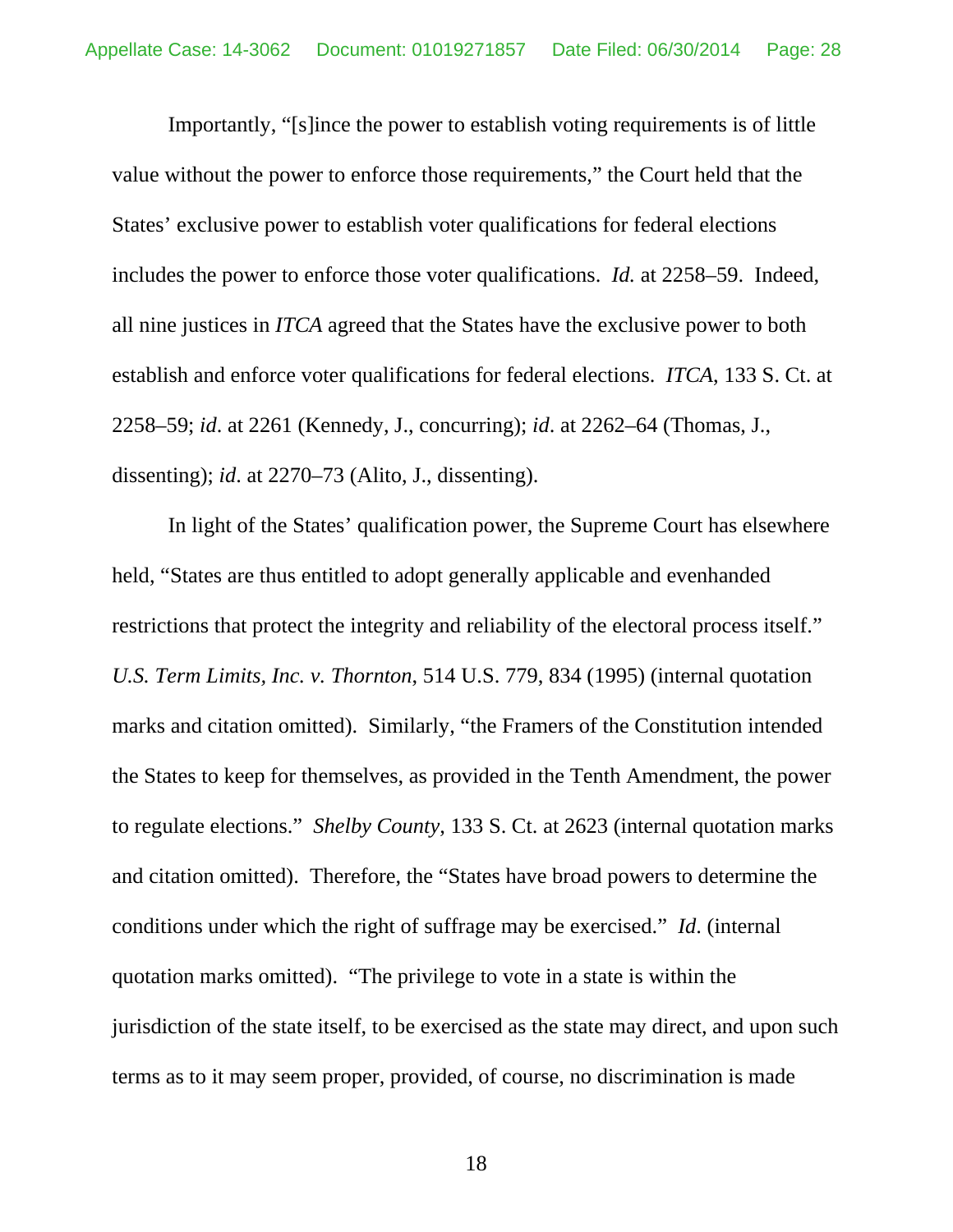between individuals, in violation of the Federal Constitution." *Carrington v. Rash*, 380 U.S. 89, 91 (1965). Since the States possess the constitutional power to establish and enforce voter qualifications for federal elections, the States' power can be limited only by the Constitution itself. $<sup>1</sup>$  $<sup>1</sup>$  $<sup>1</sup>$ </sup>

Importantly, for the purposes of the instant case, *ITCA* specifically held that *it would raise serious constitutional doubts if the EAC were deemed to have the authority to reject Arizona's request*. The Court strongly suggested that the EAC must make the requested changes if Arizona (and Kansas) were to renew their requests:

> [W]e think that—by analogy to the rule of statutory interpretation that avoids questionable constitutionality validly conferred discretionary executive authority is properly exercised (as the Government has proposed) to avoid serious constitutional doubt. That is to say, it is surely permissible if not requisite for the Government to say that necessary information which may be required [by the States] will be required [by the EAC].

*ITCA*, 133 S. Ct. at 2259. Accordingly, the district court below correctly

determined that the EAC's interpretation of the NVRA that gave it the power to

reject the States' requests raised serious constitutional doubts. It prevented Kansas

and Arizona from obtaining the information that they deemed necessary to enforce

their voter qualifications. And such power vested in a federal agency would be in

Notably, the EAC Decision nowhere suggested that Kansas's or Arizona's proof-of-citizenship laws are unconstitutional, nor has any party made such a claim in this action.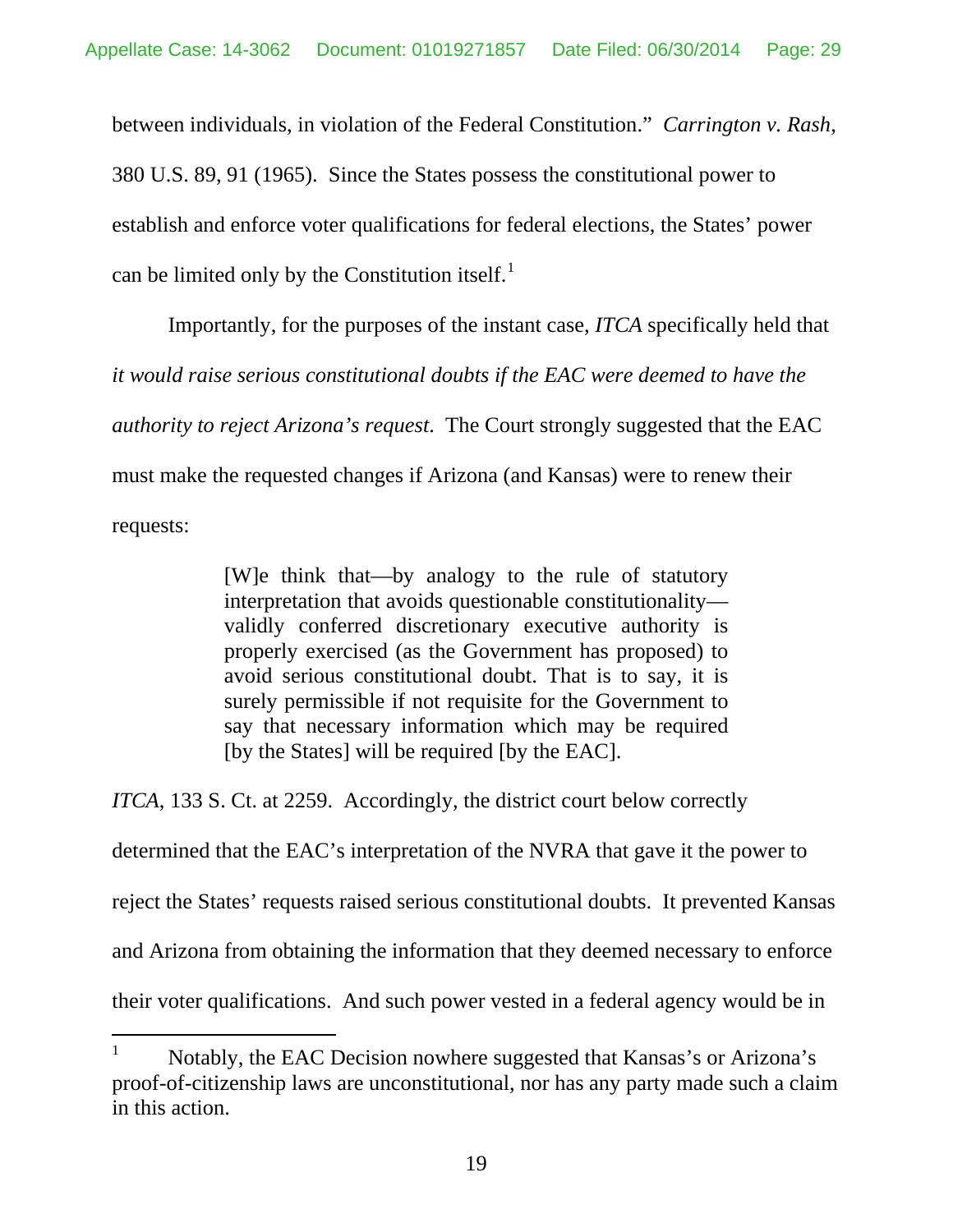conflict with Article I, Section 2 of the United States Constitution. App. 1435. The district court therefore correctly applied the canon of constitutional avoidance and held that the NVRA cannot be read as giving the EAC the power to reject the States' requested instructions.

Conversely, Appellants argue that the States' power to enforce voter qualifications is limited to requiring information that is "necessary" for enforcement and that the EAC has the authority to second-guess the States in determining what is "necessary." EAC Opening Br. 16; Intervenors' Opening Br. 46. However, the word "necessary" comes not from the constitutional provisions empowering the States to establish and enforce voter qualifications, but from the NVRA. *See* 42 U.S.C. §§ 1973gg-3(c)(2)(B)(ii), 1973gg-7(b)(1). Needless to say, the States' constitutional power to establish and enforce voter qualifications cannot be limited by a statute enacted by Congress. Thus, Congress can no more limit the States' power to enforce voter qualifications (e.g., proof of citizenship) by mere statutory enactment than it could limit the States' power to establish those voter qualifications in the first place (e.g., United States citizenship).

Because the EAC's interpretation of its own power would preclude the States from determining how to enforce voter qualifications, the district court concluded that it raises serious constitutional doubts by trenching upon the States' exclusive authority under Article I, Section 2. The court properly utilized the canon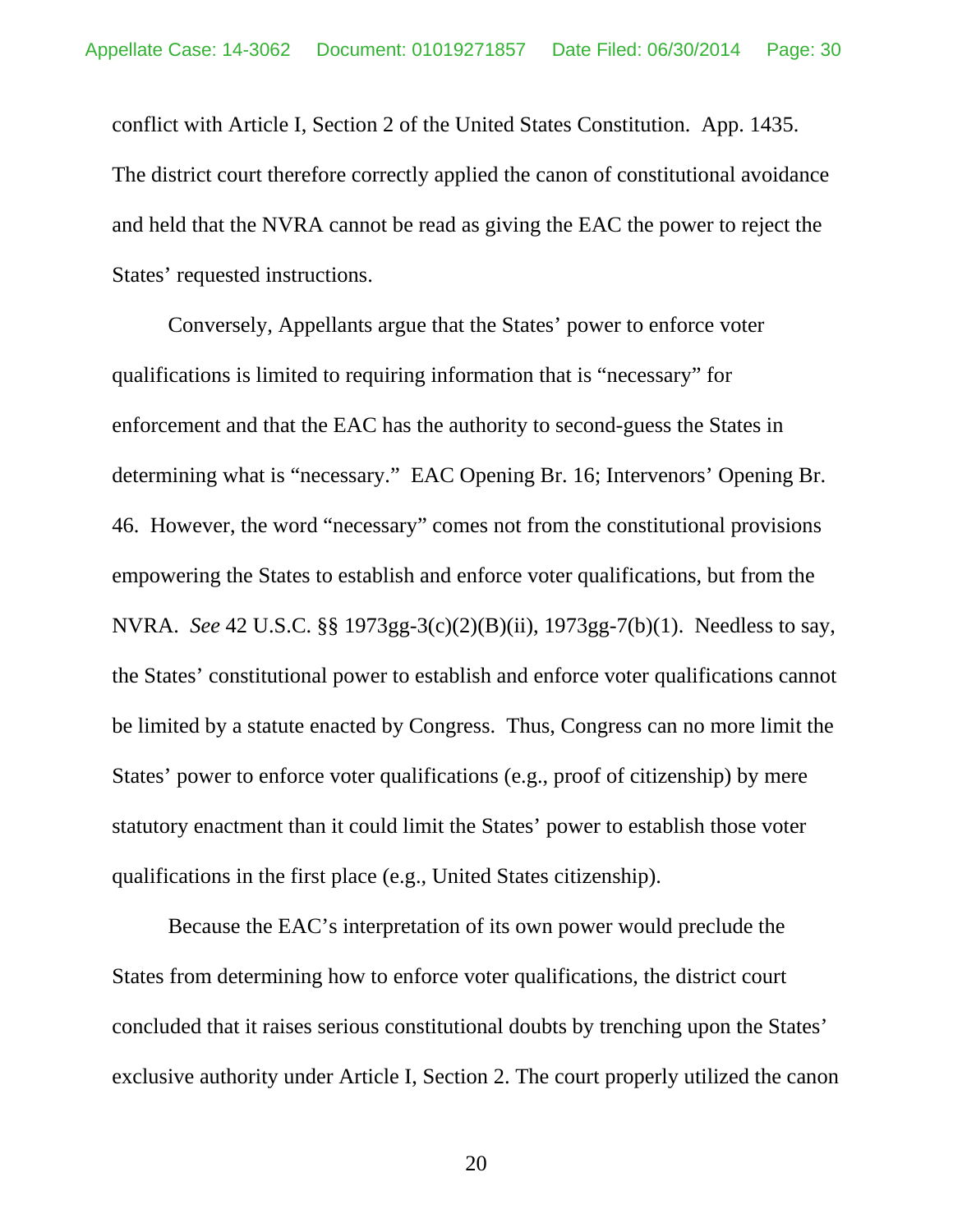of constitutional avoidance in support of its holdings that: (1) the NVRA did not prevent a state from adopting proof-of-citizenship requirements or prevent such requirements from being added to the Federal Form; (2) the States, not the EAC, have the discretion to determine what information is "necessary" for assessing voter eligibility under the NVRA; and (3) the EAC Decision was not entitled to deference under *Chevron, U.S.A., Inc. v. Natural Resources Defense Council, Inc.*, [467 U.S. 837](http://en.wikipedia.org/wiki/United_States_Reports) (1984). *See* App. 1432–33 (utilizing canon of constitutional avoidance in determining the NVRA does not preempt the Plaintiff's proof-ofcitizenship requirements); App. 1435–36 (canon of constitutional avoidance trumps *Chevron* deference); App. 1447–48 (the EAC's discretion is limited by constitutional concerns). In all of these respects, the holding of the district court should be affirmed.

# <span id="page-30-0"></span>2. **The EAC's interpretation of its powers under the NVRA also raises serious constitutional doubts because allowing the EAC to determine what information is "necessary" would constitute an unconstitutional preclearance system.**

Construing the NVRA to place upon the EAC the nondiscretionary duty to include the States' requested state-specific instructions on the Federal Form is also necessary to avoid raising serious constitutional doubts for a second reason. This is because the contrary interpretation would result in States effectively needing the EAC's preclearance before exercising their constitutional authority to establish and enforce voter qualifications.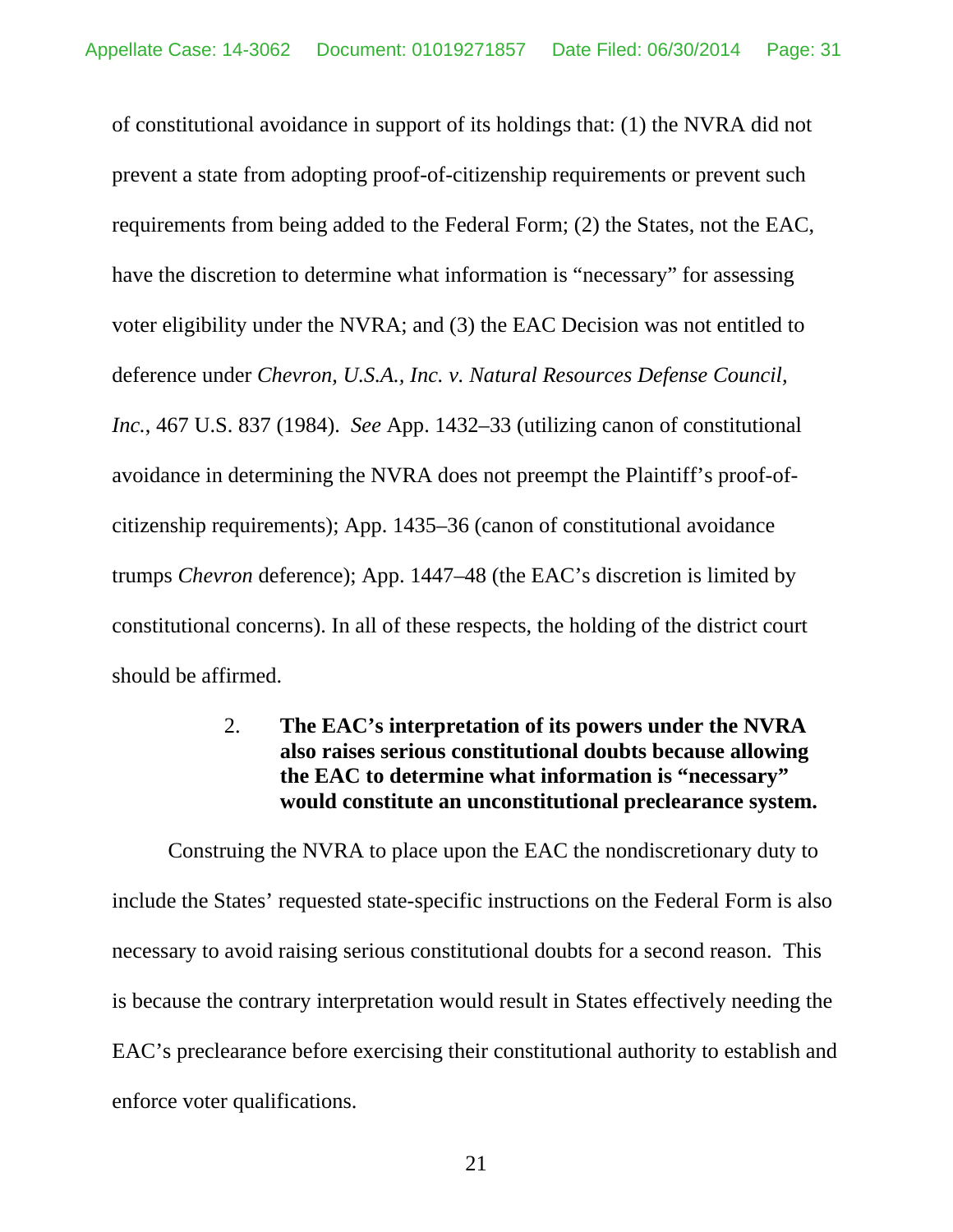In *Shelby County*, the Supreme Court struck down Section 4(b) of the Voting Rights Act of 1965 ("VRA"), which implemented a formula requiring certain States to obtain federal permission under Section 5 of the Act, before enacting any laws relating to voting. 133 S. Ct. at 2631. In doing so, the Court emphasized that when the VRA was originally upheld in *South Carolina v. Katzenbach*, 383 U.S. 301 (1966), it was because "exceptional conditions can justify legislative measures not otherwise appropriate." *Shelby County*, 133 S. Ct. at 2618 (quoting *Katzenbach*, 383 U.S. at 334); *see also id.* at 2624 ("We recognized that it 'may have been an uncommon exercise of congressional power,' but concluded that 'legislative measures not otherwise appropriate' could be justified by 'exceptional conditions.'") (quoting *Katzenbach*, 383 U.S. at 334); *id*. at 2625 ("In short, we concluded that '[u]nder the compulsion of these unique circumstances, Congress responded in a permissibly decisive manner.'") (quoting *Katzenbach*, 383 U.S. at 334**–**35).

The Supreme Court contrasted the extraordinary provisions of the VRA with the fundamental principles of state sovereignty, stressing that the federal government does not have a right to veto state enactments before they go into effect:

> <span id="page-31-0"></span>State legislation may not contravene federal law. The Federal Government does not, however, have a general right to review and veto state enactments before they go into effect.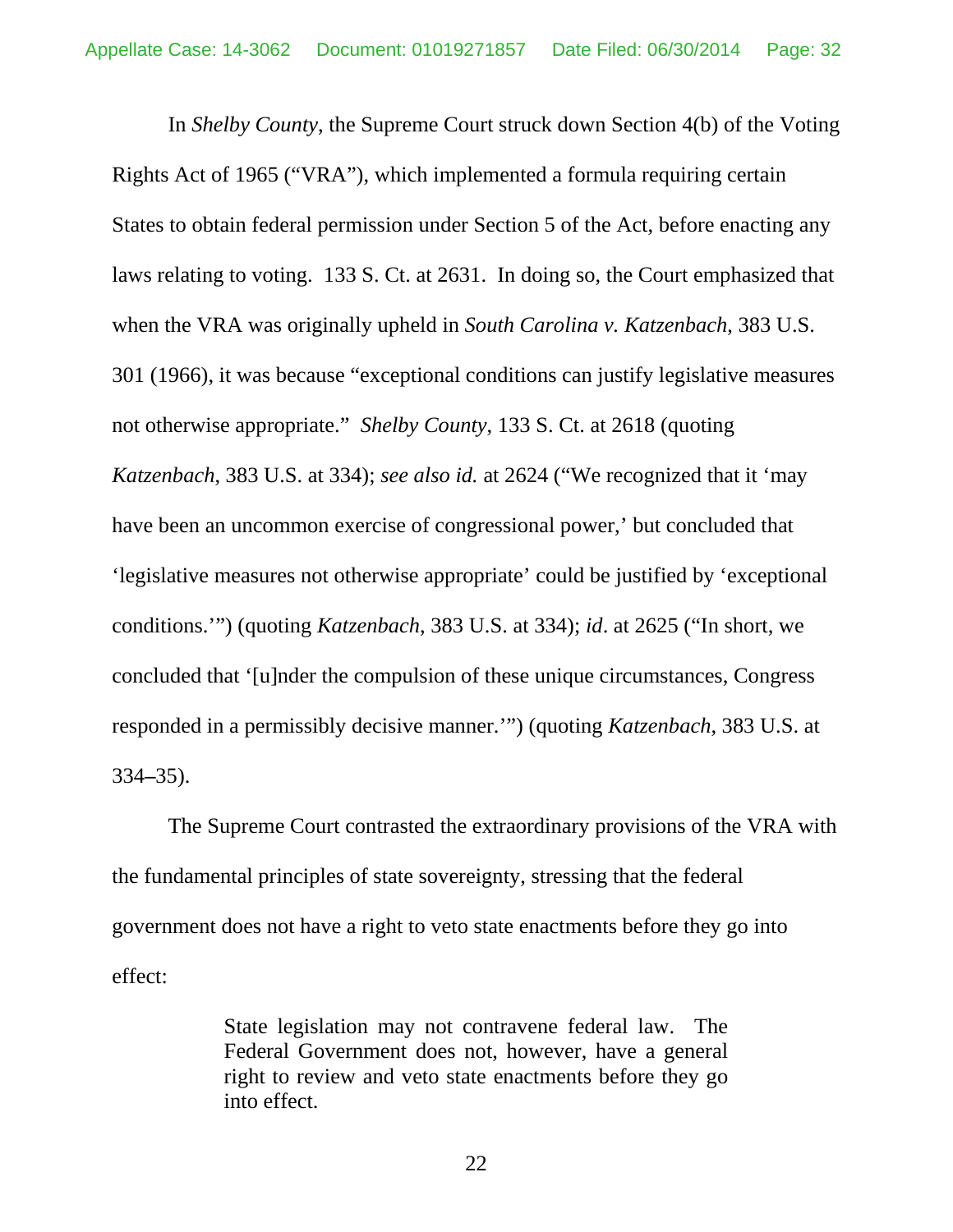. . . .

The Voting Rights Act sharply departs from these basic principles. It suspends all changes to state election law—however innocuous—until they have been precleared by federal authorities in Washington, D.C. States must beseech the Federal Government for permission to implement laws that they would otherwise have the right to enact and execute on their own . . . .

*Shelby County*, 133 S. Ct. at 2623**–**24 (internal quotation marks and citations omitted).

The same analysis applies here. Requiring the States to beseech the EAC to include the States' requested instructions on the Federal Form amounts to preclearance of the kind criticized in *Shelby County* but without any of the reasons that justified the VRA when it was enacted. The Fifteenth Amendment authorized Congress to pass legislation protecting the right to vote without discrimination on the basis of race or color and therefore supported the original enactment of the VRA. *Shelby County*, 133 S. Ct. at 2629. No such constitutionally enumerated power supports granting the EAC discretion to preclude the States from enforcing their voter qualifications laws. Indeed, the Supreme Court unanimously agreed that the States have the exclusive power to establish and enforce voter qualifications for federal elections. *ITCA*, 133 S. Ct. at 2258–59; *id*. at 2261 (Kennedy, J., concurring); *id*. at 2262 (Thomas, J., dissenting); *id*. at 2270 (Alito, J., dissenting). And exceptional circumstances justified the enactment of the VRA.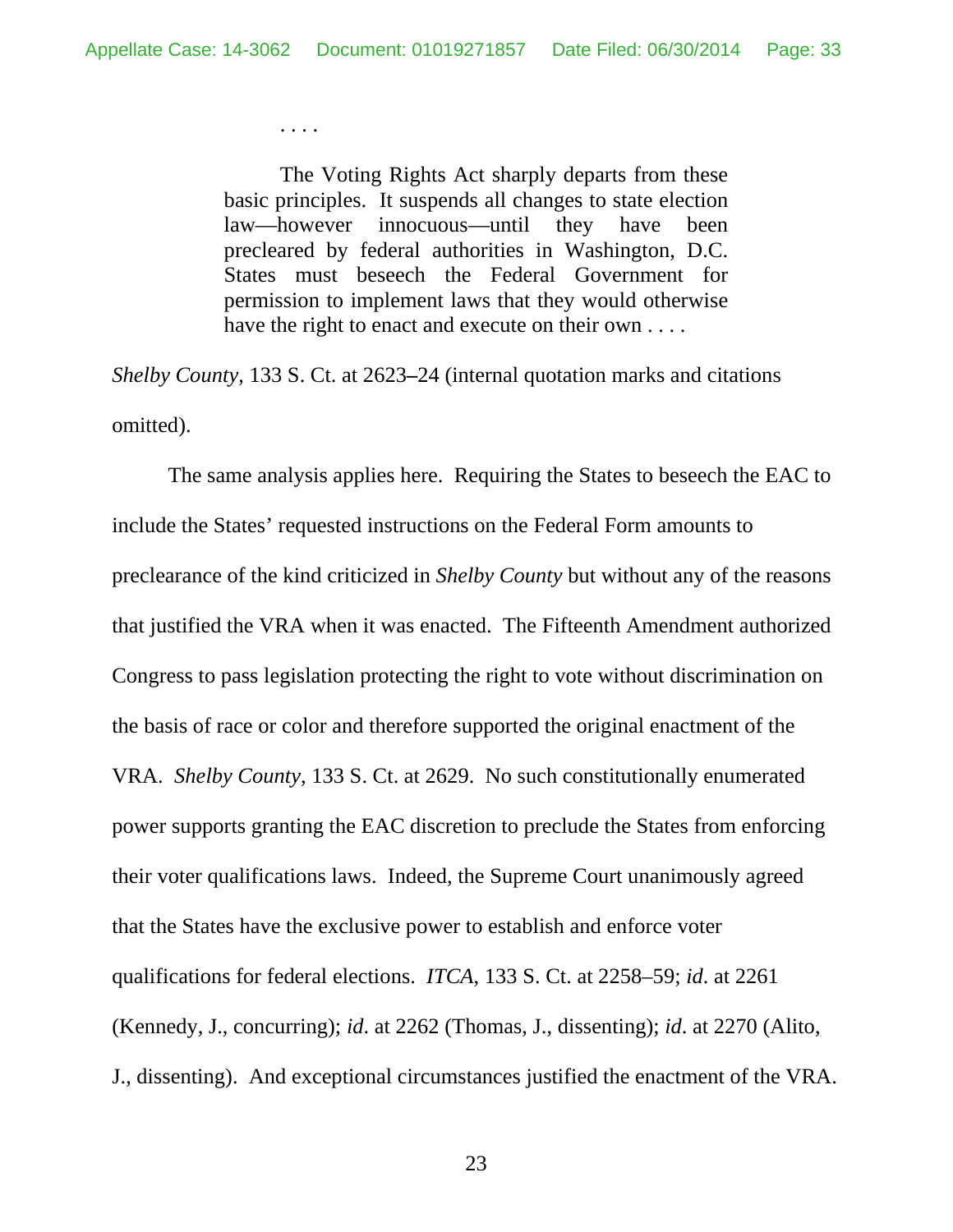*Shelby County*, 133 S. Ct. at 2624–25. No such exceptional circumstances support a requirement that States obtain preclearance from the EAC before being allowed to establish and enforce their voter qualifications laws.

Because requiring the States to register people to vote who have not fulfilled the States' proof-of-citizenship requirement would exceed Congress's powers, this Court should construe the NVRA to require the EAC to include States' requested instructions on the Federal Form.

# 3. **Appellants misread ITCA as resolving all constitutional doubts.**

<span id="page-33-0"></span>Appellants disagree with the district court's conclusion that the EAC's interpretation of its own authority under the NVRA raises serious constitutional doubts. Instead, they argue that the *ITCA* decision *resolved* all constitutional doubt by recognizing that Arizona could potentially obtain a modification of its statespecific instructions by proving to the EAC's satisfaction that the proposed instruction was necessary. EAC Opening Br. 28–33; Intervenors' Opening Br. 28– 31.

This argument, however, misconstrues *ITCA*, which merely stated that Arizona's request, along with its attendant constitutional issues, should be resubmitted to the EAC and that any refusal by the EAC to grant the request should be reviewed under the APA. *ITCA*, 133 S. Ct. at 2260. *ITCA* does *not* state that the EAC has the discretion to determine whether a State's requested instruction is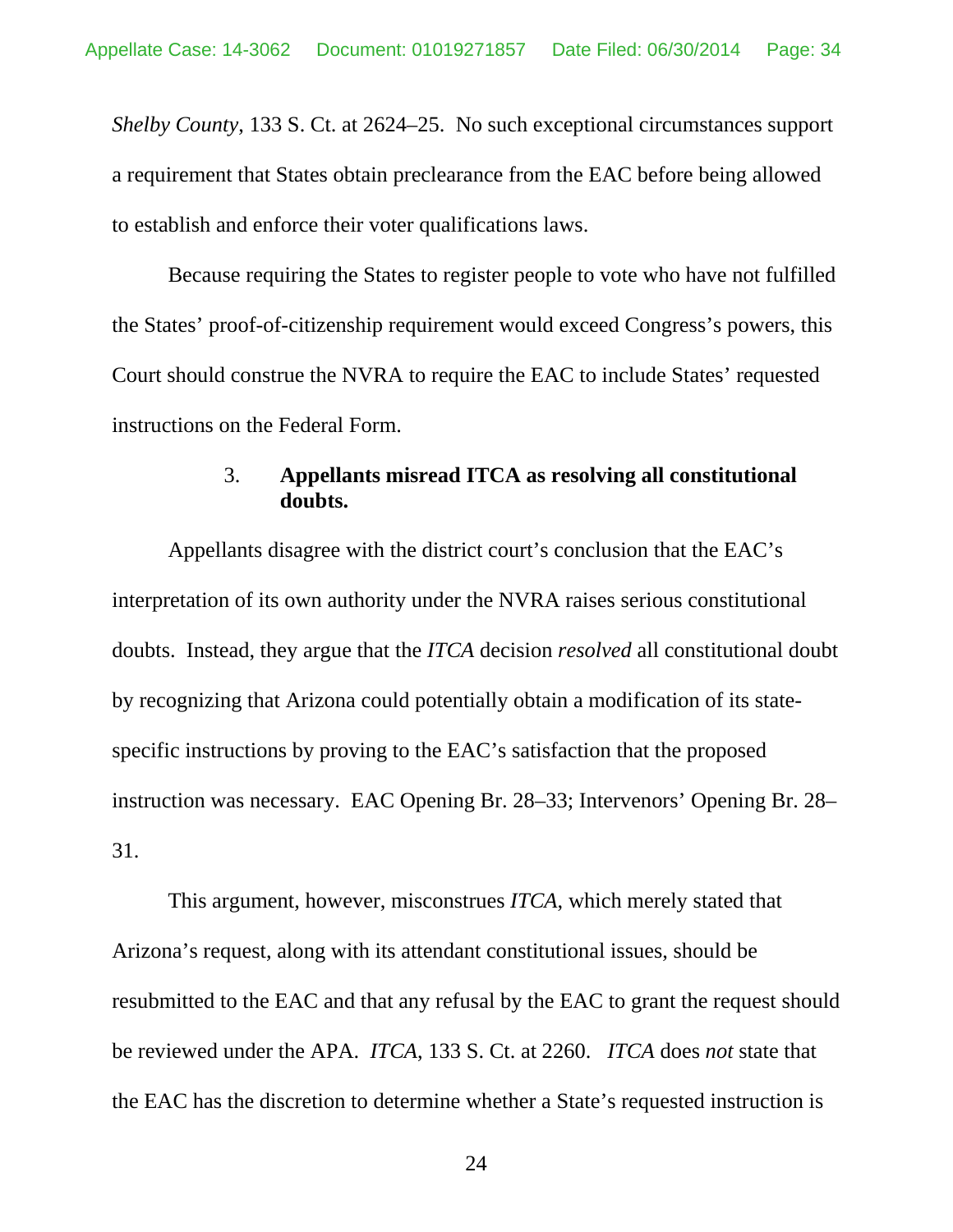"necessary" or that the EAC's determination is to be reviewed solely for abuse of discretion under the APA. Rather, the Court left unanswered (but labeled as "raising serious constitutional doubts") the question of whether the NVRA could be read to authorize the EAC to limit the States' power to enforce voter qualifications without trenching upon Article I, Section 2. That question might be answered in a subsequent challenge under the APA—the very challenge the States have raised in this case. *ITCA*, 133 S. Ct. at 2259, 2260 n.10.

The APA itself contemplates relief for constitutional violations. 5 U.S.C. § 706(2)(B). Any constitutional questions that arise during APA review fall expressly within the domain of the Article III courts, which review any constitutional determination rendered by an agency *de novo*. *Darden v. Peters*, 488 F.3d 277, 284–85 (4th Cir. 2007); *Westar Energy Co. v. U.S. Dep't of Interior*, 93[2](#page-39-0) F.2d 807, 809 (9th Cir. 1991). $^2$  Thus, Appellants' contention that there is no

<sup>&</sup>lt;sup>2</sup> Appellants erroneously contend that APA review is limited to whether an agency abused its discretion or acted arbitrarily or capriciously. EAC Opening Br. 30-31; Intervenors' Opening Br. 7, 31. They therefore mistakenly assume that *ITCA* must have intended the EAC to have the discretion to determine what information is "necessary" under the NVRA because otherwise the Court would not have directed Arizona to submit its request for modifications to the Federal Form to the EAC with subsequent APA review. EAC Opening Br. 26–27; Intervenors' Opening Br. 29. But that result does not follow. Since APA review includes *de novo* review for constitutional questions, there is no reason to read into *ITCA* a holding not evident from the language of the opinion itself. Indeed, a much-less-strained reading of *ITCA* is that the serious constitutional doubts arising from the EAC's refusal to grant Arizona's request would be resolved in future litigation under the APA.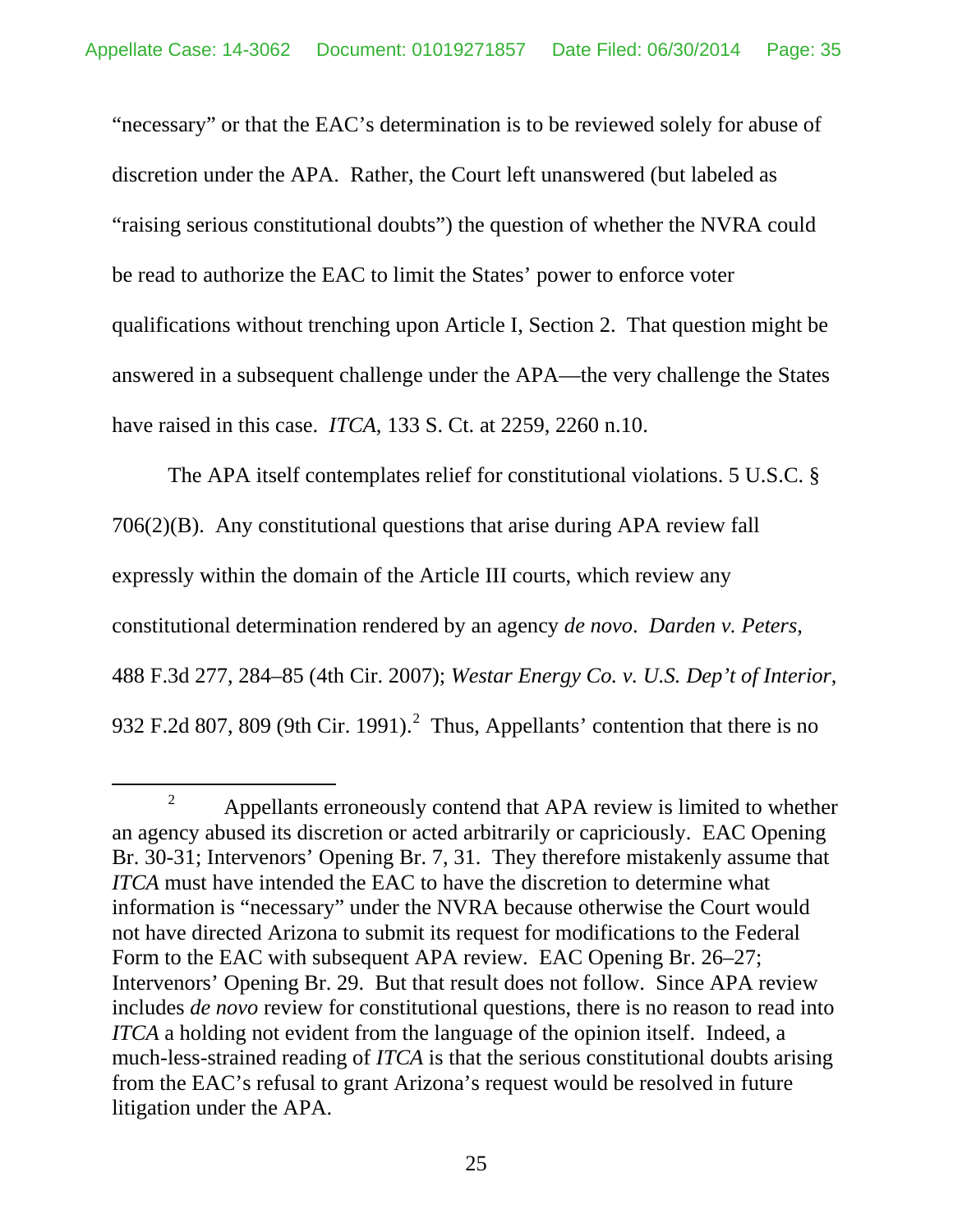constitutional doubt because the EAC's decision can be reviewed under the APA for abuse of discretion is simply wrong. Instead, and as the district court correctly concluded in this case, App. 1432, *ITCA* stopped short of resolving the constitutional questions attending the EAC's refusal to adopt Arizona's requested state-specific instruction, opting instead to allow such constitutional questions to be addressed in a subsequent APA challenge.

The *ITCA* decision therefore clearly anticipated that constitutional questions would remain to be resolved through judicial review under the  $APA$ <sup>[3](#page-40-1)</sup>. And the Court specifically contemplated that the EAC's authority could be construed in a manner that raised constitutional doubts or avoided constitutional doubts, and advised the latter. *ITCA*, 133 S. Ct. at 2259. The Court characterized the EAC as having "a nondiscretionary duty" to include Arizona's proof-of-citizenship requirement upon establishing to an Article III court "that a mere oath will not suffice to effectuate its citizenship requirement." *Id.* at 2260. Reflecting on this language, the district court correctly concluded: "So, at the least, the [*ITCA*] opinion establishes that there is a point at which the EAC loses whatever discretion it possesses to determine the contents of the state-specific instructions." App.

<sup>&</sup>lt;sup>3</sup> Indeed, there would otherwise be no reason for the Court to have noted that Arizona might be in a position to assert a constitutional right to enforce its proofof-citizenship requirement apart from the Federal Form if the EAC was without authority to act on Arizona's renewed request, thereby potentially foreclosing effective APA review. *See ITCA*, 133 S. Ct. at 2260 n.10.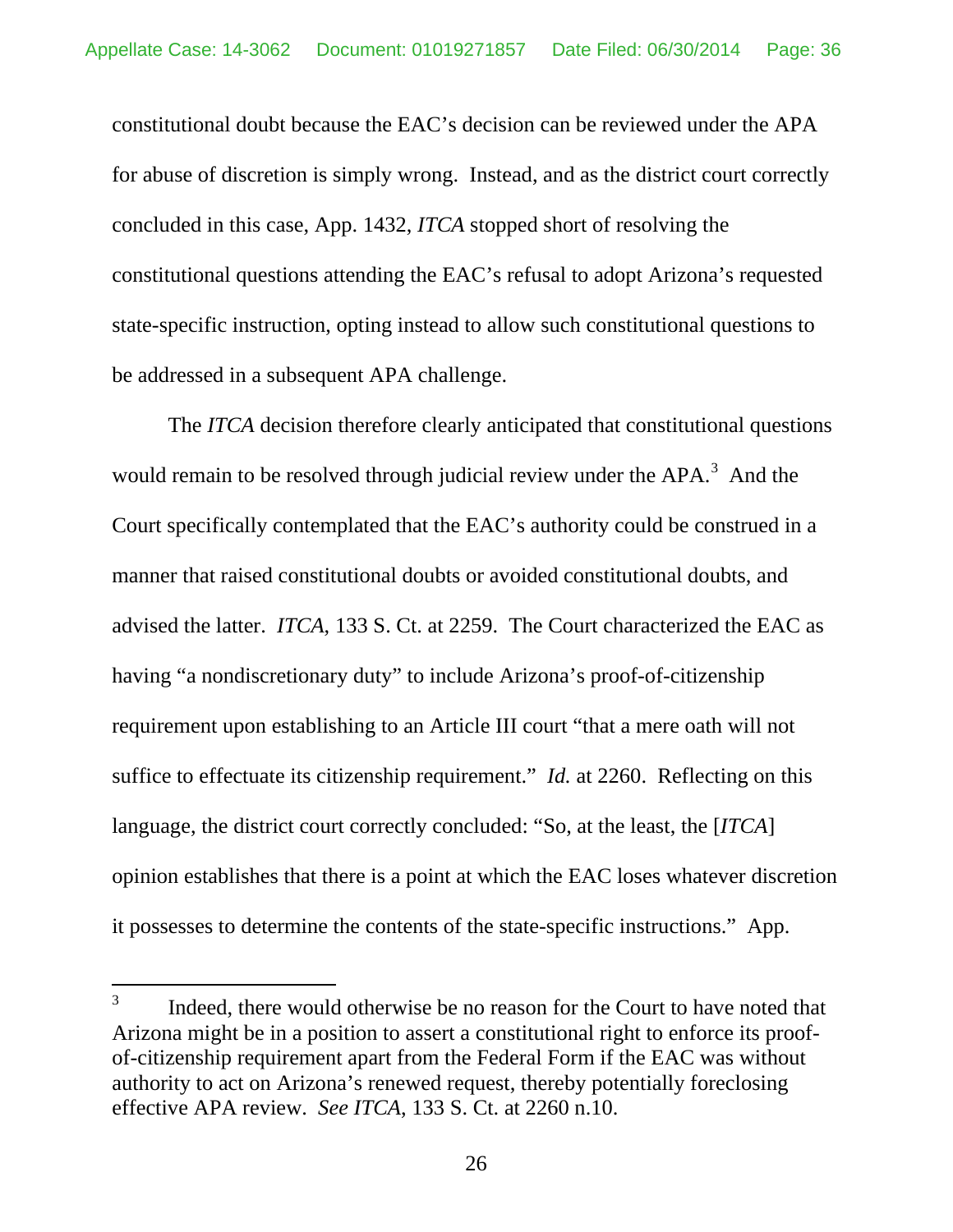1447. Accordingly, the district court correctly concluded that the EAC's expansive view of its own authority raises serious constitutional doubts, many of which were highlighted by the *ITCA* decision itself, and correctly applied the canon of constitutional avoidance.

## **B. The NVRA Allows the States to Determine What Information Is Necessary to Enable State Election Officials to Assess the Eligibility of Federal Form Applicants.**

The district court determined that the "NVRA does not address documentary proof of citizenship at all, neither allowing it or prohibiting it." App. 1442. The court also noted that the EAC's own regulations require the EAC to list a State's "statutory registration requirement on the federal form's state-specific instructions." App. 1443. The court found that the regulations are consistent with "a natural reading of the statute," which "suggests that a state election official maintains the authority to assess voter eligibility and that the federal form will require information necessary for the official to make that determination." App. 1444. Finally, the court concluded that "consistent with the determination of both states' legislatures, proof of citizenship is necessary to enable Arizona and Kansas election officials to assess the eligibility of applicants under their state laws." App. 1446.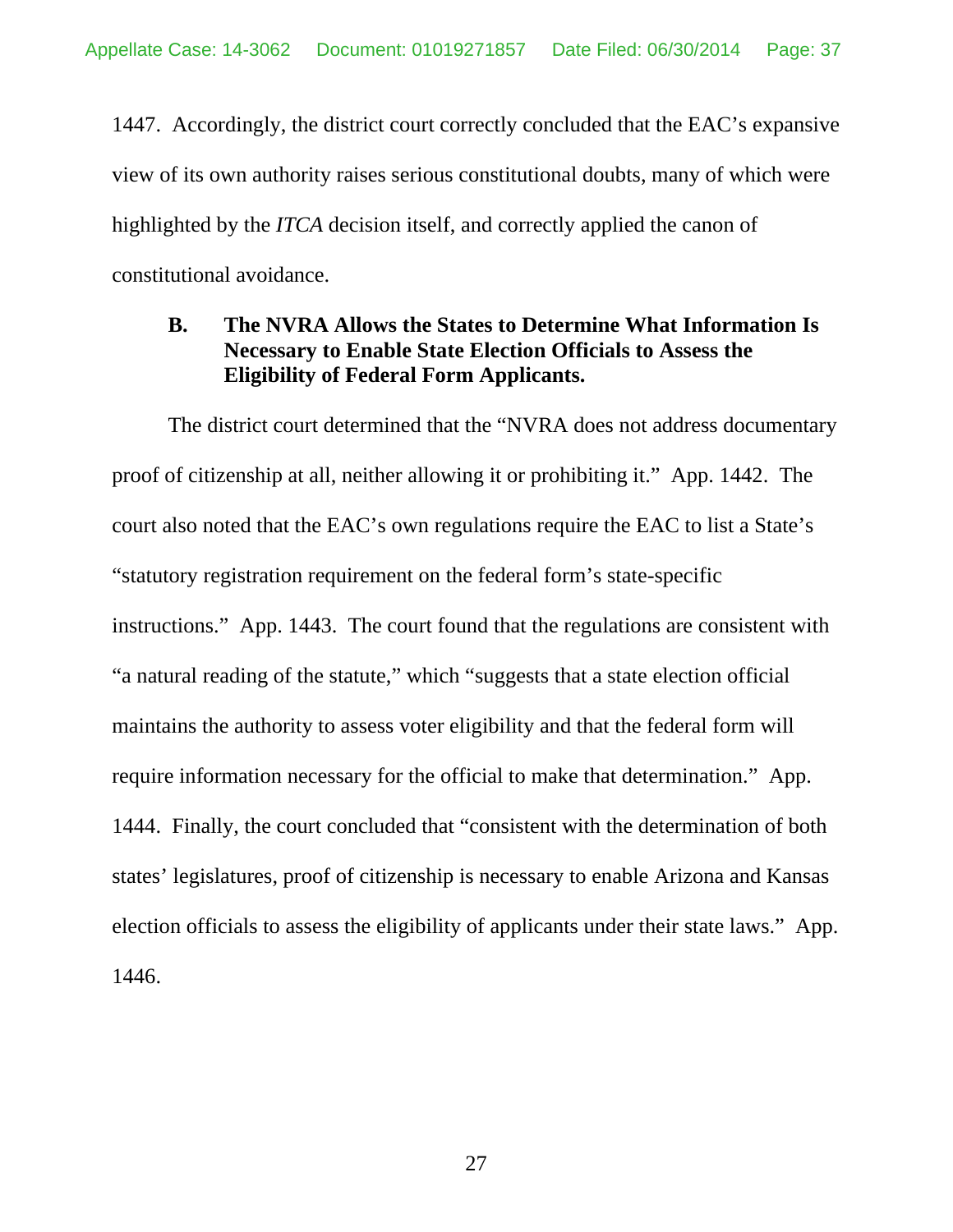Appellants argue that the district court's holding is inconsistent with the text of the NVRA, its purpose, its legislative history, the EAC regulations, and *ITCA*. But these arguments lack merit.

### 1. **The NVRA's text indicates that Congress intended the EAC to include information in the Federal Form that the States deemed necessary to assess the eligibility of the applicant.**

Appellants attempt to use legislative history to argue that Congress intended to preclude a proof-of-citizenship requirement in the Federal Form, even though the NVRA does not say so. Intervenors' Opening Br. 48–49. The district court rejected this argument because the text of the NVRA does not address the subject. App. 1442 at n.92 (relying on *Shannon v. United States*, 512 U.S. 573, 583 (1994) for the proposition that "courts have no authority to enforce a principle gleaned solely from legislative history that has no statutory reference"). Moreover, the legislative history supports the States here because Congress expressly prohibited the Federal Form from including a notarization requirement, but did not prohibit a proof-of-citizenship requirement. 42 U.S.C. § 1973gg-7(b)(3); *cf. Bruesewitz v. Wyeth, LLC*, 131 S. Ct. 1068, 1076 (2011) (a statute that explicitly prohibits one thing and does not prohibit another represents "deliberate choice, not inadvertence").

The EAC argues that the text of the NVRA gives it the authority to determine what state election officials need to assess the eligibility of registration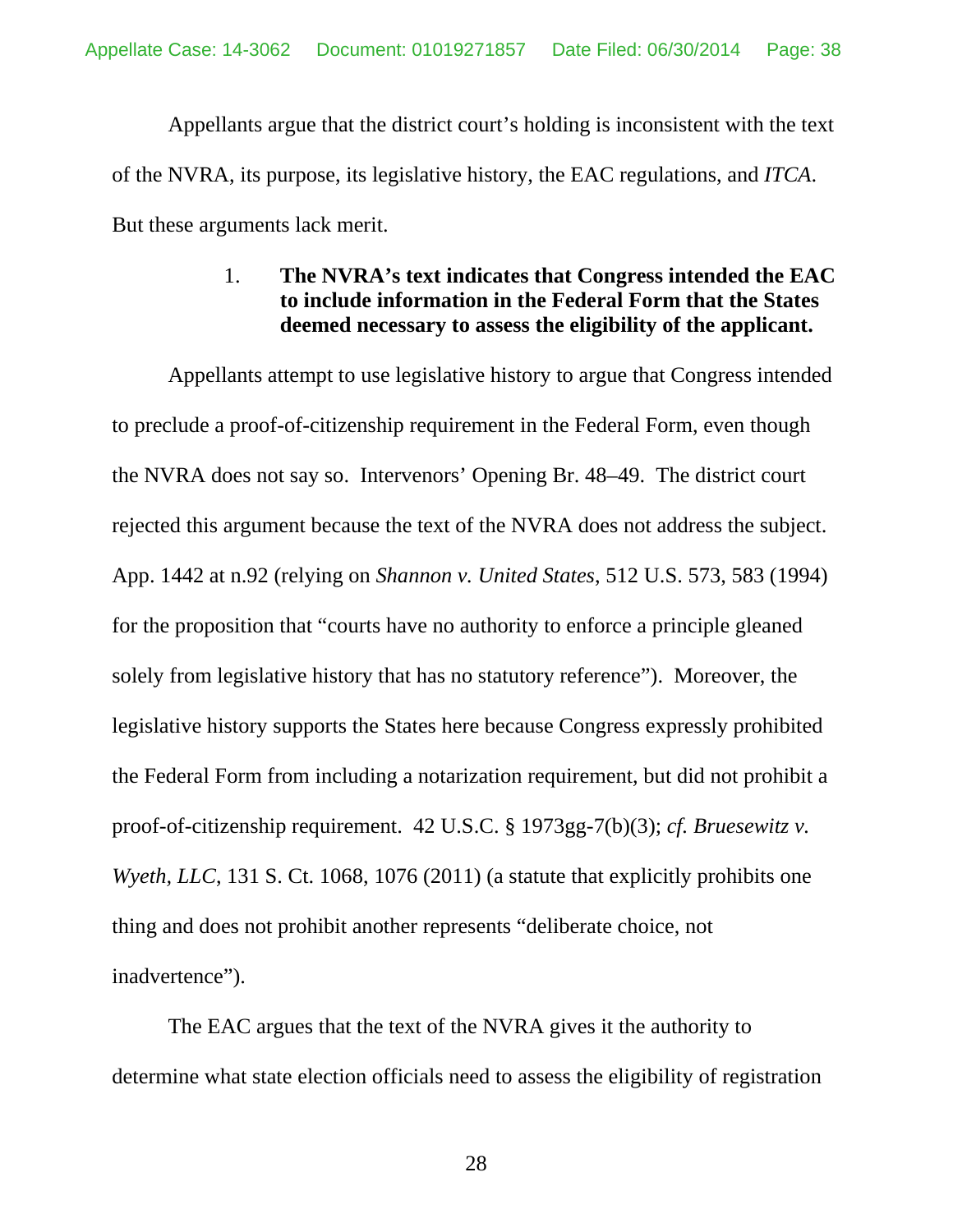applicants. EAC Opening Br. 17–22. The EAC relies on the NVRA language that requires the EAC to create the Federal Form and prescribe regulations necessary to carry out its responsibility to develop the Federal Form. *Id*. at 19. But the congressional language concerning what must go into the Federal Form instructs the EAC to include information "as is necessary to enable the appropriate State election official to assess the eligibility of the applicant and to administer voter registration and other parts of the election process." 42 U.S.C. § 1973gg-7(b)(1). If the state election official, not the EAC, assesses the eligibility of the applicant and administers voter registration, it only makes sense that the state official, not the EAC, makes the determination of what is necessary to perform these duties.

This interpretation of NVRA's language is consistent with the NVRA provision that requires States to include a voter registration application form as part of the State's driver's license application, 42 U.S.C. § 1973gg-3(c)(1) ("Motor Voter Form"). Congress prescribed the contents of the Motor Voter Form with language that is nearly identical to the prescribed contents of the Federal Form: The Motor Vehicle Form "may require only the minimum amount of information necessary to . . .enable State election officials to assess the eligibility of the applicant and to administer voter registration and other parts of the election process." 42 U.S.C. § 1973gg-3(c)(2)(B). Similarly, in permitting States to develop their own registration application form for federal voter registrants ("State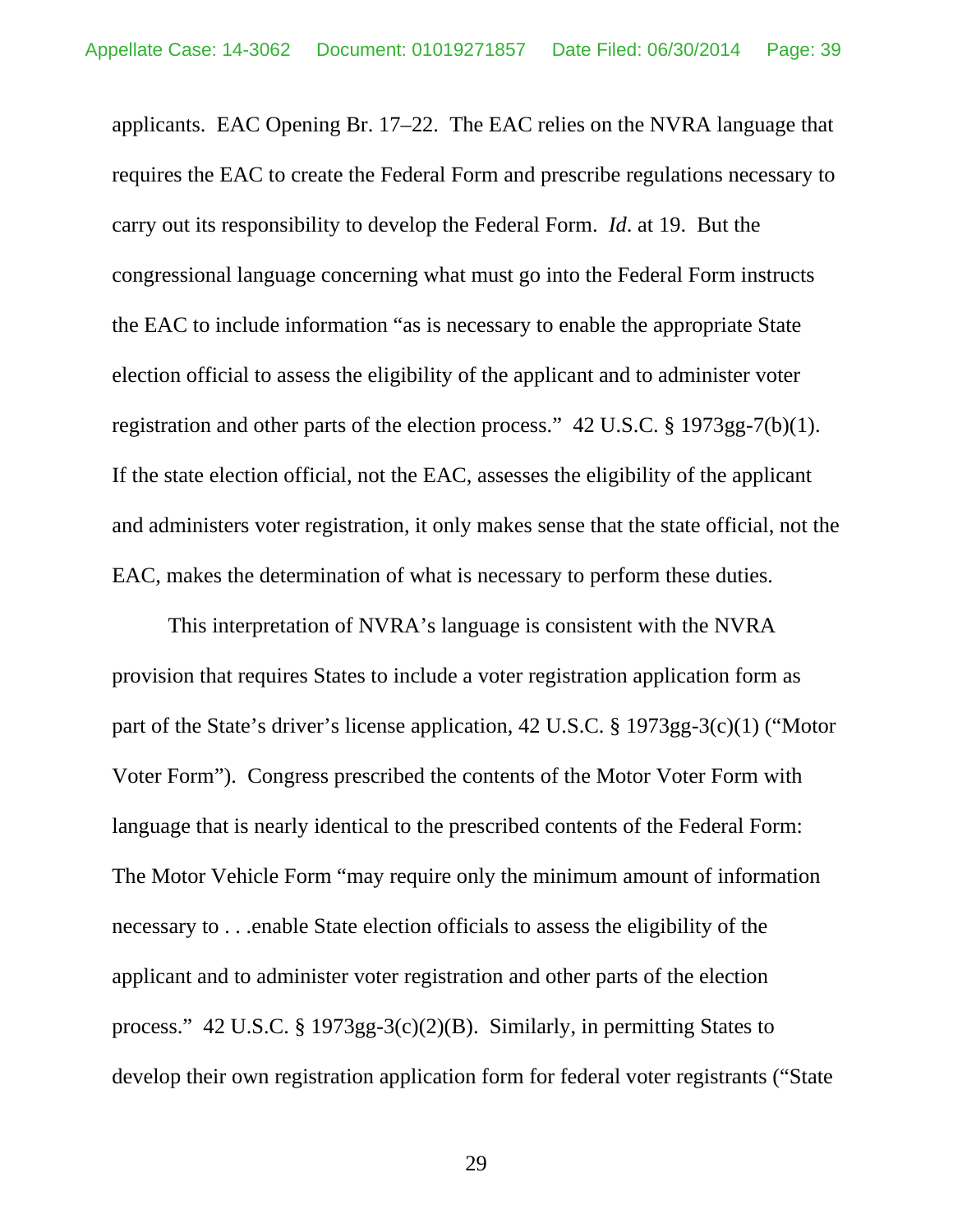Form"), Congress prescribes the contents of the form in language that is identical to the language describing the contents of the Federal Form. 42 U.S.C. §§ 1973gg-4(a)(2), -7(b)(1). Because *the EAC has absolutely nothing to do with the development of the Motor Voter Form or the State Form*, it is clear that Congress did not use this language to confer upon the EAC the authority to determine what is necessary for state election officials to assess voter eligibility when it authorized the EAC to develop the Federal Form. $<sup>4</sup>$  $<sup>4</sup>$  $<sup>4</sup>$ </sup>

"A core tenet of statutory construction is that 'identical words used in different parts of the same act are intended to have the same meaning.'" *Wyodak Res. Dev. Corp. v. United States*, 637 F.3d 1127, 1131 (10th Cir. 2011) (quoting *Dep't of Revenue v. ACF Indus.*, 510 U.S. 332, 342 (1994) (internal quotation marks omitted). Given the States' constitutional authority over voter eligibility, and Congress's use of the phrase "necessary for state election officials to assess the eligibility of applicants" to prescribe the contents of the three registration forms, and given Congress's specific mandate that EAC develop the Federal Form "in consultation with the chief election officers of the States," 42 U.S.C. § 1973gg-7(a)(2), Congress clearly intended to give the States the discretion to decide what

 <sup>4</sup> The Supreme Court adopted this interpretation of § 1973gg-3(c)(2) in *Young v. Fordice*, 520 U.S. 273 (1997), where it noted that the driver's license application portion of the NVRA "still leaves room for policy choice," and explained that "[t]he NVRA does not list, for example, all the other information the State may or may not—provide or request." *Id*. at 286.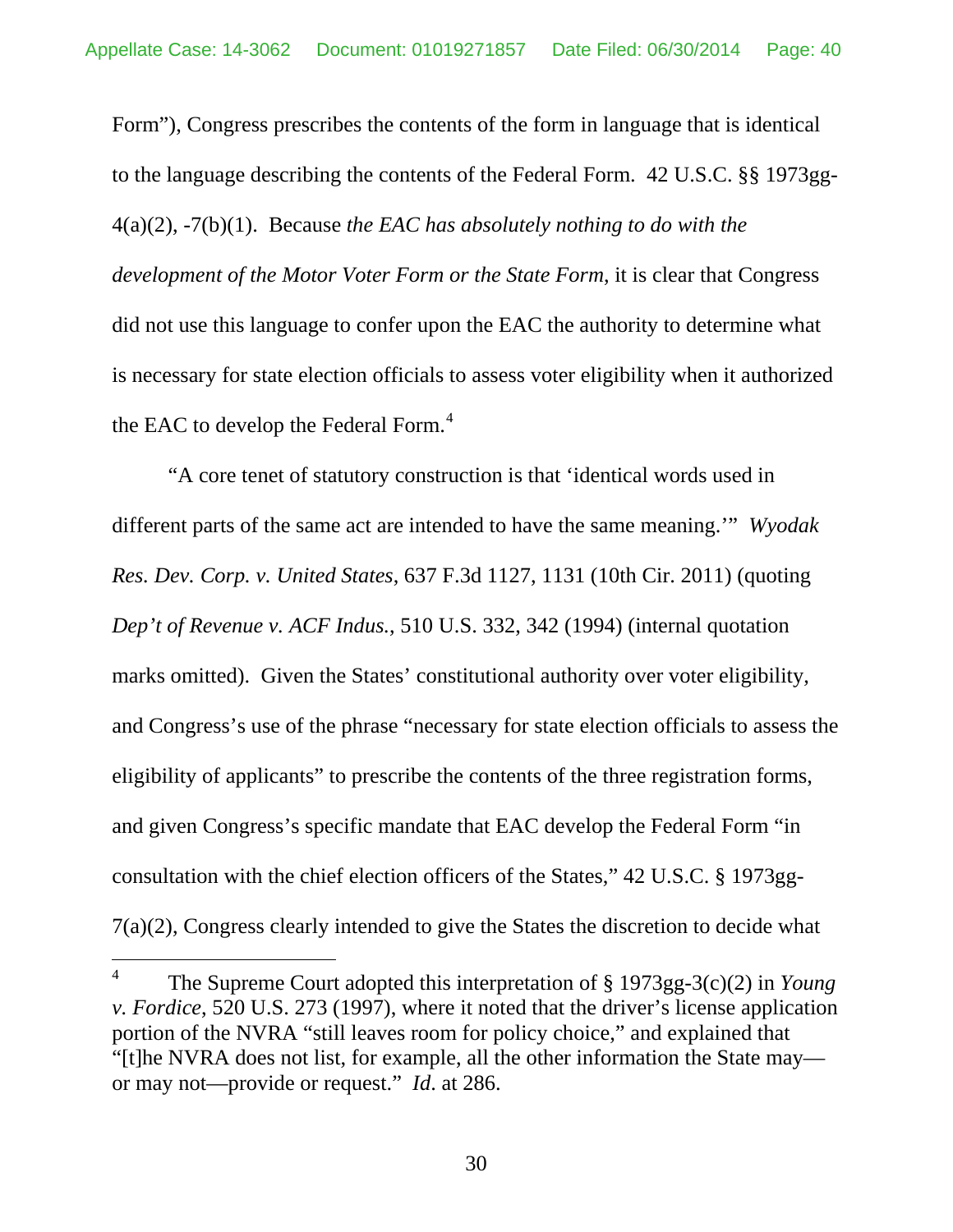they need to assess applicant eligibility. *See Wyodak* , 637 F.3d at 1131 ("[a]bsent some very good reason to conclude that Congress intended [the identical language] to have two different meanings within the very same act, such a tortured interpretation should be avoided"). $5$ 

# 2. **The NVRA's stated purpose is consistent with allowing States to determine what is necessary to assess applicants' eligibility.**

The EAC argues that allowing the States to determine what is necessary to assess the eligibility of applicants is inconsistent with the NVRA's purpose. EAC Opening Br. 24–25. But the EAC ignores NVRA's express purpose of protecting election integrity. In enacting the NVRA, Congress expressly stated its purposes. 42 U.S.C. § 1973gg(b). Although Congress indicated an intention to increase voter registration, it was also concerned with the integrity of the election process and ensuring that only eligible voters are registered. *Id*.

Allowing the States to determine what is necessary to assess the eligibility of registration applicants is consistent with Congress's purpose of protecting the integrity of elections. Under the NVRA, States are responsible for ensuring voter eligibility. For example, the NVRA requires each State, as administrators of

 $5$  Given the States' constitutional authority over voter eligibility requirements and the limiting of congressional authority to the "the times, places and manner of holding *elections*," U.S. Const. art. 1, § 4, cl. 1 (emphasis added), it makes sense that Congress recognized this language as necessary to preserve the States' authority to enforce voter eligibility requirements.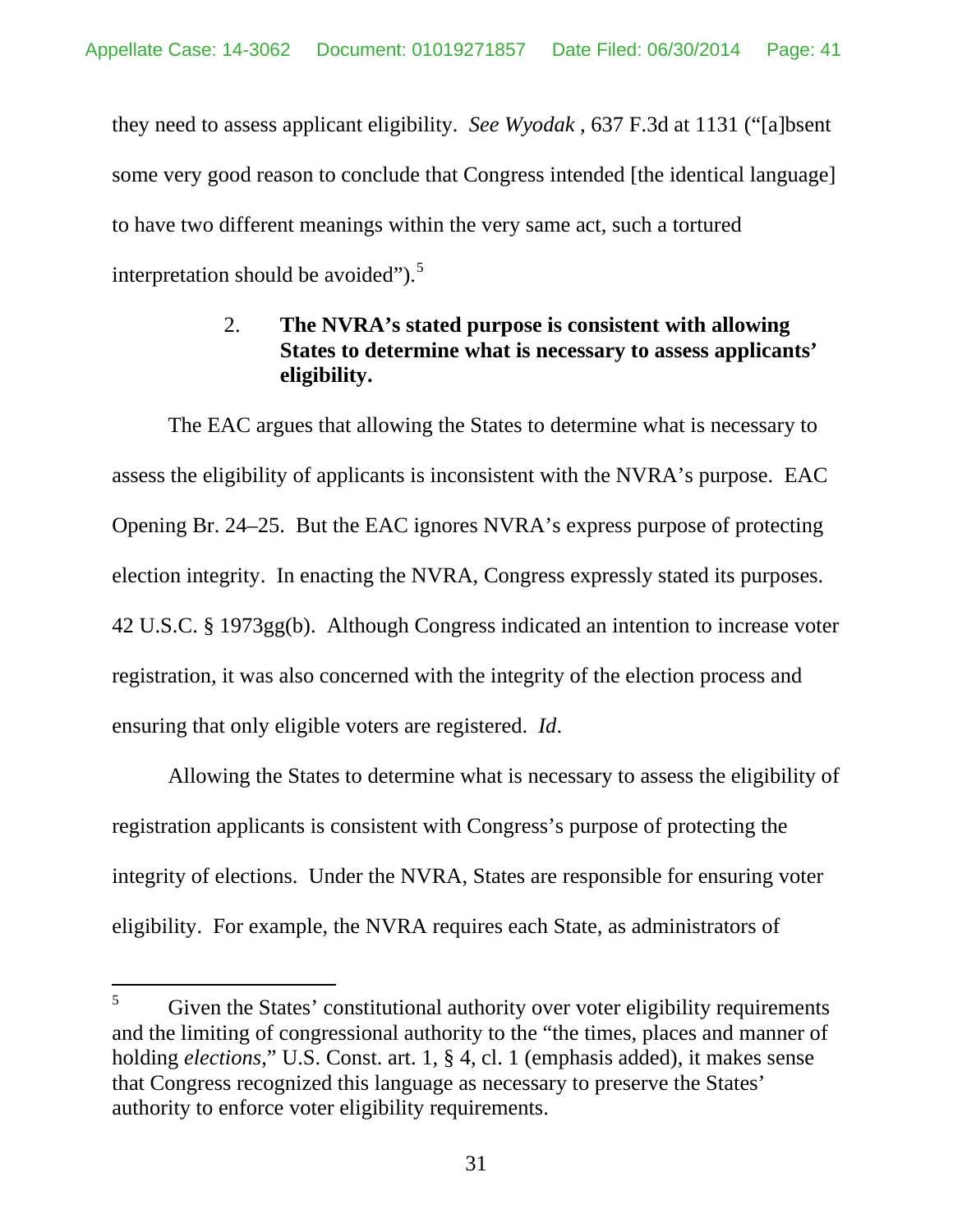federal elections, to "ensure that any *eligible* applicant is registered to vote in an election." 42 U.S.C. § 1973gg-6(a)(1) (emphasis added). It also requires state election administrators to "conduct a general program that makes a reasonable effort to remove the names of ineligible voters from the official lists of eligible voters" under certain circumstances. *Id*. § 1973gg-6(a)(4); *see also Common Cause of Colo. v. Buescher*, 750 F. Supp. 2d 1259, 1275**–**76 (D. Colo. 2010) ("States must strive to add eligible voters and to remove ineligible ones."). Because the NVRA makes the States responsible for ensuring voter eligibility, it is consistent with NVRA's election-integrity purpose to interpret the phrase "as is necessary to enable the appropriate State election official to assess the eligibility of the applicant and to administer voter registration and other parts of the election process" as giving the States the authority to determine what is necessary to assess the eligibility of the applicant. Indeed, a contrary interpretation is at odds with the NVRA's purpose and statutory scheme.

While the States acknowledge the NVRA's goal of streamlining the registration process, even the EAC recognizes that there is a limit to that streamlining. There are three "components" to the Federal Form: the general application instructions, the form itself, and the state specific instructions. App. 79–103. The state-specific instructions account for seventeen of the Federal Form's twenty-five pages. Nearly all of the state-specific instructions require that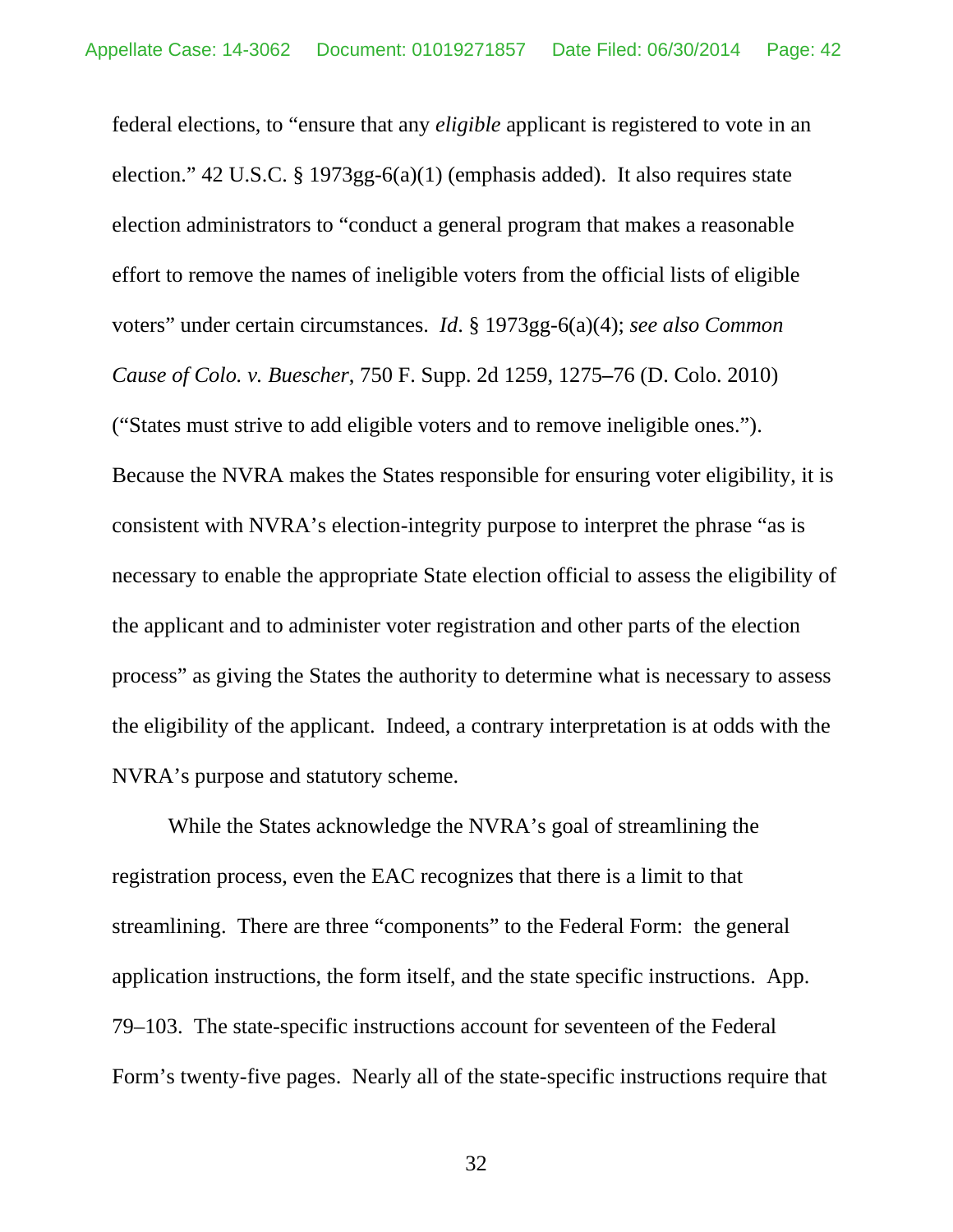the registrant provide additional identifying information on the Federal Form. App. 79–103. For example, to register in Colorado, the Federal Form "must contain your state issued driver's license number or identification." App. 88. In Louisiana, if an applicant does not have a driver's license, a state identification card, or a social security card, the applicant must attach either "a copy of a current valid photo identification" or other current official information that shows the applicant's name and address. App. 92. Thus the structure of the Federal Form is itself evidence that the NVRA's streamlining goal is subservient to the constitutional authority of each State to establish and enforce its own voter qualifications.

### 3. **The EAC's own regulations require the EAC to include state-specific instructions that reflect the States' respective voter qualification and registration requirements.**

The EAC argues that the district court incorrectly interpreted its regulations because the regulations distinguish between eligibility requirements and procedural registration requirements. EAC Opening Br. 23. The EAC regulations do not make any such distinctions. The district court correctly concluded there is no conflict between the EAC regulations and the court's construction of NVRA as allowing the States to determine what information is necessary to assess voter eligibility: "[N]aturally reading [the EAC] regulations together suggests that 1) a state may have additional voter eligibility requirements, 2) a state must inform the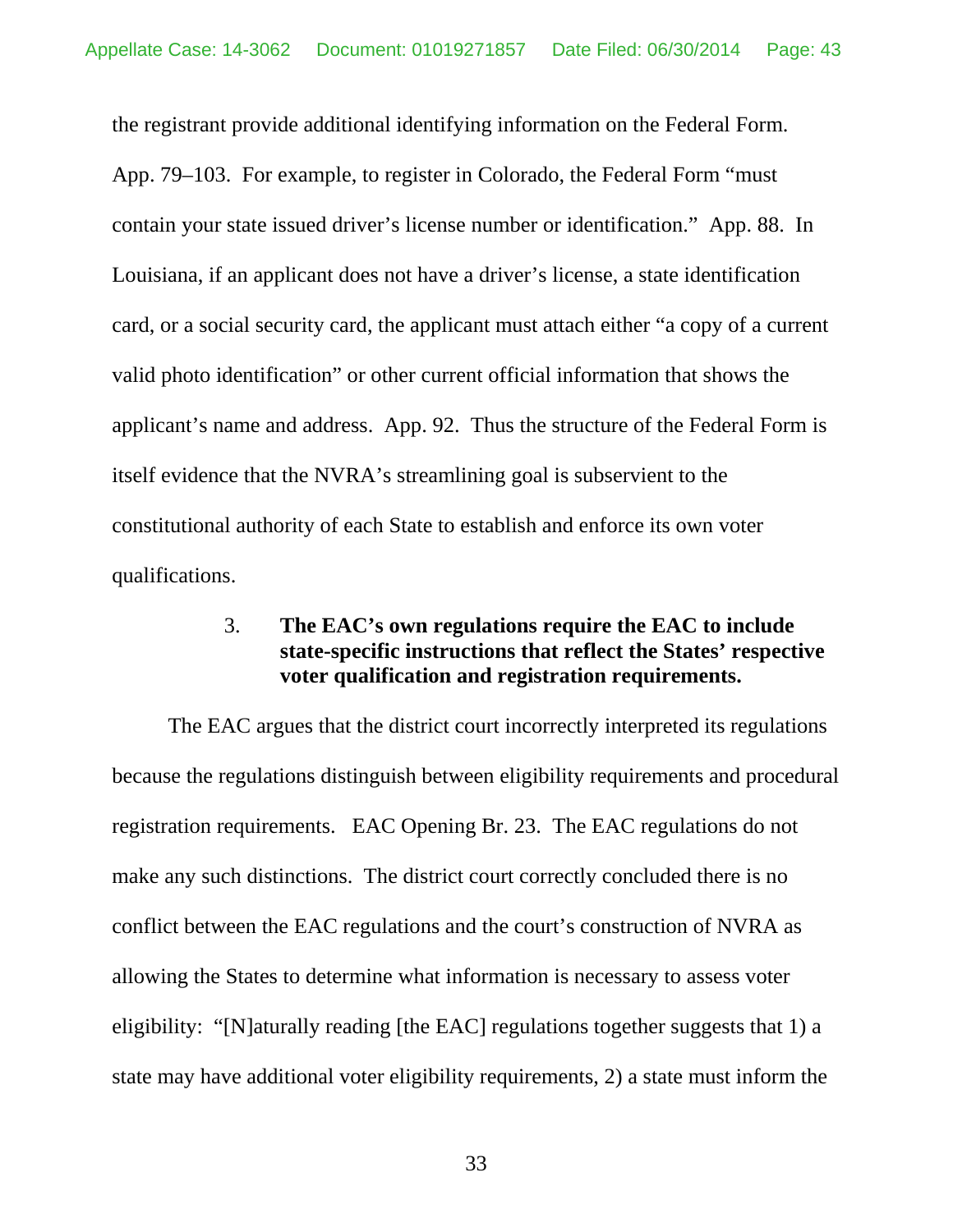EAC of its voter eligibility requirements, and 3) the EAC must list those requirements in the state specific instructions." App. 1445.

The EAC regulations provide that "[t]he state-specific instructions *shall* contain the following information for each state, arranged by state: the address where the application should be mailed and *information regarding the state's specific voter eligibility and registration requirements*." 11 C.F.R. § 9428.3(b) (emphasis added). This regulation unambiguously uses mandatory language requiring the EAC to include state-specific instructions that reflect the respective voter qualification and registration laws of the States.<sup>[6](#page-49-0)</sup> The EAC regulations require that the Federal Form specify each eligibility requirement (including citizenship) "and include by reference each state's specific additional eligibility requirements (including any special pledges) as set forth in the accompanying state instructions." 11 C.F.R. § 9428.4(b)(1). The regulations also require the state election official to "notify the Commission, in writing, within 30 days of any change to the state's voter eligibility requirements or other information reported

 $6\degree$  The EAC's regulation is consistent with the guidelines of its predecessor, the Federal Election Commission. *See* The National Clearinghouse on Election Administration, *Implementing the National Voter Registration Act of 1993: Requirements, Issues, Approaches, and Examples* (Jan. 1, 1994), *available at*  [http://www.eac.gov/assets/1/Page/Implementing%20the%20NVRA%20of%20199](http://www.eac.gov/assets/1/Page/Implementing%20the%20NVRA%20of%201993%20Requirements%20Issues%20Approaches%20and%20Examples%20Jan%201%201994.pdf) [3%20Requirements%20Issues%20Approaches%20and%20Examples%20Jan%201](http://www.eac.gov/assets/1/Page/Implementing%20the%20NVRA%20of%201993%20Requirements%20Issues%20Approaches%20and%20Examples%20Jan%201%201994.pdf) [%201994.pdf](http://www.eac.gov/assets/1/Page/Implementing%20the%20NVRA%20of%201993%20Requirements%20Issues%20Approaches%20and%20Examples%20Jan%201%201994.pdf) (last visited on June 30, 2014).In the Guidelines, the FEC highlighted Congress's desire to avoid a construction of the NVRA that would displace the role of state officials regarding voter registration.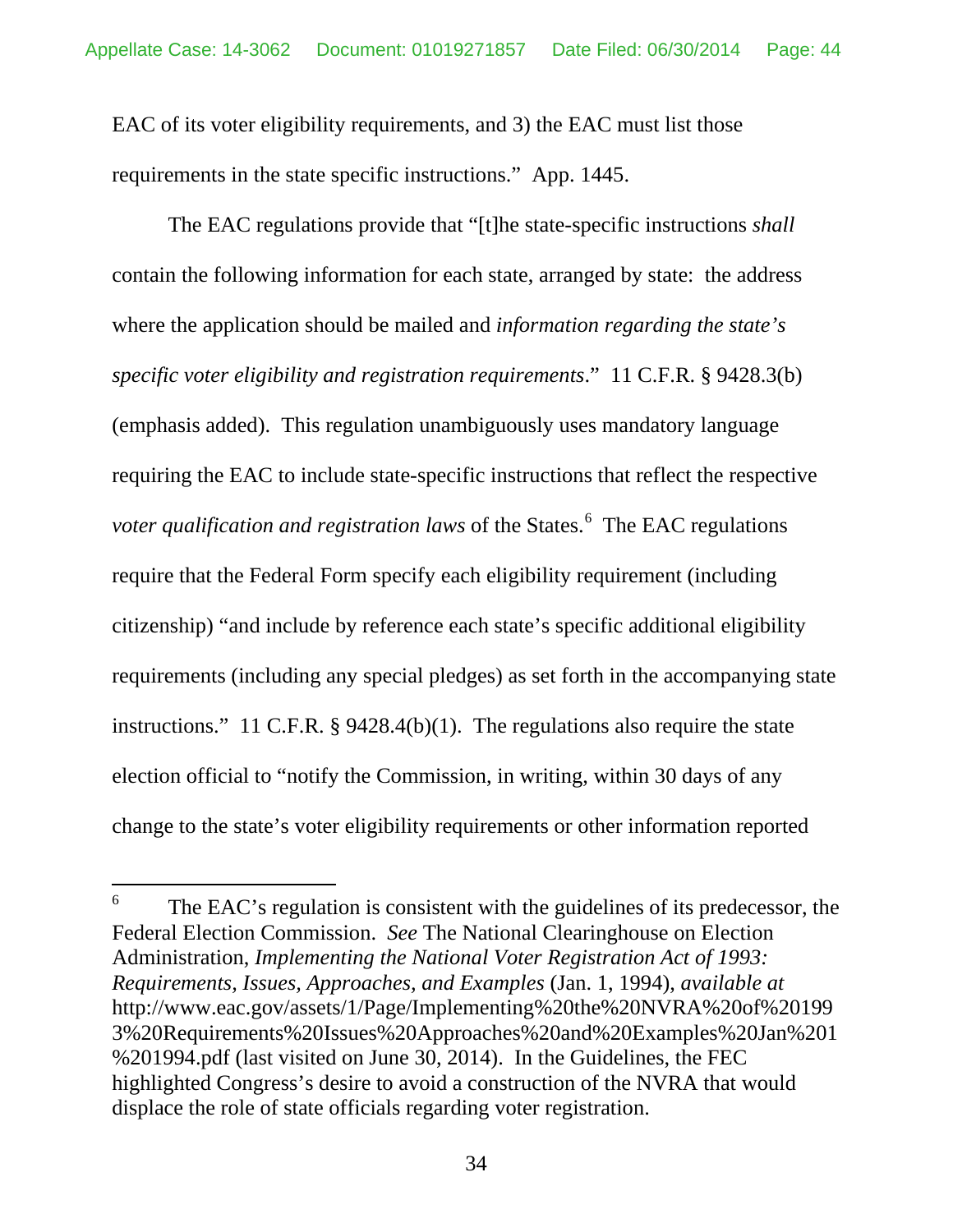under this section." *Id.* § 9428.6(c). Thus, there is nothing in the regulations supporting the EAC's claim that it has the discretion to refuse state eligibility requirements.

#### 4. **The district court's decision is consistent with ITCA.**

Appellants argue that the district court's interpretation is inconsistent with *ITCA*. EAC Opening Br. 26–28; Intervenors' Opening Br. 27–41. However, as explained below, the court's conclusion that the EAC had a nondiscretionary duty to include information that States deem necessary to determine eligibility was perfectly consistent with *ITCA*. *See* App. 1447.

<span id="page-44-0"></span>In *ITCA*, the Supreme Court determined that Arizona could not require evidence of citizenship from Federal Form users if that requirement was not included on the Federal Form. 133 S. Ct. at 2257–60. The Court concluded "that the fairest reading of the [NVRA] is that a state-imposed requirement of evidence of citizenship is 'inconsistent with' the NVRA's mandate that States 'accept and use' the Federal Form." *Id*. at 2257. Contrary to Appellants' contention, the Court did not find that the EAC had the discretion to refuse to include a voter qualification requirement that a State deemed necessary to enforce its voter eligibility requirements. Rather, it strongly suggested that it would find that the EAC lacks such discretion. *Id*. at 2258–60.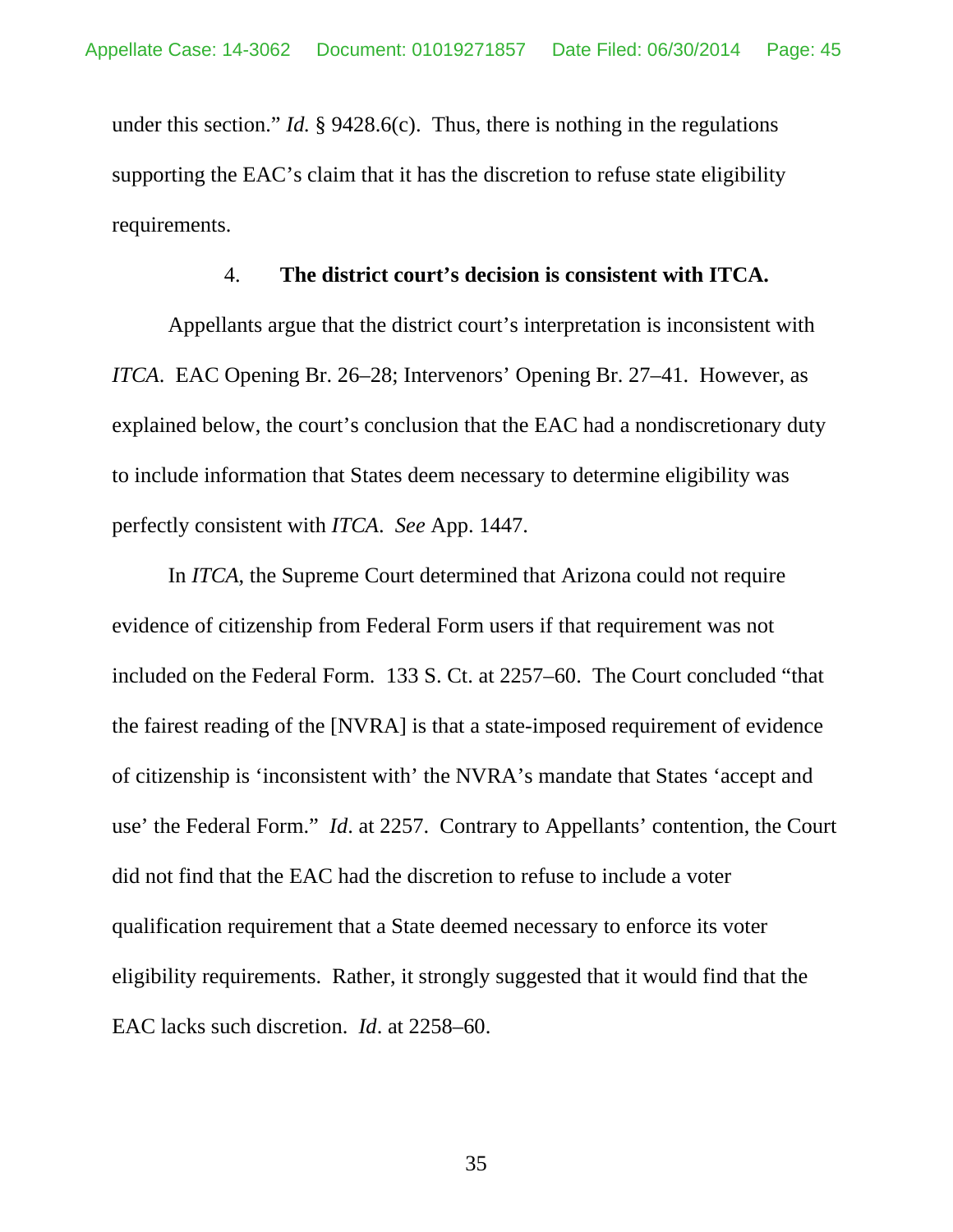The Court emphasized that the States have the exclusive constitutional authority to determine voter qualifications for federal elections, which includes the power to enforce those qualifications. *Id*. at 2258–59. In light of the States' exclusive constitutional authority to establish and enforce voter qualifications, the Court interpreted 42 U.S.C. § 1973gg-7(b)(1) as requiring the inclusion of necessary eligibility information. *Id*. at 2259. The Court then concluded that "a State may challenge the EAC's rejection of its request to alter the Federal Form to include information the *State deems necessary to determine eligibility*." *Id*. (emphasis added).

Importantly, the Court stated that if the EAC failed to act on Arizona's request to include its proof-of-citizenship requirement in the state-specific instructions, then Arizona "would have the opportunity to establish *in a reviewing court* that a mere oath will not suffice to effectuate its citizenship requirement and that the EAC is therefore under a *nondiscretionary* duty to include" the requested instruction. *Id*. at 2260 (emphasis added). As the Supreme Court plainly stated, it is before the reviewing court that the State establishes that mere oath will not suffice, *not before the EAC*. The EAC's duty is "nondiscretionary."

The States made that showing in the district court. In addition to the fact that the people of Arizona and the Legislature of Kansas made a sovereign policy judgment that mere oath will not suffice, the States presented evidence that proves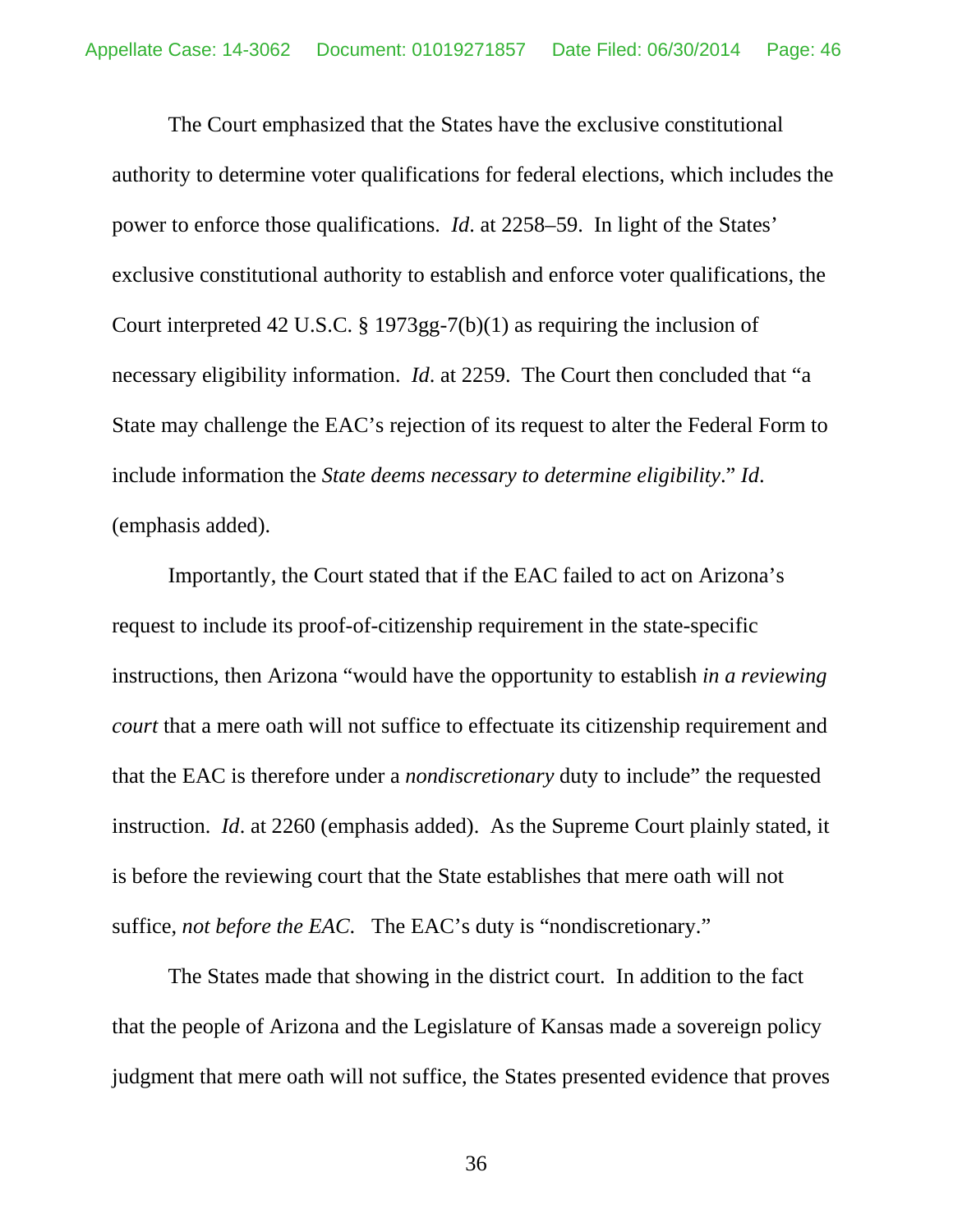a mere oath does not suffice to stop noncitizens from registering. Kansas provided evidence that twenty noncitizens had registered to vote, falsely affirming their citizenship; and Arizona provided evidence that 208 individuals had falsely affirmed U.S. citizenship and registered to vote, only to later testify under oath to a jury commissioner that they were not U.S. citizens. App. 673; Suppl. App. 000017. The court found that the policy judgment of the Arizona voters and the Kansas Legislature was enough. App. 1448.

Because Appellants would resolve any tension between Congress's power under the Elections Clause and the States' exclusive power to establish and enforce voter qualifications by subjugating the States' constitutional power to that of Congress, their approach raises the very same "serious constitutional doubts" that concerned the *ITCA* Court.<sup>[7](#page-53-0)</sup> The Court resolved this tension by holding that the States must abide by the *procedural* provisions of the NVRA, specifically its "accept and use" provision, while the EAC is under a *nondiscretionary* duty to include state-specific instructions on the Federal Form which enable the States to enforce their voter qualifications: "information which *may* be required [by the

<span id="page-46-0"></span> $7$  Under Appellants' theory, the States' constitutional powers and rights are subject to the EAC's discretion. This proposition contradicts common sense—a constitutional power subject to an agency's discretion is no constitutional power at all. It also contradicts established precedent. *See Darden*, 488 F.3d at 284–85 (constitutional questions arising during APA review fall expressly within the domain of the courts which conduct review de novo); *Westar Energy Co.*, 932 F.2d at 809 (same).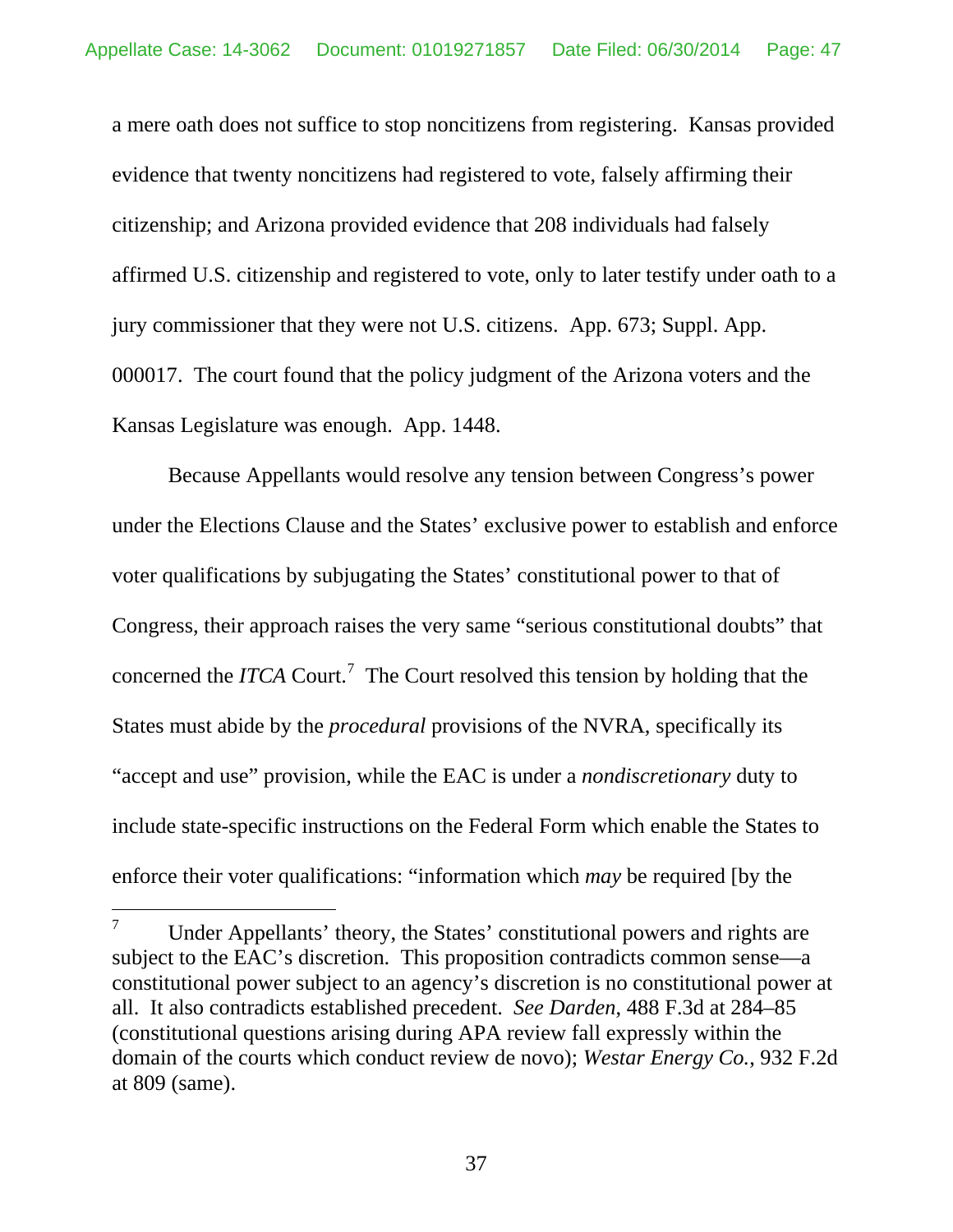States] *will* be required [by the EAC]." *ITCA*, 133 S. Ct. at 2259 (emphasis provided). The Appellants have not disputed that documentary proof of citizenship may be required by the States to enforce their voter qualification laws. Thus, under *ITCA*, the EAC must include such information on the Federal Form at the States' request.

Appellants also assert that the EAC's nondiscretionary duty arises only when *the EAC* determines that the requested instruction is necessary. EAC Opening Br. 9-10; Intervenors' Opening Br. 28–29. But this purported limitation on the EAC's discretion is illusory because Appellants further assert that the EAC's determination regarding an instruction's necessity is itself reviewed for abuse of discretion under the APA. EAC Opening Br. 33–34; Intervenors' Opening Br. 68. An agency's discretion limited by its own discretionary determination is not limited at all. Further, for the Appellants' circular reading of *ITCA* to be correct, the Court's reference to the cannon of constitutional avoidance would have to have meant that "information which [must] be required [must] be required"—a tautology that cannot be squared with the opinion. 133 S. Ct. at 2259.

Appellants also argue that the States' exclusive constitutional power to enforce voter qualifications is breached only when the States are *completely* precluded from an ability to enforce their voter qualifications. Intervenors'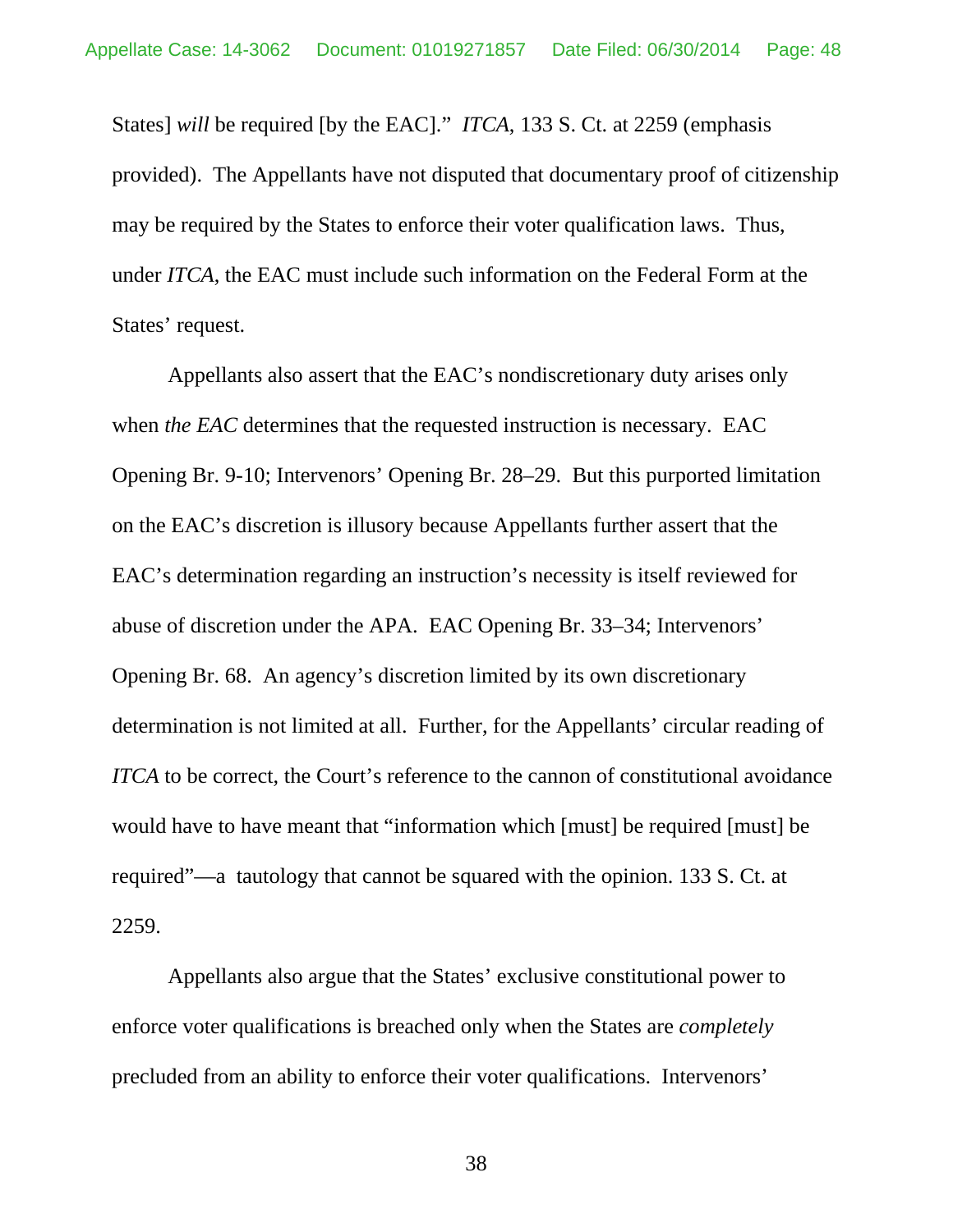Opening Br. 39. Similarly, the EAC Decision asserted that the States'

constitutional power was not violated because the EAC determined in its discretion that the States had alternative means of enforcing their voter qualifications (even if the States themselves believed those alternative means to be unviable). App. 1300. This limitation, again, is illusory. Because there will always be some alternative way to enforce voter qualifications (e.g., the States could expend millions of dollar employing special investigators), the States' constitutional power to enforce voter qualification could never be infringed upon. Moreover, Appellants' argument is not in keeping with the language of the NVRA itself, which clearly envisions that the information used to assess eligibility *accompany* the Federal Form, *see* 42 U.S.C. § 1973gg-7(b)(1) (the Federal Form "may require only such identifying information . . .and other information"), and be assessed *prior to* registering the application to vote, *see id.* ("as is necessary to enable the appropriate election office to assess the eligibility of the applicant"); *see also id.* § 1973gg-6(a)(1)(B) (States shall ensure that applicant who submits valid Federal Form prior to voter registration deadline is registered to vote). Nothing in the NVRA suggests Congress intended to force the States to adopt complicated, time-consuming, and expensive "alternative means of enforcing voter qualifications." Instead, the NVRA envisions that voter qualifications will be enforced based on information provided with the Federal Form itself.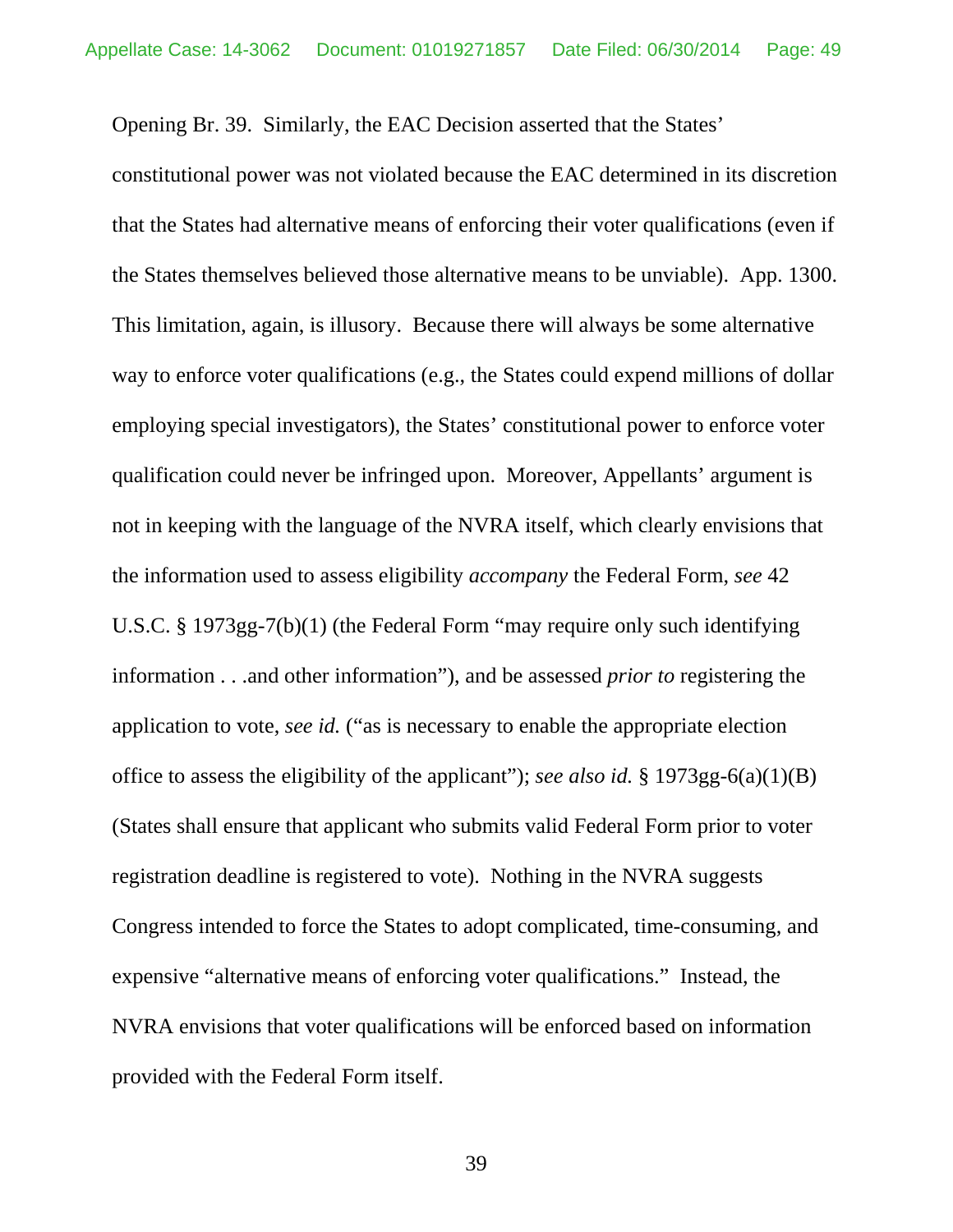Appellants further argue that *ITCA* must have held that the EAC has discretion to determine what information is necessary because it would have otherwise been futile to direct Arizona to renew its request with the EAC. They similarly suggest the district court's Order effectively converts the agency into a rubber stamp with authority only to approve state requests but not to deny them. That does not necessarily follow. Indeed, at the district court oral argument, the Appellants and the States agreed that the EAC retains discretion over "voter registration procedures," while the States have exclusive authority over enforcement of substantive registration requirements. Suppl. App. 000137–38, 167. The EAC has significant discretion in several respects: (1) the structure and wording of the Federal Form insofar as it does not impede the States' enforcement of voter qualifications; (2) determining whether the requested instruction in fact reflects the State's laws; and (3) determining whether the requested instruction is confusing to the voter. Thus, the district court's decision does not convert the EAC into a rubber stamp.

<span id="page-49-0"></span>Appellants also contend that placing a nondiscretionary duty on the EAC would circumvent the concern in *ITCA* that the Federal Form provide a backstop to any procedural hurdles the State's own form imposes. *See ITCA*, 133 S. Ct. at 2255. However, this portion of *ITCA* was clearly concerned with States requiring information beyond that listed in state-specific instructions—a concern not present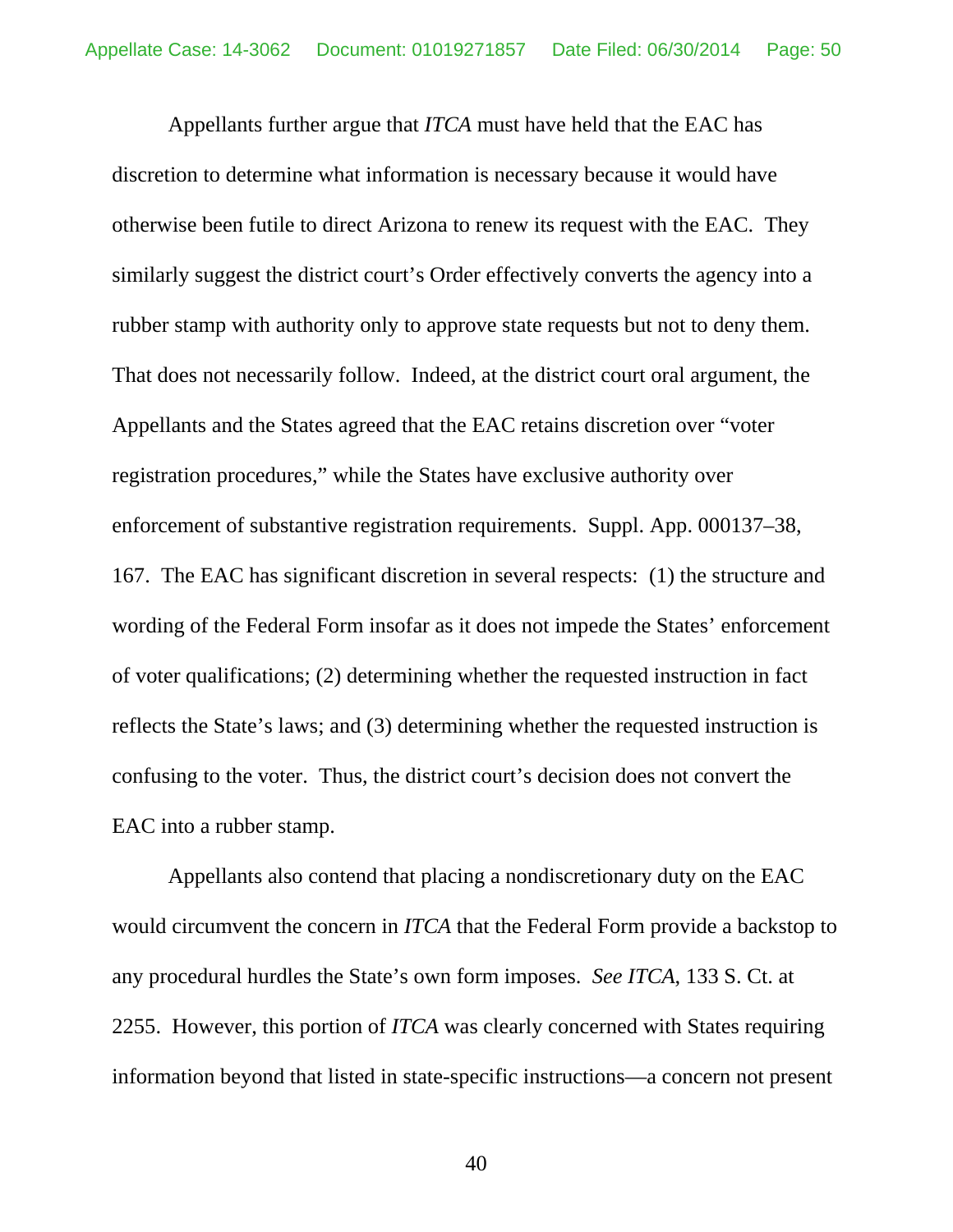in this case. As the Court noted, the purpose of the Federal Form is that "every eligible voter can be assured that if he does what the Federal Form says, he will be registered." *Id*. at 2255 n.4. Thus, by encompassing all of the States' various voter registration requirements on one form, voter registration activities are not hampered by having "to give every prospective voter not only a Federal Form, but also a separate set of either Arizona- or California-specific instructions detailing the additional information the applicant must submit to the State." *Id*. at 2255. No such concerns exist as long as the States' requested instructions are part of the Federal Form.

### 5. **The NVRA Did Not Vest the EAC with Quasi-Judicial Power.**

The NVRA must be interpreted as allowing the States, and not the EAC, to determine the information that is necessary to assess eligibility under 42 U.S.C. § 1973gg-7(b)(1) because the NVRA contains no statutory provisions delegating to the EAC the authority to undertake the quasi-judicial and high-level policymaking functions it undertook in rendering the EAC Decision. "[A]n agency's power is not greater than that delegated to it by Congress." *Lyng v. Payne*, 476 U.S. 926, 937 (1986). The APA provides that the court shall "hold unlawful and set aside agency action, findings, and conclusions found to be . . . in excess of statutory jurisdiction, authority, or limitations, or short of statutory right." 5 U.S.C. § 706(2)(C). When analyzing a challenge to agency action under  $\S 706(2)(C)$  of the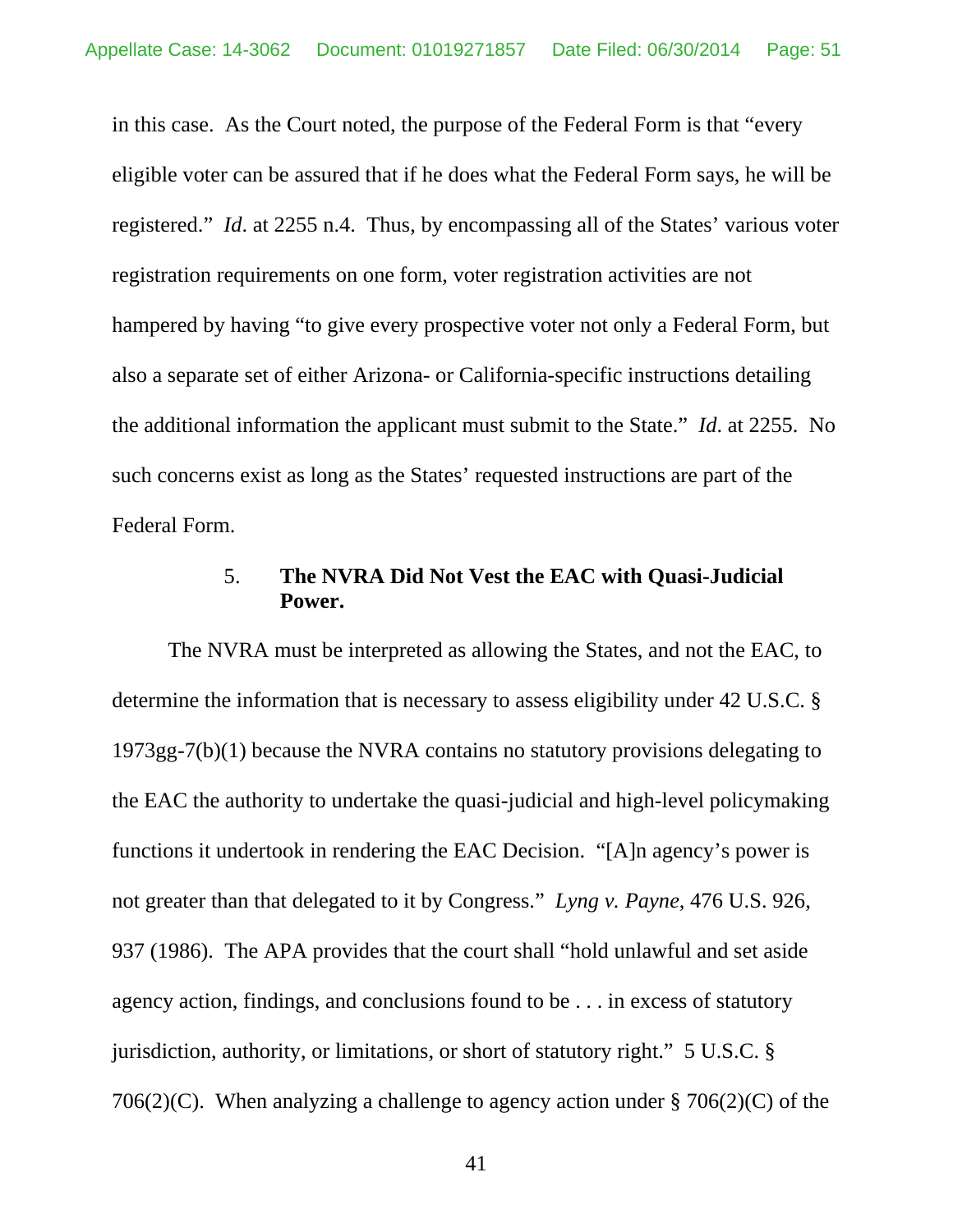APA, the court "must be guided to a degree by common sense as to the manner in which Congress is likely to delegate a policy decision of such economic and political magnitude to an administrative agency." *Food & Drug Admin. v. Brown & Williamson Tobacco Corp.*, 529 U.S. 120, 132–33 (2000).

Likewise, the Court recognized: "A court may also ask whether the legal question is an important one. Congress is more likely to have focused upon, and answered, major questions, while leaving interstitial matters to answer themselves in the course of the statute's daily administration." *Id.* at 159 (quoting Stephen Breyer, *Judicial Review of Questions of Law and Policy*, 38 Admin. L. Rev. 363, 370 (1986)).

The NVRA did not confer upon the EAC the authority to adjudicate the States' requests in quasi-judicial fashion or to engage in the high-level policymaking functions. Nothing in the NVRA suggests that the EAC is to receive "evidence," determine the scope of the States' constitutional rights, make broad policy determinations, or make findings of fact.<sup>[8](#page-59-0)</sup> Rather, the NVRA's delegation is extremely narrow, contained in one subsection of one statute of the NVRA, § 1973gg-7(a)(1), and referring to only two responsibilities (to develop the Federal

<sup>&</sup>lt;sup>8</sup> The EAC asserts, without citation, that "Congress called for the creation of the Federal Form after concluding that a federal agency was best suited to determine the information necessary to register for federal elections." EAC Opening Br. 18. However, this statement is found nowhere in the NVRA's findings, nor is this assertion reflected in the legislative history.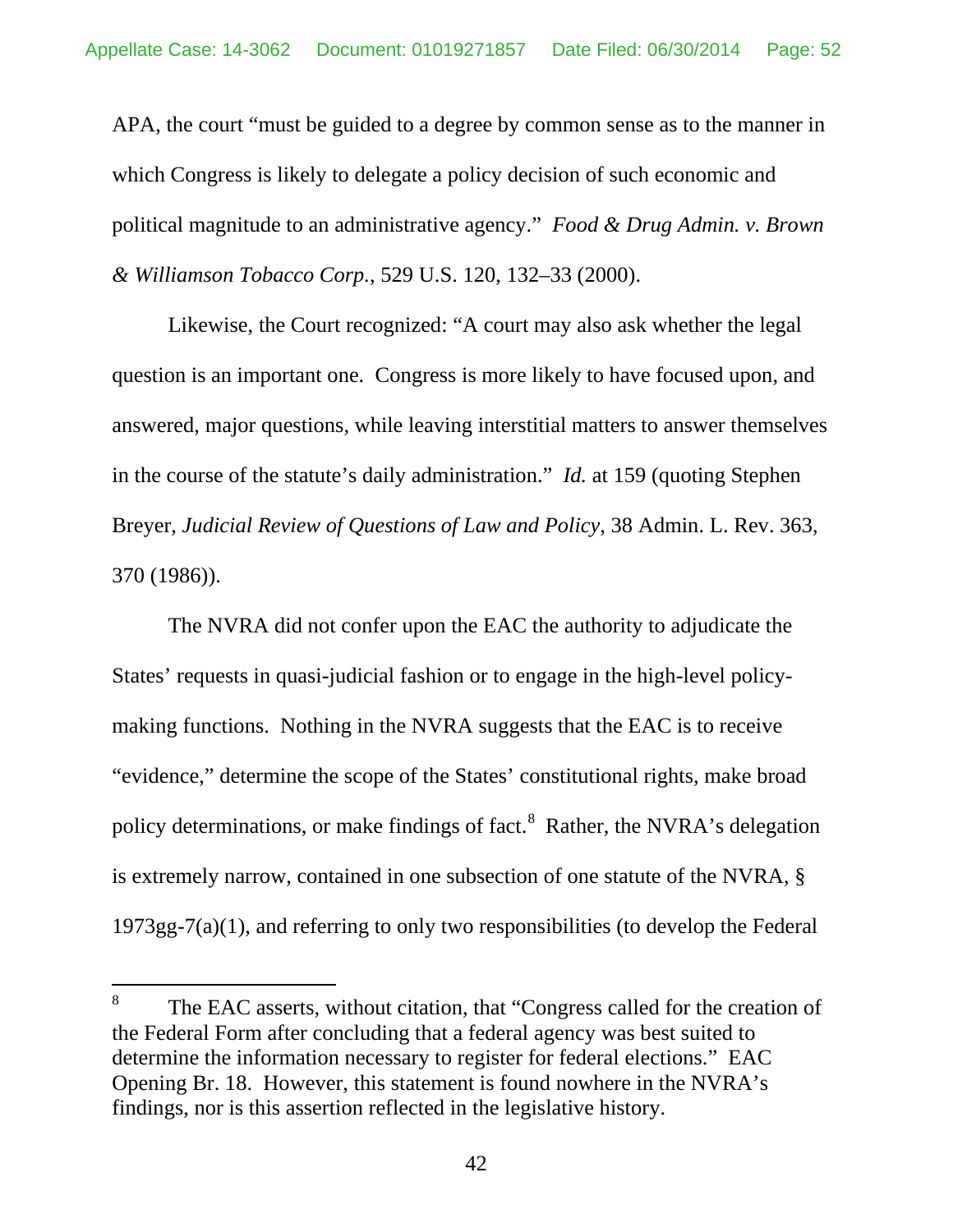Form and to submit certain reports to Congress) enumerated in two other subsections,  $\S 1973gg-7(a)(2)$  and (3). Comparing the magnitude of the questions presented to the narrow delegation of rulemaking authority in § 1973gg-7(a)(1), and placing that subsection in the context of the entire NVRA, it is clear that Congress did not delegate to the EAC the authority to engage in the quasi-judicial and broad policy-making functions to determine what information is "necessary" to assess a voter's qualifications. Consequently, the NVRA cannot be read as conferring upon the EAC the authority to determine what information is necessary to assess eligibility under § 1973gg-7(b)(1).

Indeed, the NVRA's language does not grant the EAC full discretion even over the Federal Form. Specifically, the NVRA enumerates eight subjects for the Federal Form, most of which contain mandatory language withholding discretion from the EAC. 42 U.S.C. § 1973gg-7(b). This mandatory list includes a requirement that the Federal Form "shall include a statement . . . that specifies each eligibility requirement." *Id.* § 1973gg-7(b)(2)(A). It is beyond dispute that the States possess the exclusive constitutional authority to establish voter qualifications, i.e. eligibility requirements. *See ITCA*, 133 S. Ct. at 2258–59. Thus, the NVRA itself places a nondiscretionary duty upon the EAC to include each State's registration requirements, including subsequent amendments to those requirements, on the Federal Form. Appellants' protestations that the States are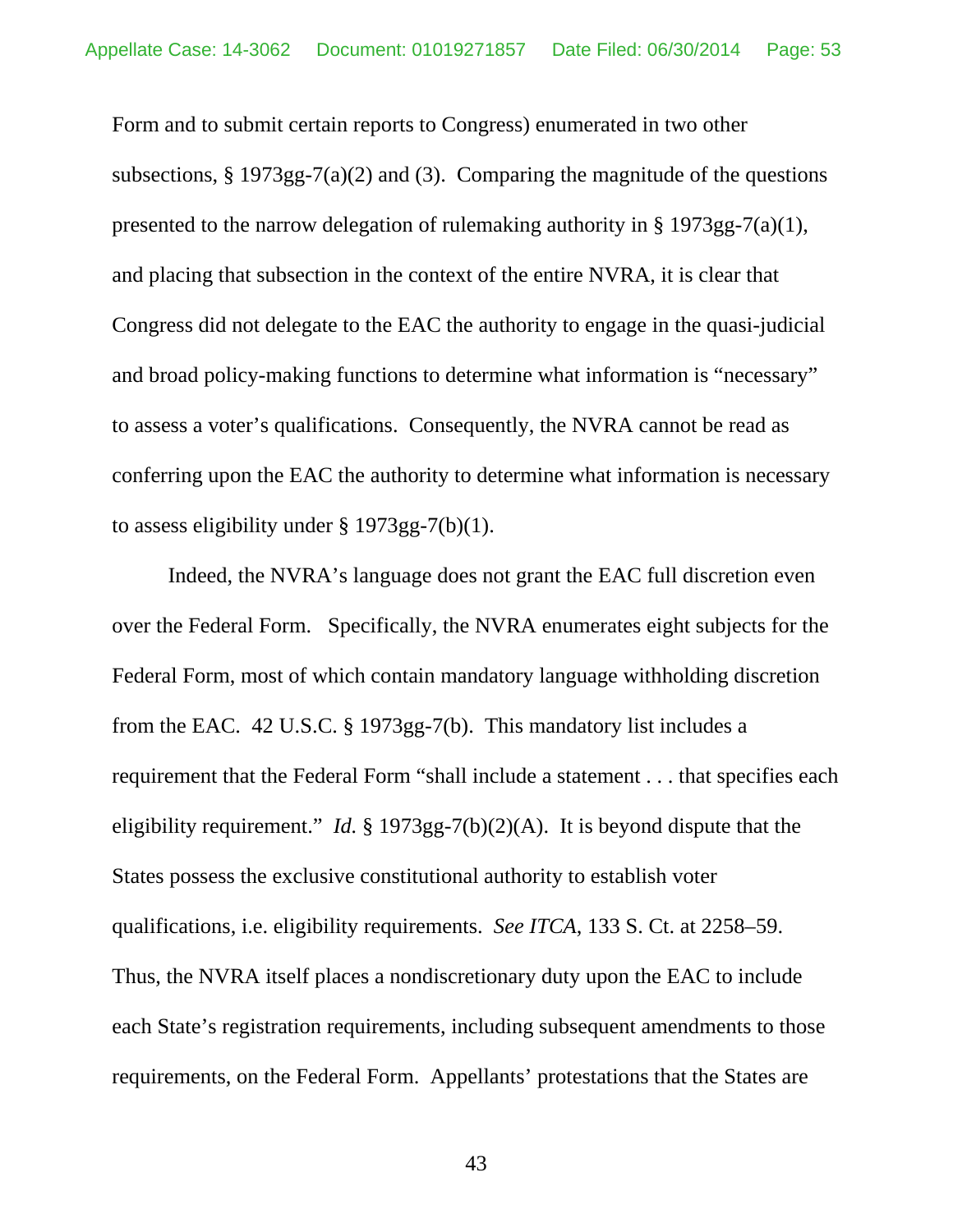attempting to convert the EAC from an agency with full discretion into an agency with limited discretion is therefore fallacious; the EAC is already an agency with limited discretion under the NVRA itself.

# **C. The EAC's Determination That the Proof-of-Citizenship Requirements Are Unnecessary Is Not Entitled to Deference.**

Lastly, Appellants argue that the district court did not give proper deference to the EAC's determination that the States' proof-of-citizenship requirements were unnecessary. However, as previously noted, the APA itself contemplates relief for constitutional violations. 5 U.S.C. § 706(2)(B). Any constitutional questions that arise during APA review fall expressly within the domain of the courts, which conduct review *de novo*. *Darden*, 488 F.3d at 284–85; *Westar Energy Co.*, 932 F.2d at 809.

<span id="page-53-0"></span>Deference to the EAC's determination is particularly inappropriate where constitutional claims are made because, by the EAC's own admission, EAC proceedings are informal, non-adjudicatory in nature and lack any means of discovery. Supp1. App. 000109. Giving deference to the EAC's informal adjudication of the States' constitutional powers and rights made in the absence of discovery or other formal procedures would raise serious due process concerns. Further, as explained *supra*, there is absolutely nothing in the NVRA that suggests that Congress intended the EAC to undertake this type of quasi-judicial inquiry.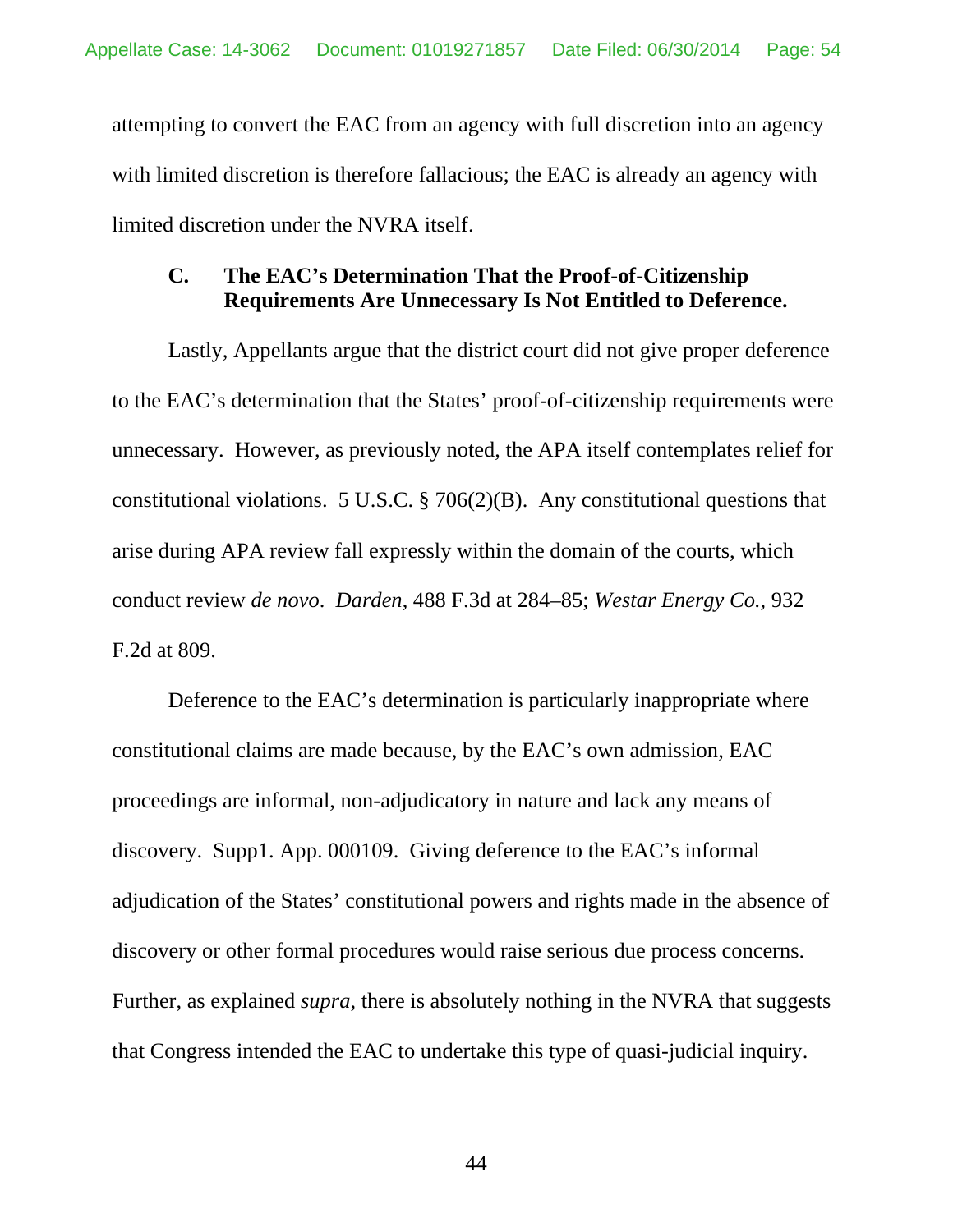In sum, the district court correctly determined that its construction of the NVRA was necessary to avoid a constitutional question, and that the "canon of constitutional avoidance trumps *Chevron* deference owed to an agency's interpretation of a statute." App. 1436  $\&$  n.57 (citing supporting authority from the Tenth, Eighth, Ninth, and D.C. Circuits). Appellants do not even attempt to address the district court's extensive authority. Nor do Appellants explain why the canon of constitutional avoidance would not override any deference owed to the EAC.

### **II. This Court Should Affirm the Judgment of the District Court on Alternative Grounds.**

It is well-established that appellate courts are free to "affirm a district court decision on any grounds for which there is a record sufficient to permit conclusions of law, even grounds not relied upon by the district court." *D.A. Osguthorpe Family P'ship v. ASC Utah, Inc.*, 705 F.3d 1223, 1231 (10th Cir. 2013). In the instant case, there are multiple alternative bases for affirmance on appeal.

# **A. The NVRA Is Unconstitutional as Applied by the EAC Because it Infringes on the States' Exclusive Power to Establish and Enforce Voter Qualifications.**

The district court held that the EAC Decision and its interpretations of the NVRA raised serious constitutional doubts and that the canon of constitutional avoidance therefore required the court to adopt a construction of the NVRA that avoids such constitutional questions, if possible. App. 1433–35. The court then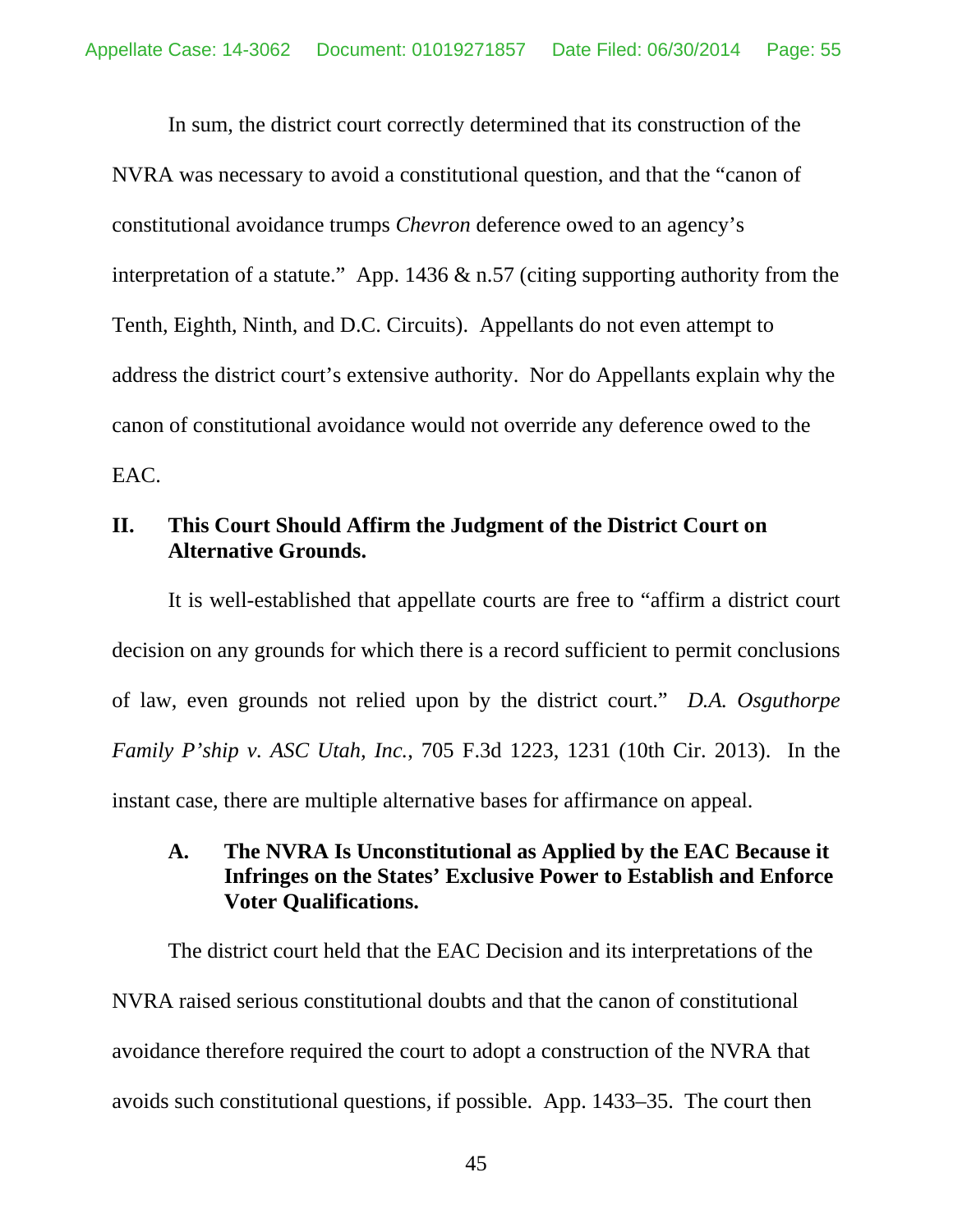determined that such a construction of the NVRA was possible, and held, *inter alia*, that the NVRA did not prohibit the Kansas and Arizona proof-of-citizenship requirements and did not authorize the EAC to deny the States' requests to modify their state-specific instructions on the Federal Form. App. 1448. Assuming, *arguendo*, that the construction of the NVRA adopted by the district court was not possible, this Court should hold that the NVRA is unconstitutional as applied by the EAC.

### 1. **Congress Cannot Displace the Voter Qualifications Clause.**

The principal basis for such a holding is that the EAC has assumed a power to trump the States' constitutional authority to establish and enforce voter qualifications. As the *ITCA* Court stated, "Since the power to establish voting requirements is of little value without the power to enforce those requirements, Arizona is correct that it would raise serious constitutional doubts if a federal statute precluded a State from obtaining the information necessary to enforce its voter qualifications." 133 S. Ct. at 2258–59. The Court's implication was crystal clear. Any federal statute or agency that attempted to do so would be in conflict with the Voter Qualifications Clause. The precedents recognizing the States' authority in this area are discussed *supra* in Section I.A.1.

In addition, vesting the EAC with authority to nullify State laws that exercise the States' exclusive authority to enforce voter qualifications would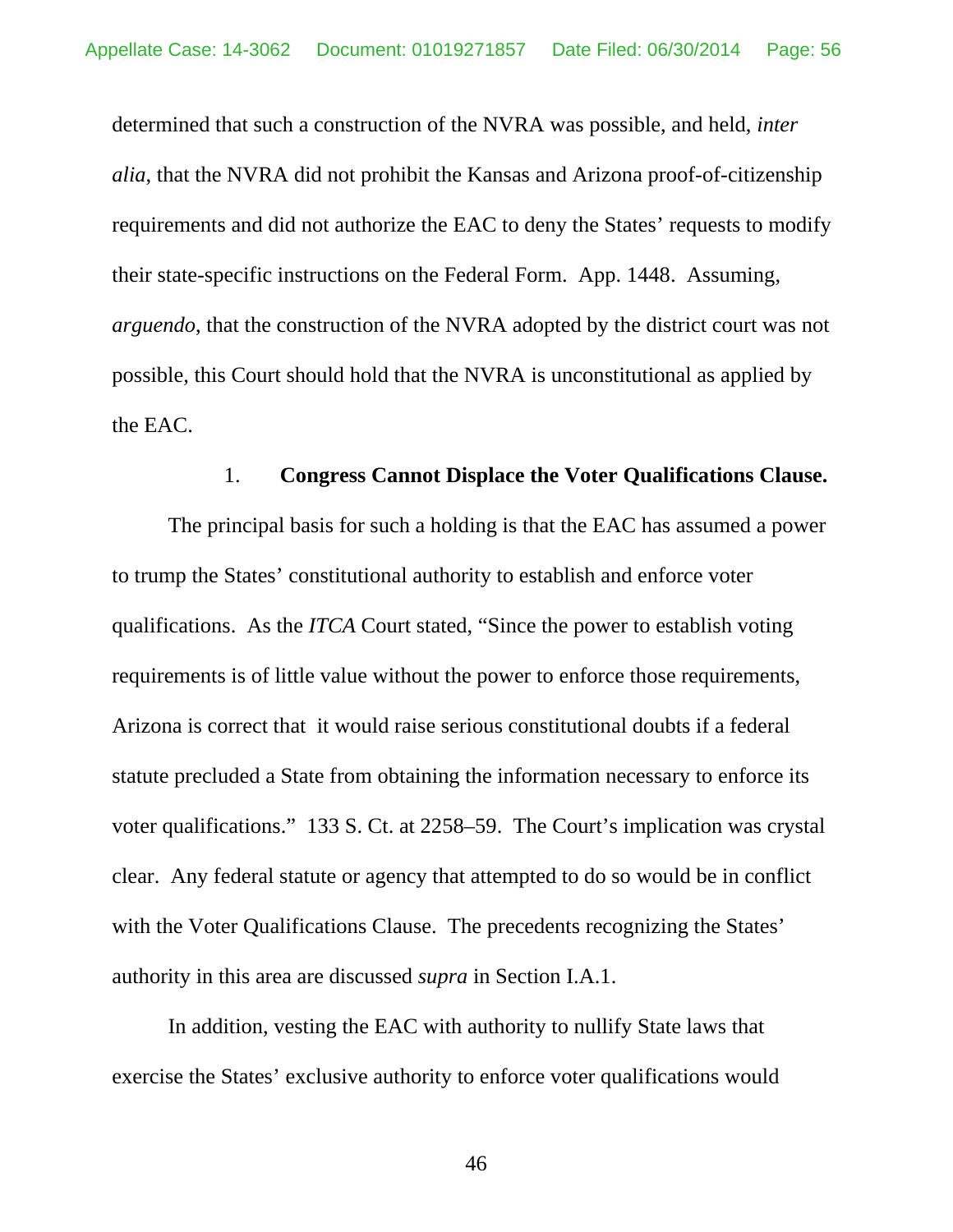constitute a system of preclearance of the kind specifically disapproved in *Shelby County*. *See supra* Section I.A.2. Thus, the NVRA cannot prevent the States from obtaining information directly related to the enforcement of their substantive voter qualifications.

Finally, it should be noted that being registered is itself a qualification for being an elector. Both States' laws reflect this fact. A.R.S. § 16-121(A); *Dunn v. Bd. of Comm'rs of Morton Cnty.*, 194 P.2d 924, 934 (Kan. 1948) (qualified electors means persons who have the constitutional qualifications of an elector and who are duly and properly registered). Although it is not necessary for the Court to reach this question to resolve this case, it must be noted that if registration is itself a qualification for being an elector within the meaning of the Voter Qualifications Clause, then the States' constitutional argument possesses considerable additional force.

### 2. **Any Tension Between the Voter Qualifications Clause and the Elections Clause Must Be Resolved in Favor of the Voter Qualifications Clause.**

Appellants argue that because the Elections Clause gives Congress authority over the manner of conducting elections for federal office, Congress (and by extension the EAC) could override a sovereign State in deciding what information is necessary to assess the applicant's eligibility. EAC Opening Br. 29–33; Intervenors Br. 37–43. But Appellants fail to recognize that the States' exclusive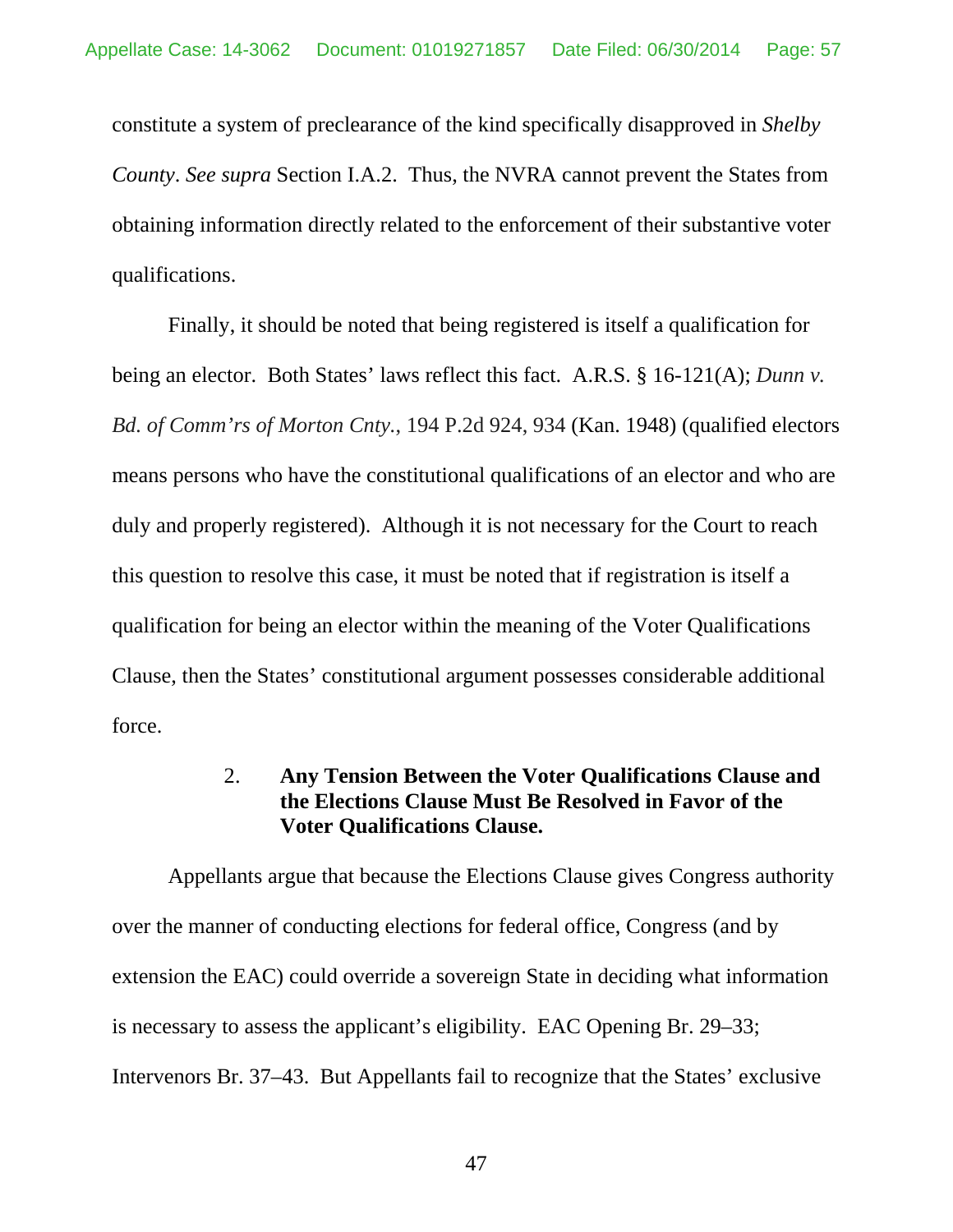power to establish and enforce voter qualifications is protected by the more specific and explicit constitutional provision in the Voter Qualifications Clause of Article I, Section 2, clause 1 (as well as the equivalent clauses in Article II, Section 1, and the Seventeenth Amendment). Importantly, these specific constitutional powers retained by the States override Congress's general power under the Elections Clause.

The Supreme Court in *ITCA* specifically addressed this potential tension between the Voter Qualifications Clause and the Elections Clause. The Court resolved this tension by utilizing the rule of construction that any explicit clause trumps a clause that suggests an implicit power (alternatively described as the principle that the specific trumps the general). Applying this principle, the Court held the following:

> One cannot read the Elections Clause as treating implicitly what these other constitutional provisions regulate explicitly. It is difficult to see how words could be clearer in stating what Congress can control and what it cannot control. Surely nothing in these provisions lends itself to the view that voting qualifications in federal elections are to be set by Congress.

*ITCA*, 133 S. Ct. at 2258 (internal quotation marks and citations omitted).

Justice Thomas in his dissenting opinion agreed with the majority on this

point and elaborated further:

Article I, §4, also cannot be read to limit a State's authority to set voter qualifications because the more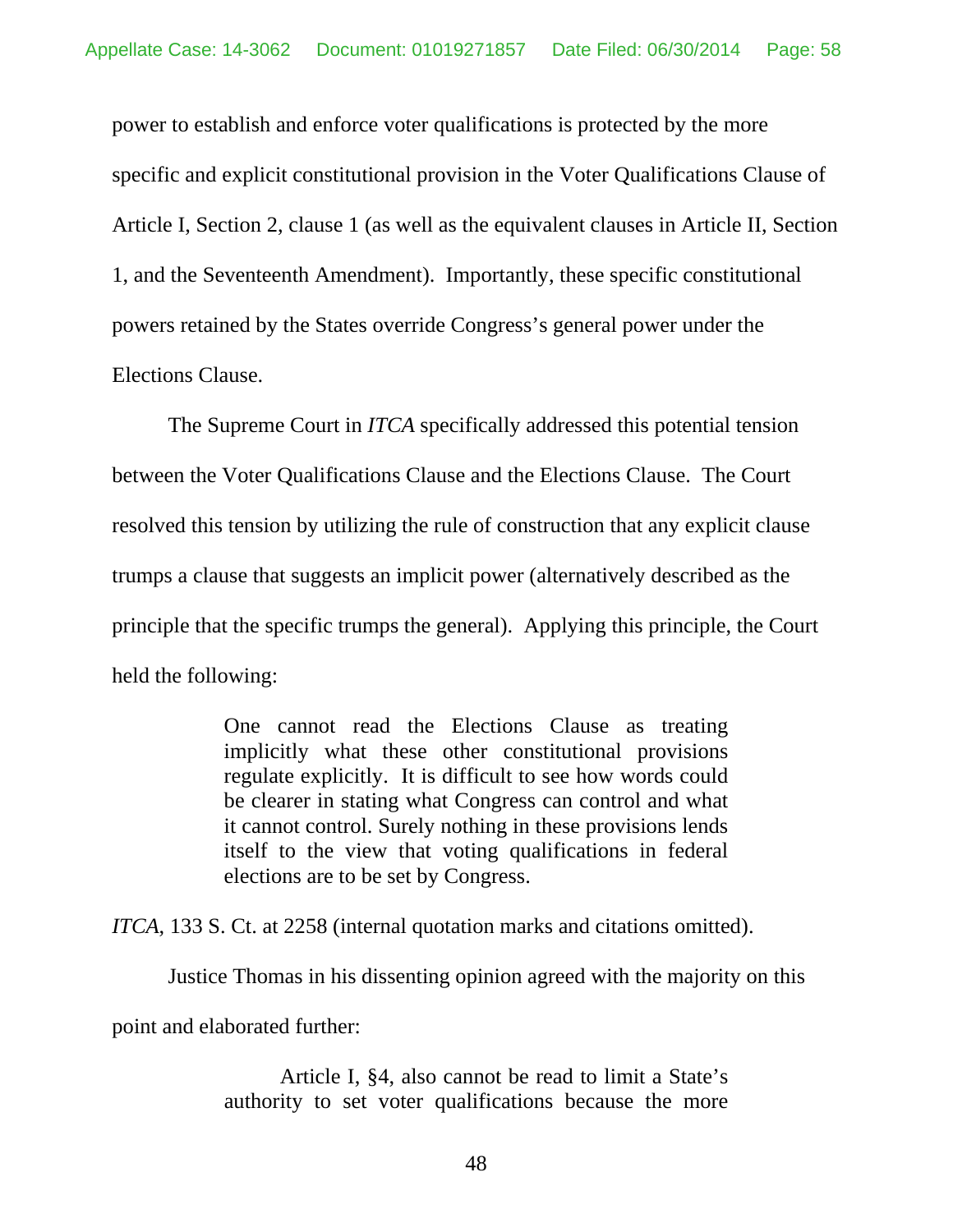specific language of Article I, §2, expressly gives that authority to the States. As the Court observed just last Term, "[a] well established canon of statutory interpretation succinctly captures the problem: '[I]t is a commonplace of statutory construction that the specific governs the general.'" The Court explained that this canon is particularly relevant where two provisions "'are interrelated and closely positioned, both in fact being parts of [the same scheme.]'". Here, the general Times, Places and Manner Clause is textually limited by the directly applicable text of the Voter Qualification Clause.

*ITCA*, 133 S. Ct. at 2266 (Thomas, J., dissenting) (internal citations omitted). For this reason, the Elections Clause cannot be read as implicitly giving Congress the power to regulate what is expressly reserved to the States in the Voter

Qualifications Clause. This issue was unquestionably settled in *ITCA*.

## **B. The EAC Disregarded Its Own Regulations in Violation of the APA.**

The EAC's plain failure to comply with its own regulation provides an additional ground for affirming the district court's decision because under the APA the EAC's failure to follow its own regulations was unlawful, arbitrary, capricious, an abuse of discretion, and not in accordance with law. 5 U.S.C. §§ 706(1), (2)(A). Specifically, EAC regulations require that "[t]he state-specific instructions *shall contain* the following information for each state, arranged by state: the address where the application should be mailed and *information regarding the state's specific voter eligibility and registration requirements*." 11 C.F.R. § 9428.3(b)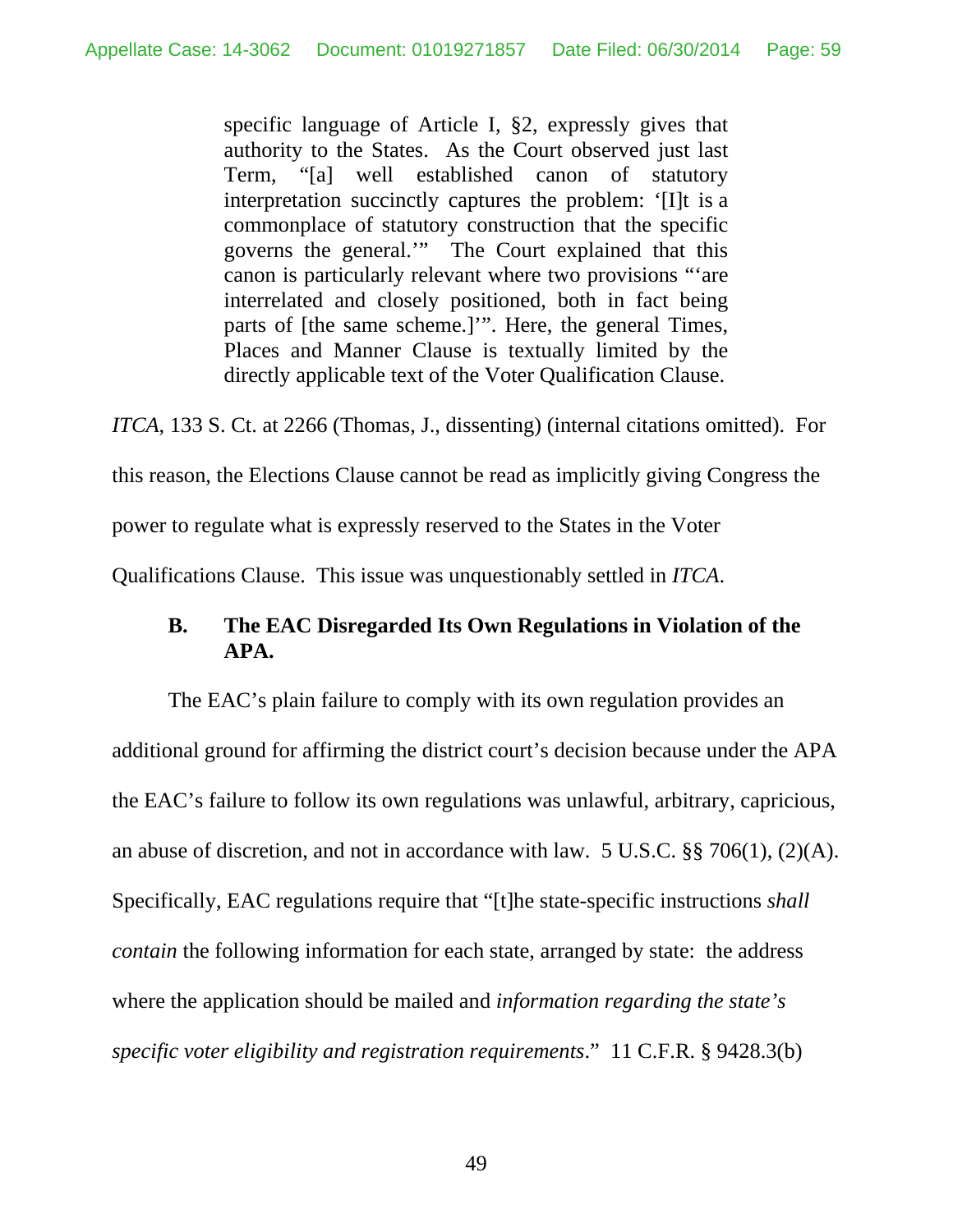(emphasis added). There is no dispute that the States were requesting changes reflecting their specific voter eligibility and registration requirements.

Generally speaking, an agency's interpretation of its own regulation is to be given deference. *Utah Envtl. Congress v. Richmond*, 483 F.3d 1127, 1134 (10th Cir. 2007). However, an agency's interpretation of its own regulation must be rejected when it is "unreasonable, plainly erroneous, or inconsistent with the regulation's plain meaning." *Id*. It is arbitrary, capricious, an abuse of discretion, and not in accordance with law for an agency to fail to comply with its own regulations. *Via Christi Reg'l Med. Ctr., Inc. v. Leavitt*, 509 F.3d 1259, 1271 (10th Cir. 2007). Indeed, courts "must… be careful not to disrupt the plain language of the regulation itself," and if an agency "wants to take a position that is inconsistent with existing regulations, then [the agency] must promulgate new regulations under the notice-and-comment provisions of the APA." *Id*. at 1272**–**73 (internal citations omitted). Indeed, deferring to an agency's re-interpretation of an unambiguous regulation "would be to permit the agency, under the guise of interpreting a regulation, to create *de facto* a new regulation." *Christensen v. Harris Cnty.*, 529 U.S. 576, 588 (2000).

<span id="page-59-0"></span>Section 9428.3(b) unambiguously uses mandatory language requiring the EAC to include state-specific instructions that reflect the respective voter registration laws of the States. Kansas's and Arizona's laws require voter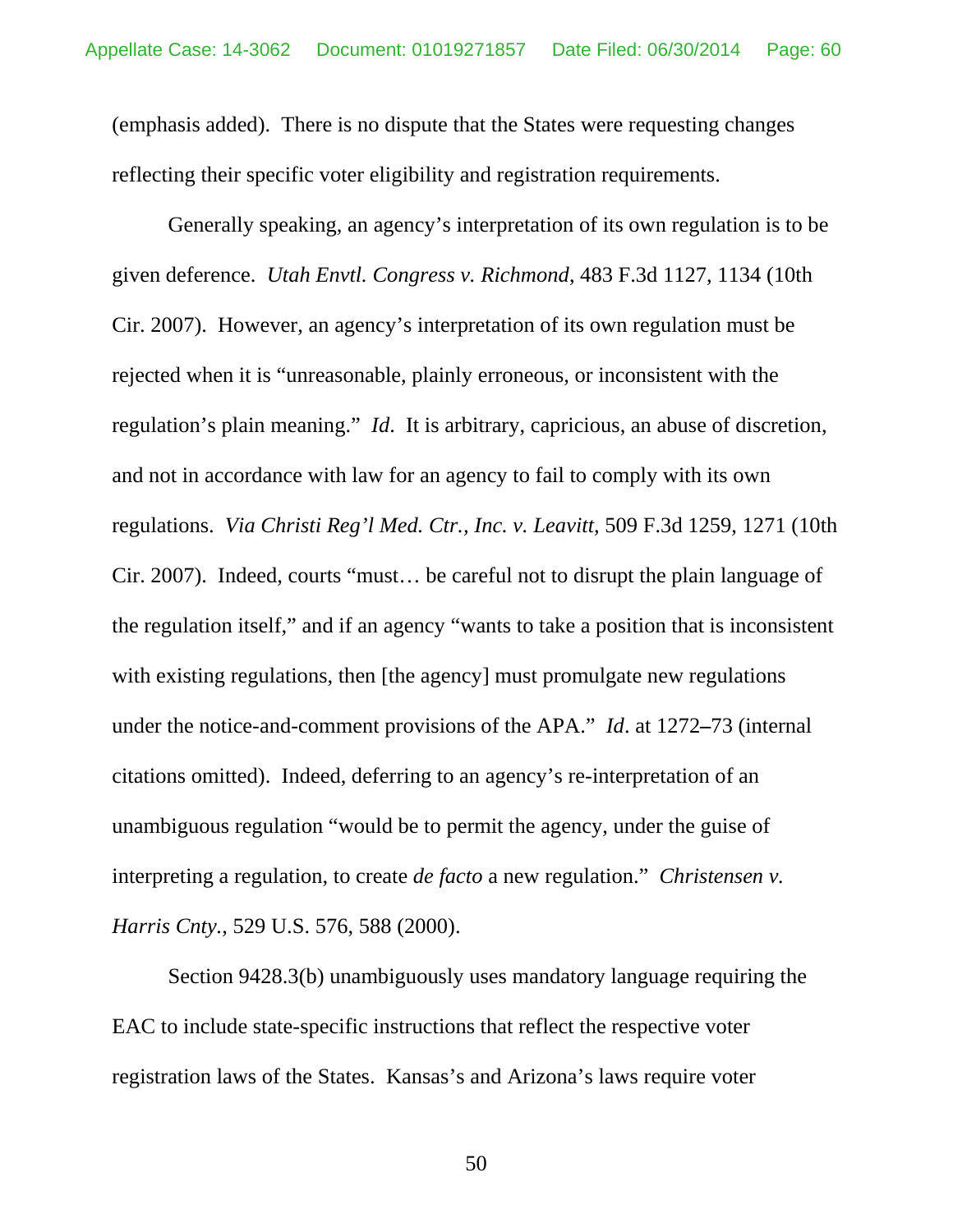registration applicants utilizing the Federal Form to provide satisfactory proof of citizenship before being registered to vote in any election, including elections for Federal office. K.S.A. § 25-2309(a), (*l*); A.R.S. § 16-166(F). Therefore, according to its own regulations, the EAC *must* modify the Kansas and Arizona state-specific instructions to include each State's proof-of-citizenship requirements.

However, the EAC determined that 11 C.F.R. § 9428.3(b) did not obligate it to include the States' requested instructions on the Federal Form. App. 1318. The EAC essentially declared the regulation to be inapplicable because the EAC deemed the States' proof-of-citizenship requirements unnecessary. But 11 C.F.R. § 9428.3(b) requires the EAC to include instructions describing "the state's specific voter eligibility and registration requirements" *regardless* of the EAC's opinion on the matter. The States' statutory proof-of-citizenship requirement is not any less of a requirement simply because the EAC thinks the requirement is unnecessary. The EAC's determination was contrary to its own regulations and therefore not in accordance with law.

# **C. The EAC Decision Was Arbitrary, Capricious, and an Abuse of Discretion in Violation of the APA.**

A reviewing court may set aside an agency action if it finds the action to be "arbitrary, capricious, an abuse of discretion, or otherwise not in accordance with law." 5 U.S.C. § 706(2)(A). Agency action is arbitrary and capricious if the agency: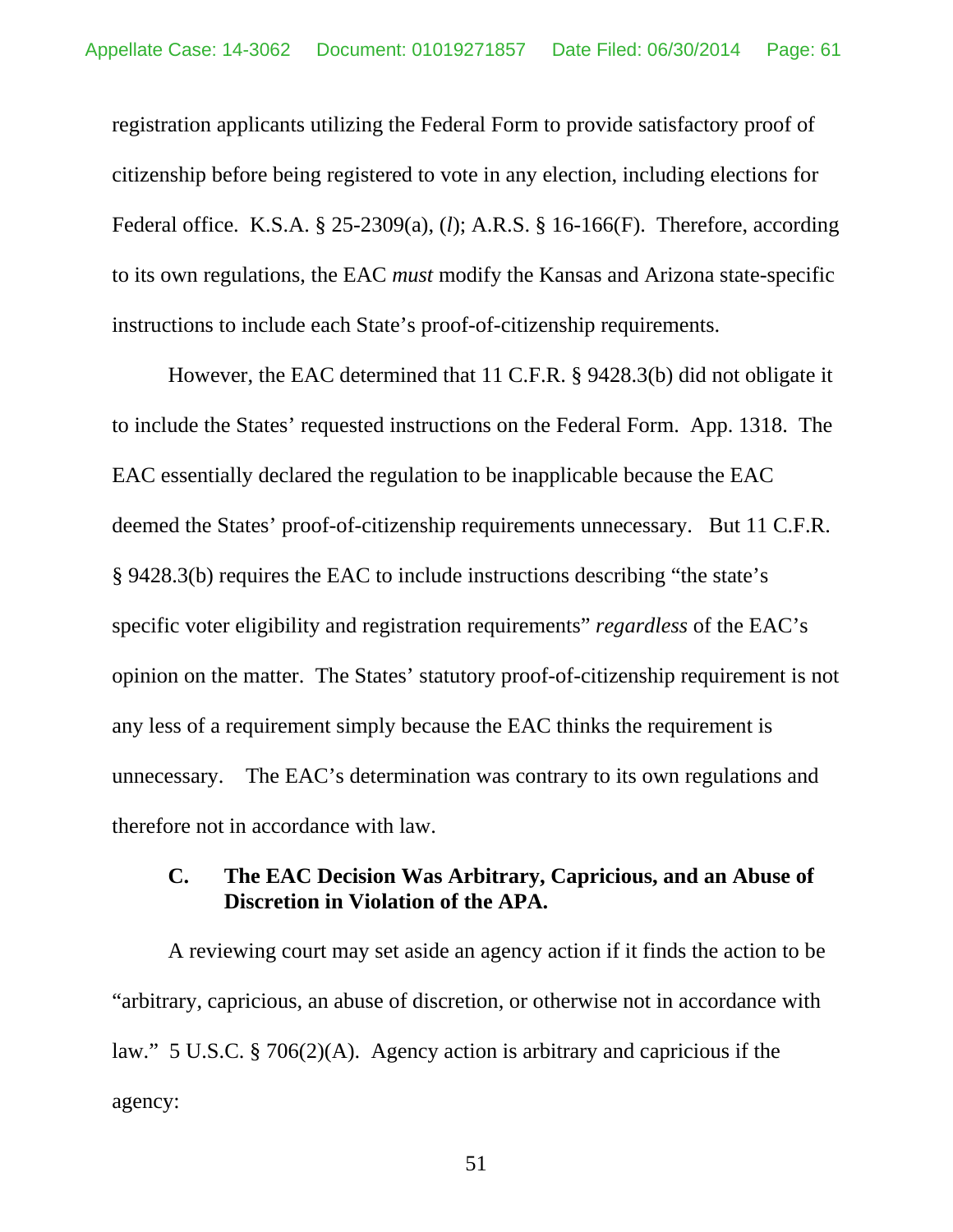(1) entirely failed to consider an important aspect of the problem, (2) offered an explanation for its decision that runs counter to the evidence before the agency, or is so implausible that it could not be ascribed to a difference in view or the product of agency expertise, (3) failed to base its decision on consideration of the relevant factors, or (4) made a clear error of judgment.

*W. Watersheds Project v. Bureau of Land Mgmt.*, 721 F.3d 1264, 1273 (10th Cir.

2013). The EAC Decision qualifies as arbitrary and capricious for multiple reason.

# 1. **The EAC Decision was not in accordance with law because it rendered findings of fact and conclusions of law without articulating a standard of proof.**

An agency's failure to properly articulate or apply the correct legal standard underlying its final agency action requires reversal. *See Mountain Side Mobile Estate P'ship v. Sec'y of Hous. & Urban Dev.*, 56 F.3d 1243, 1250 (10th Cir. 1995) (holding that, when reviewing an agency's decision, "[t]he failure to apply the correct legal standard or to provide this court with a sufficient basis to determine that appropriate legal principles have been followed is grounds for reversal") (internal quotation marks omitted). Federal courts have set aside agency action if the law or regulation underlying the agency's action does not explicitly set forth the requisite standard of proof and the agency failed to sufficiently articulate the standard of proof that it applied to evaluate the evidence. *See Mori v. Dep't of Navy*, 731 F. Supp. 2d 43, 49 (D.D.C. 2010) (finding that, because the agency failed to identify the standard of proof it used, "the court is unable to evaluate what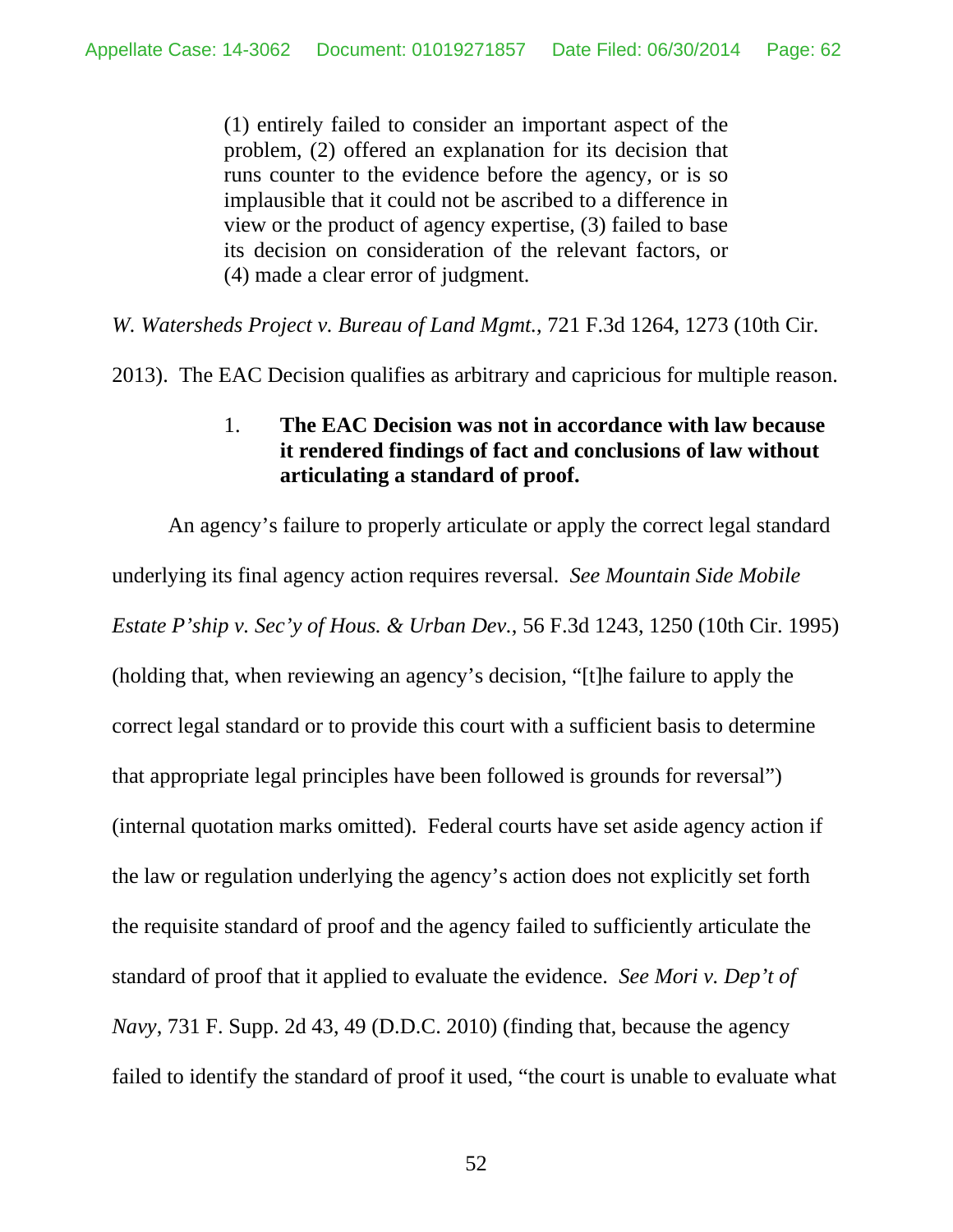standard of proof the [agency] applied; as a consequence, it is also unable to determine whether the [agency's] chosen standard was appropriate or whether the [agency] properly applied that standard."). Because Congress did not intend for the EAC to be empowered to conduct fact-findings regarding the necessity of statespecific instructions, the NVRA does not articulate a standard of proof. Nevertheless, the EAC Decision purports to weigh evidence, make factual findings, and draw conclusions therefrom. App. 1302–04, 1306, 1309–10, 1313, 1315–16. However, the EAC Decision did not articulate the standard of proof that Miller applied when she was rendering such findings and conclusions. Instead, the EAC Decision contains statements such as:

- "Rather, the EAC finds that the possibility of potential fines, imprisonment, or deportation (as set out explicitly on the Federal Form) appears to remain a powerful and effective deterrent against voter registration fraud." App. 1302–03 (emphasis added).
- "The above methods *appear* to provide effective means for identifying individuals whose citizenship status may warrant further investigation." App. 1313 (emphasis added).
- "Such burdens do not enhance voter participation, and they *could* result in a decrease in overall registration of eligible citizens." App. 1315 (emphasis added).
- "Based on the evidence submitted, the EAC finds that granting the States' requests *could* discourage the conduct of organized voter registration programs, undermining one of the statutory purposes of the Federal Form." App. 1316 (emphasis added).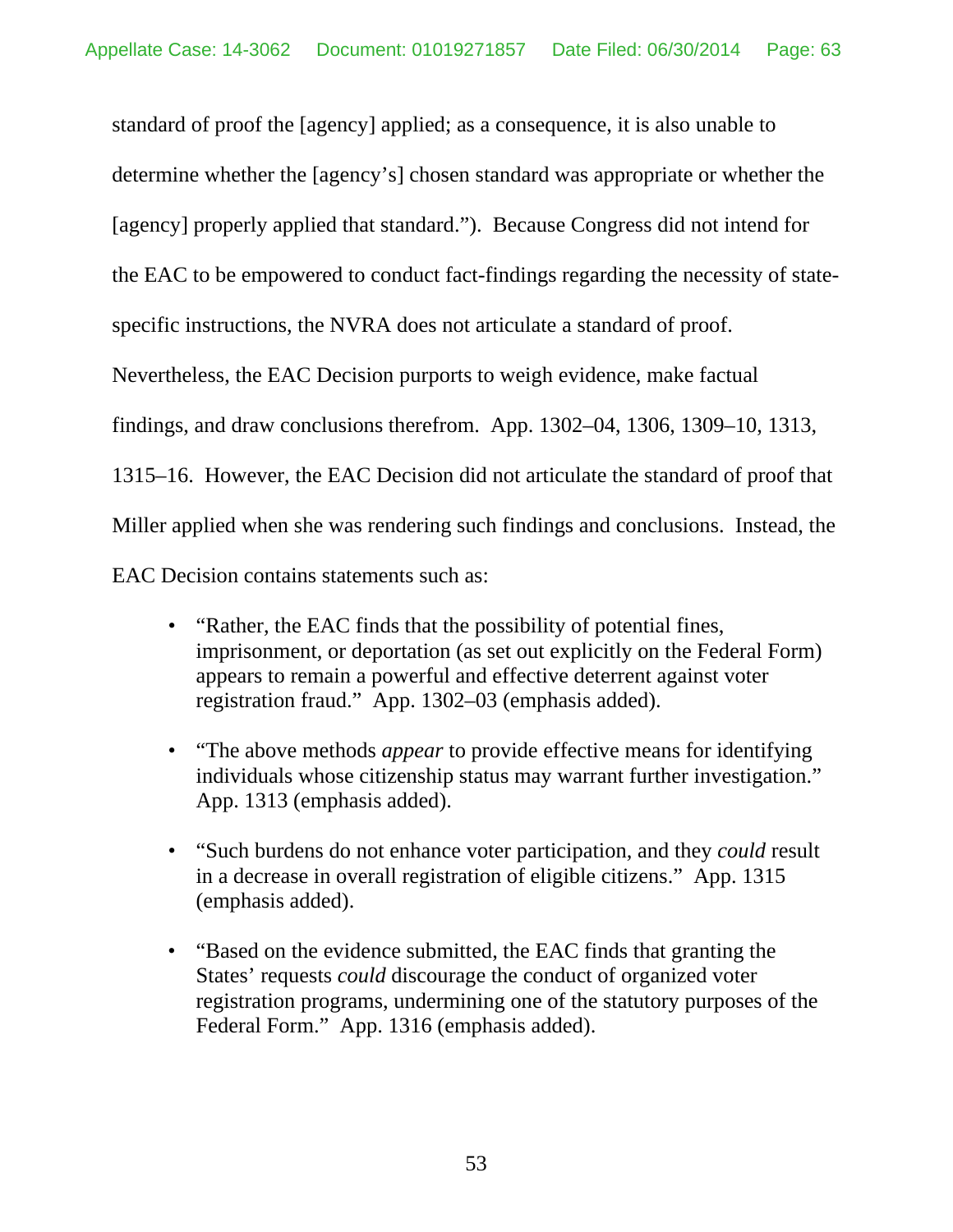These statements demonstrate that not only did the EAC Decision fail to articulate a standard of proof, but in many instances it failed to apply any standard at all. The EAC attempted to displace the States' constitutional authority to establish and enforce voter qualifications by second-guessing whether a State's chosen enforcement mechanism is necessary. Such an invasion into a State's exclusive constitutional sphere cannot be based on standardless speculation about mere possibilities.

# 2. **The EAC arbitrarily and capriciously adopted the Intervenors' unsupported factual assertions while discounting the States' evidence.**

The EAC failed to evenhandedly evaluate all of the evidence submitted by the parties. Instead, Miller ignored, discounted, and misconstrued the State's relevant evidence, while readily adopting the Intervenors' unsupported factual assertions.

## a. The EAC Decision ignored, discounted, and misconstrued Arizona's evidence.

The EAC Decision improperly discounted, or simply ignored, evidence when discussing Arizona's position that the Federal Form's sworn statement is insufficient. The EAC suggested that Arizona's sole source of support for this argument was Justice Scalia's statement during oral argument in *ITCA*. App. 1302. While Justice Scalia's statement is correct, Arizona also provided to the EAC the factual findings and legal conclusions underlying Judge Silver's denial of the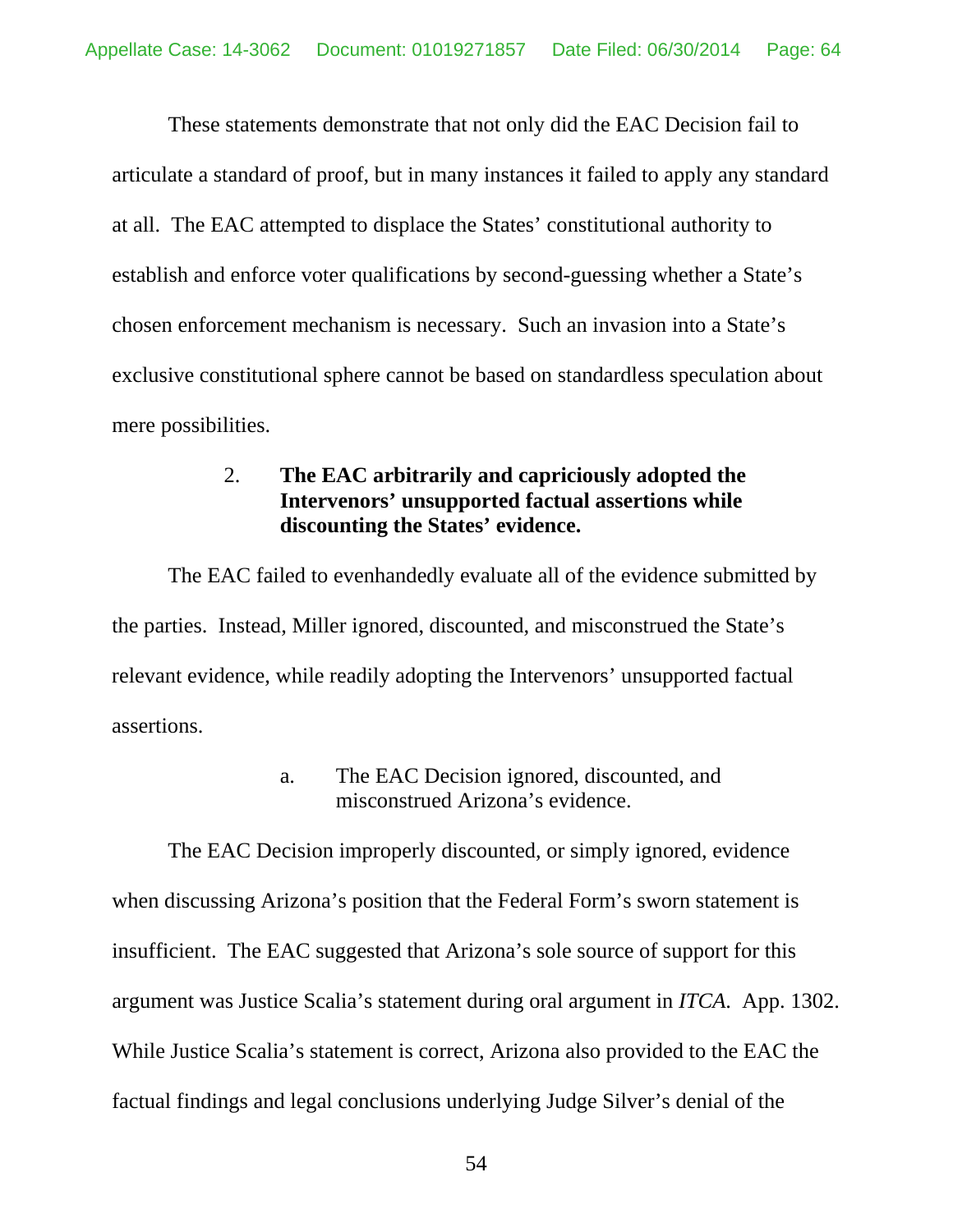*Gonzalez* plaintiffs' motion for permanent injunction (hereinafter "the 8/20/08 Order"). Suppl. App. 000440–000488. Other parties also submitted those same findings and conclusions to the EAC during the public comment period. Suppl. App. 000288–000336.

In *Gonzalez*, the district court ultimately held that Proposition 200 was constitutional because it served the important governmental interests of preventing voter fraud and maintaining voter confidence. Suppl. App. 000473–000474. The court reached this conclusion after holding a six-day bench trial and hearing all of the parties' evidence. In the 8/20/08 Order the district court summarized all of the evidence submitted. Suppl. App. 000441–000466. The court noted that 208 individuals in Pima and Maricopa Counties had their voter registrations cancelled after they swore under oath to the respective jury commissioners that they were not citizens. Suppl. App. 000455. The district court's findings demonstrate that for at least 208 individuals in two of Arizona's fifteen counties, the threat of a conviction for perjury was not enough to prevent them from falsely declaring their noncitizenship in order to get out of participating in jury service. For this, and other reasons, Arizona citizens initiated and voted in favor of Proposition 200 to require affirmative proof of citizenship, not just a sworn statement, in order to register to

The EAC Decision noted the existence of this evidence as a suggestion for enforcement opportunities, but disregarded the same evidence when talking about Arizona's determination that an oath is insufficient. App. 1312.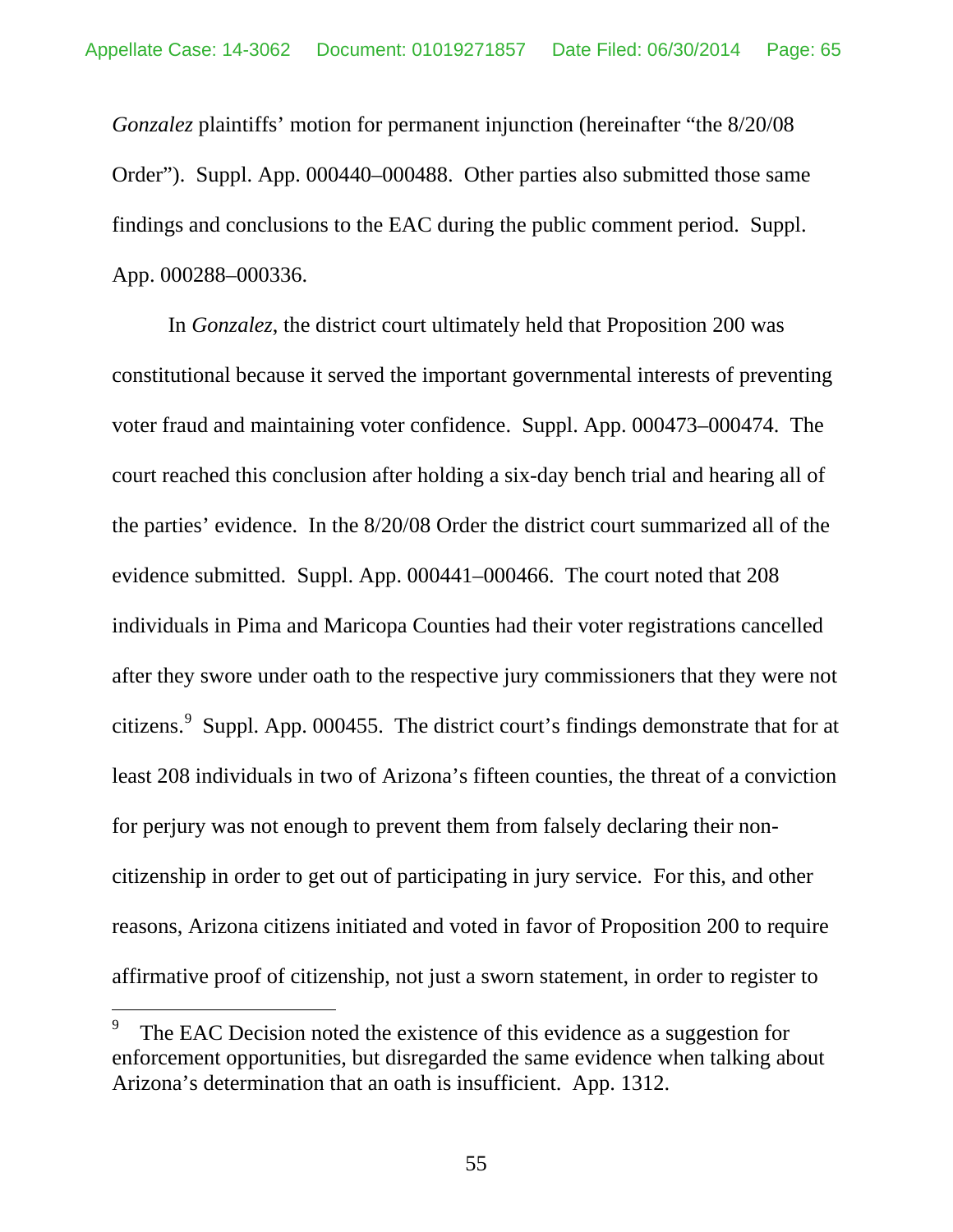vote. The EAC Decision arbitrarily and capriciously ignored these factual findings from a federal judge that the States submitted as evidence.

Despite ignoring the *Gonzalez* district court's factual findings supporting the States' position that the Federal Form's sworn statement is insufficient, the EAC Decision cited the 8/20/08 Order for its statements that over 30,000 people were initially unable to register because of Proposition 200's requirement; and subsequently approximately 11,000 of those applicants were able to register successfully. App. 1314. Because it did not support the rejection of the States' request, the EAC Decision did not bother to include the court's conclusion after receiving all of the evidence: The *Gonzalez* plaintiffs failed to demonstrate "that the persons rejected [those same 20,000 individuals] are in fact eligible to vote." Suppl. App. 000471. The EAC Decision's failure to acknowledge certain factual findings from Judge Silver's order that supported the States' position while relying on other parts of the order was an arbitrary and capricious agency action.

> b. The EAC Decision ignored and discounted Kansas's evidence.

The EAC concluded that Kansas failed "to establish that the registration of noncitizens is a significant problem … sufficient to show that [Kansas], by virtue of the Federal Form, currently [is] precluded from assessing the eligibility of Federal Form applicants. App. 1306. In drawing this conclusion, Miller compared the total number of registered voters in Kansas as of January 2013 (1,762,330) to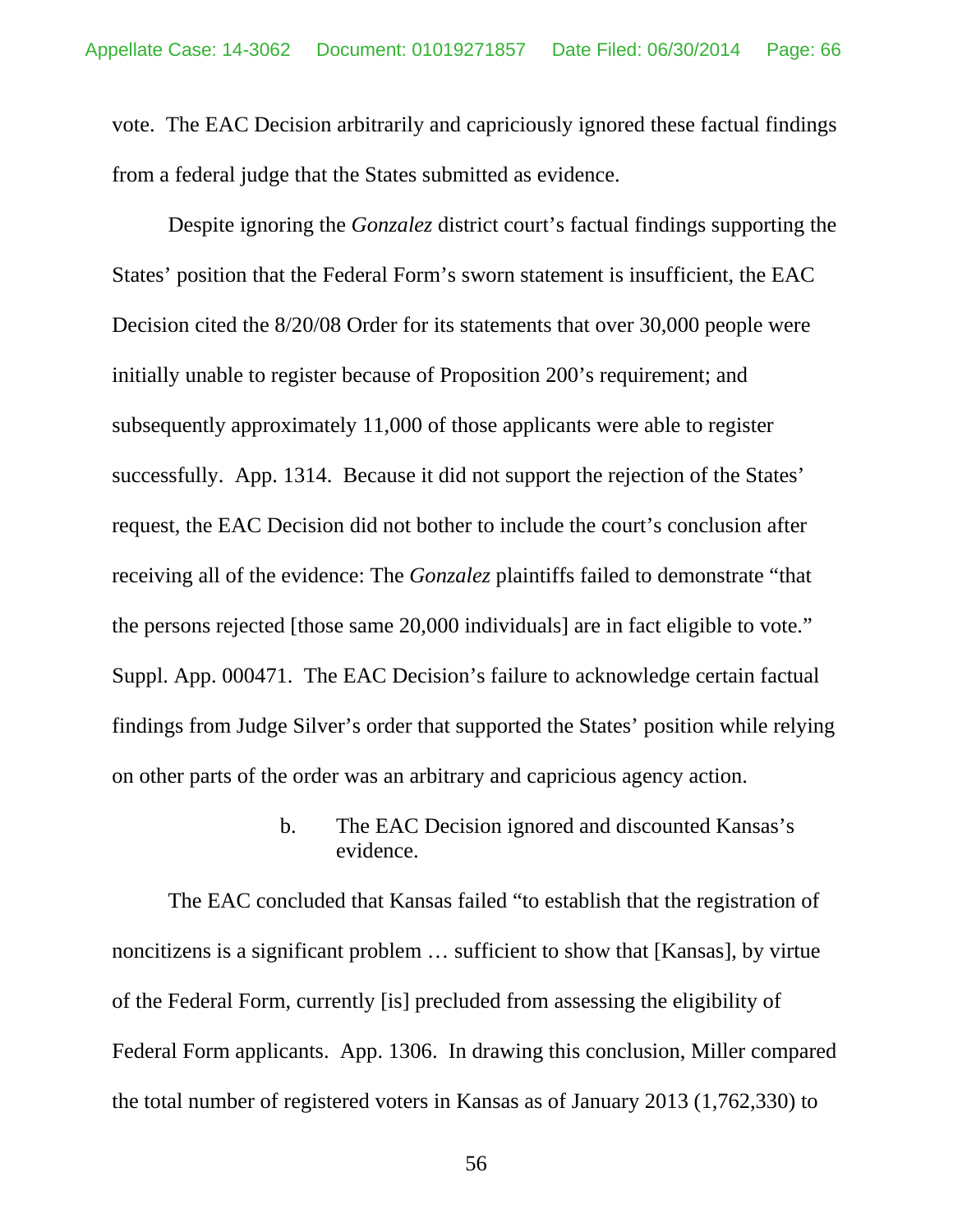the twenty noncitizens that Kansas identified as having registered to vote or attempted to register to vote. App. 1307. Miller then summarily determined that the number of noncitizens who registered to vote or attempted to register to vote was insignificant. *Id*.

However, Kansas had submitted an affidavit by Brad Bryant, Kansas Elections Director, that included a statement explaining that Kansas has very few tools to identify noncitizens after they are registered to vote. App. 673. Mr. Bryant further stated that the number of noncitizens who have registered to vote is likely to be much higher than the twenty reported in the affidavit. *Id*. In another affidavit, Mr. Bryant provided a statement explaining that the only means of effectively ensuring that voter registration applicants are citizens is to obtain proofof-citizenship at the time of registration. App. 669. Kansas had also submitted affidavits from two county election officials stating that the proof-of-citizenship requirement had successfully stopped individuals from registering who were later identified as noncitizens. Those individuals had falsely signed under the statements on their registration cards indicating that they were United States Citizens. The EAC Decision contains no indication that Miller took these multiple affidavits into consideration when she concluded that noncitizens registering to vote in Kansas is not a significant problem.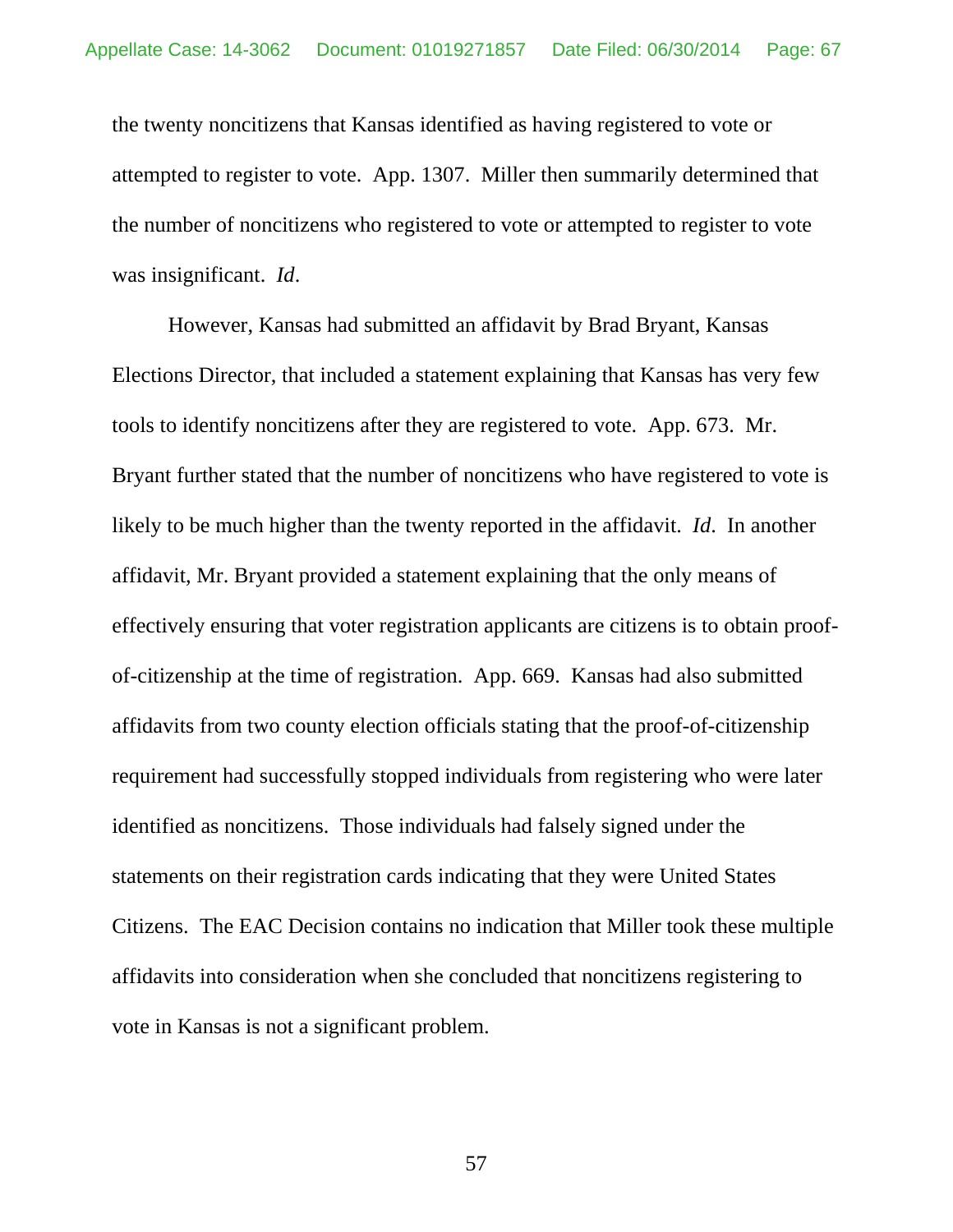c. The EAC readily adopted conclusory statements submitted by the Intervenors.

The EAC found that "granting the State's requests would likely hinder eligible citizens from registering to vote in federal elections." App. 1315. This finding was based entirely on conclusory statements submitted by the Intervenors and other commenters, asserting that some citizens may lack the required proof-ofcitizenship documents and would therefore be prevented from registering to vote in federal elections. App. 1315; *see also* App. 749–51, 1074–80, 1157, 1260–62; Suppl. App. 000202, 000344, 000347–000353, 000406, 000408, 000411, 000489, 000491.However, the vast majority of those comments were unsupported assertions that eligible citizens will be unable to register to vote without identifying any eligible applicants who have actually been denied the right to vote.

Furthermore, the EAC Decision refers to the number of voter registration applicants in Arizona and Kansas who have submitted applications without proof of citizenship as evidence that proof-of-citizenship requirements unduly hinder the voter registration process. App. 1314–15. However, there is no actual evidence that any of these applicants are eligible voters. Indeed Kansas submitted evidence indicating that approximately 83% of all individuals who had submitted an application since January 1, 2013 would be registered to vote. App. 1367–69. The remaining 17% had the right to take as long as they want before faxing, emailing,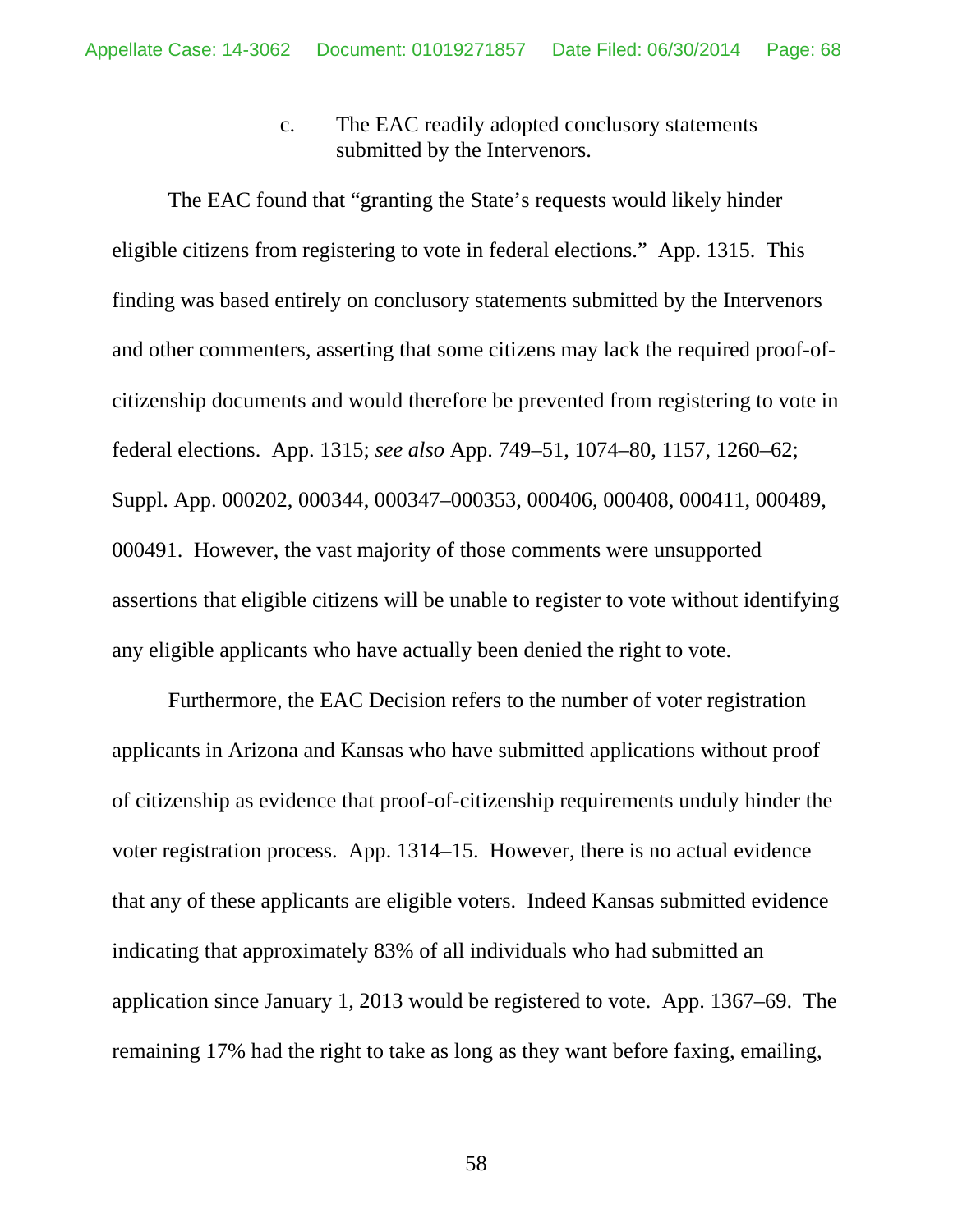or sending in their documents. But the mere fact that they had delayed did not demonstrate any hindrance.

### **D. The EAC Decision Is** *Ultra Vires* **Because the EAC Lacked the Requisite Quorum of Commissioners.**

Finally, the EAC Decision is *ultra vires* because it was rendered by Miller, the EAC's Acting Executive Director, and because it was rendered at a time that the EAC had no commissioners. Any action the EAC is authorized to carry out may be carried out only with the approval of at least three of its commissioners. 42 U.S.C. § 15328. This includes the responsibility of developing and maintaining the Federal Form pursuant to the NVRA. *Id.* § 15532.

At the time of the EAC Decision, the EAC had no commissioners. Nevertheless, Miller determined that "EAC staff" (i.e., Miller herself) had the authority to act on all state requests for modifications to the state-specific instructions of the Federal Form. App. 1288. As shown *supra*, the EAC is under a nondiscretionary duty to include state-specific instructions reflecting the voter qualification and registration laws of the States. Thus, while the States agree that Miller could have performed the nondiscretionary and ministerial duty of including the state-specific instructions requested by the States, she was not authorized to engage in the quasi-judicial analysis and policy making that she purportedly undertook.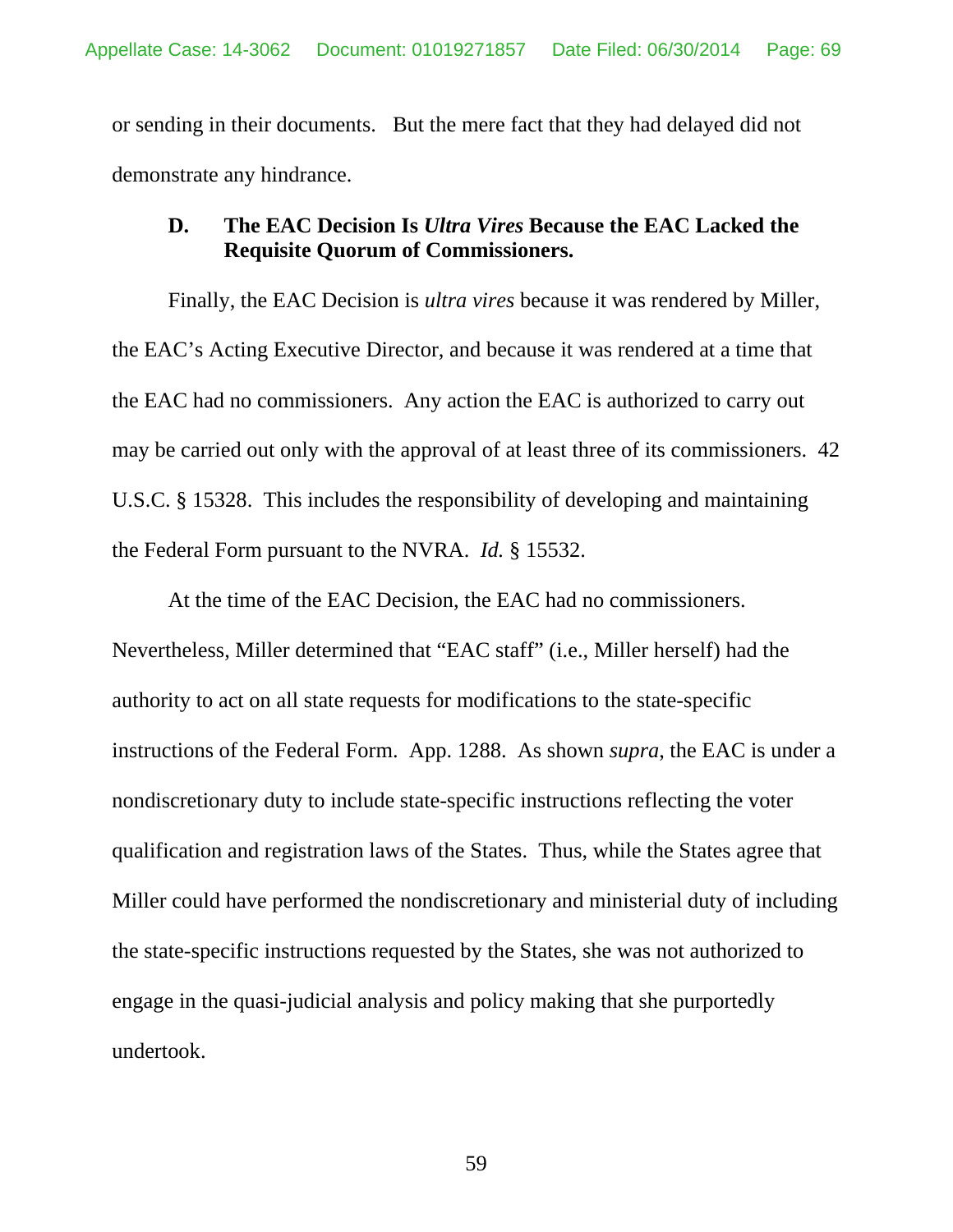Because the EAC Decision is *ultra vires* for lack of a quorum of EAC commissioners, the means of obtaining the information the States deem necessary for enforcement described in *ITCA* was unavailable. The *ITCA* Court specifically contemplated this possibility: "The EAC currently lacks a quorum—indeed, the Commission has not a single active Commissioner. If the EAC proves unable to act on a renewed request, Arizona would be free to seek a writ of mandamus to 'compel agency action unlawfully withheld or unreasonably delayed.'" *ITCA*, 133 S. Ct. at 2260 n.10 (quoting [5 U.S.C. §](https://www.lexis.com/research/buttonTFLink?_m=3eea5f56c921aa736c78528cdc348aa3&_xfercite=%3ccite%20cc%3d%22USA%22%3e%3c%21%5bCDATA%5b133%20S.%20Ct.%202247%5d%5d%3e%3c%2fcite%3e&_butType=4&_butStat=0&_butNum=370&_butInline=1&_butinfo=5%20U.S.C.%20706&_fmtstr=FULL&docnum=1&_startdoc=1&wchp=dGLbVzB-zSkAA&_md5=f424ad4c134c472469c4c9506bafb599) 706(1)). That is what the States have done in this matter. The district court followed *ITCA* with precision and correctly reversed the agency's decision to unlawfully withhold action.

#### **CONCLUSION**

For all of the reasons described above, this Court should affirm the district court's decision.

Respectfully submitted this 30th day of June, 2014.

s/ Kris W. Kobach Kris W. Kobach Secretary of State of Kansas

s/ Michele L. Forney Michele L. Forney Assistant Attorney General Arizona Attorney General's Office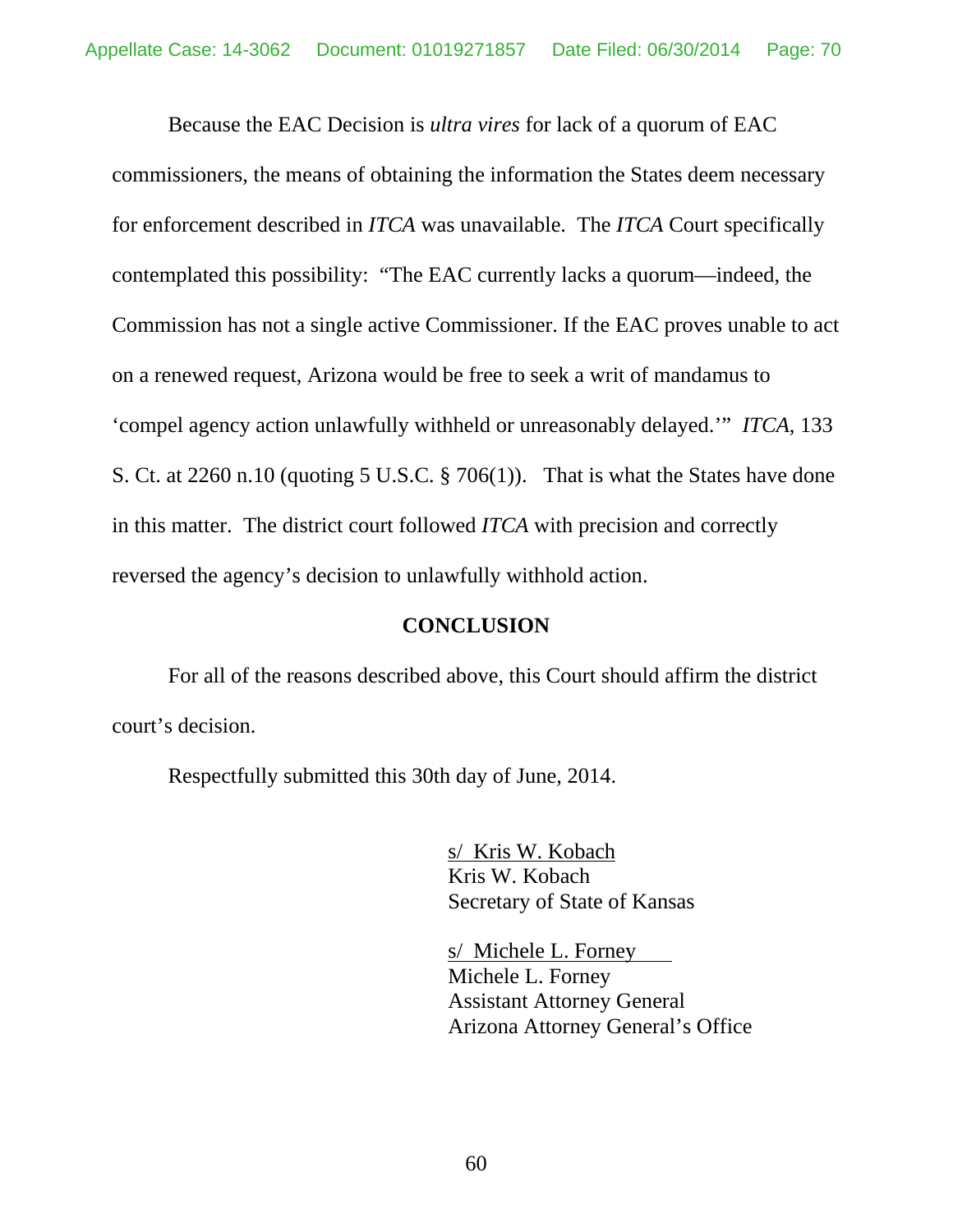Thomas E. Knutzen Caleb D. Crook KANSAS SECRETARY OF STATE'S OFFICE Memorial Hall, 1st Floor 120 S.W. 10th Avenue Topeka, KS 66612 Tel. (785) 296-4564 Fax. (785) 368-8032 tom.knutzen@sos.ks.gov caleb.crook@sos.ks.gov

Thomas C. Horne Attorney General of Arizona ARIZONA ATTORNEY GENERAL'S OFFICE 1275 West Washington Street Phoenix, Arizona 85007 Tel. (602) 542-7826 Michele.Forney@azag.gov

Stephen R. McAllister Jeffrey A. Chanay KANSAS ATTORNEY GENERAL'S OFFICE Memorial Bldg., 3rd Floor  $120$  SW  $10^{th}$  Avenue Topeka, Kansas 66612-1597 Tel: (785) 296-2215 Fax: (785) 291-3767 jeff.chanay@ag.ks.gov steve.mcallister@trqlaw.com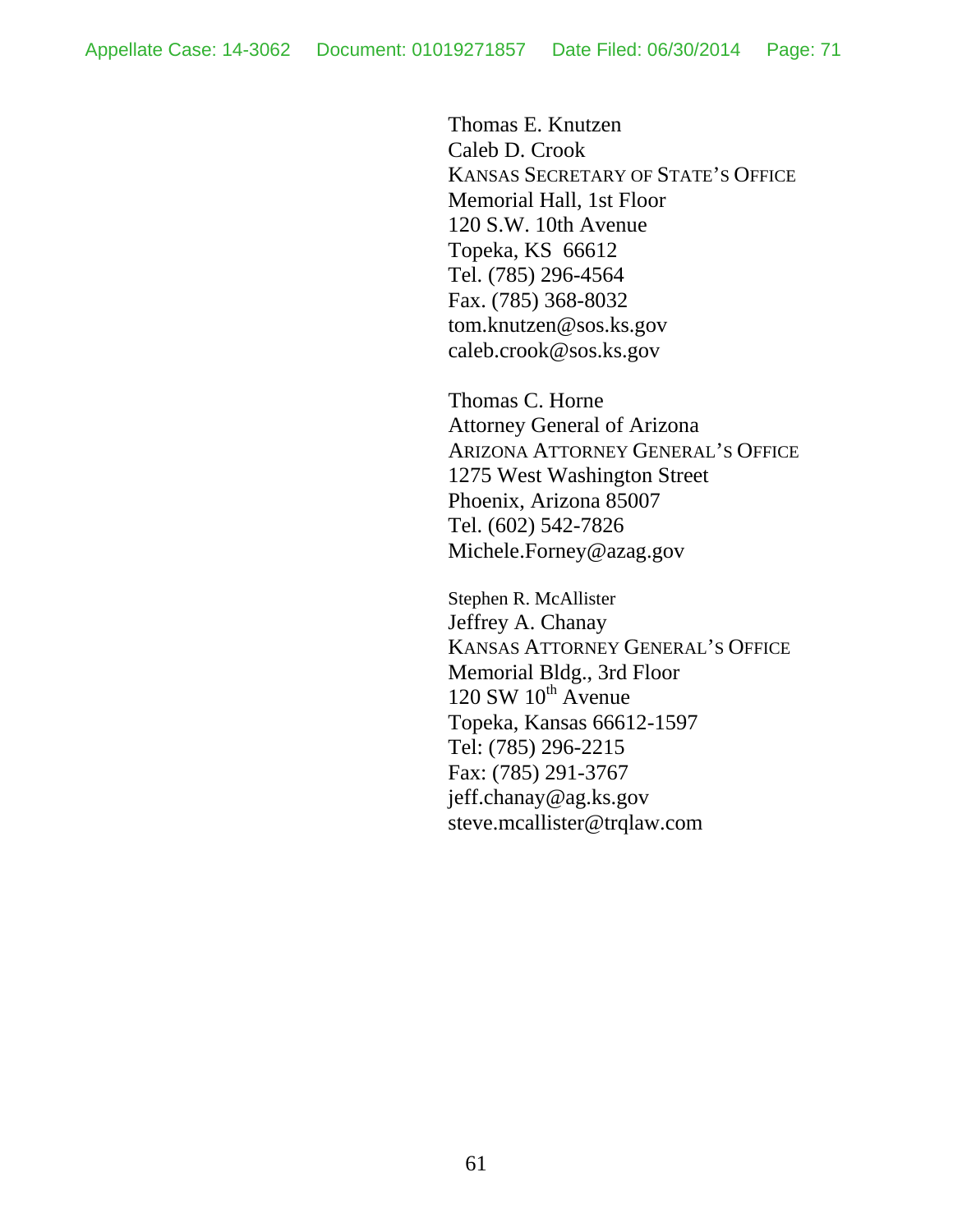### **STATEMENT REGARDING ORAL ARGUMENT**

Pursuant to Fed. R. App. P. 34(a), Plaintiffs-Appellees Kris W. Kobach, Ken Bennett, and the States of Kansas and Arizona, respectfully request oral argument. This case involves the interplay between state and federal governments and the interpretation of constitutional rights and obligations, and Appellees believe oral argument will assist the Court in ruling upon these issues.

Respectfully submitted this 30th day of June, 2014.

s/ Michele L. Forney Michele L. Forney Assistant Attorney General ARIZONA ATTORNEY GENERAL'S OFFICE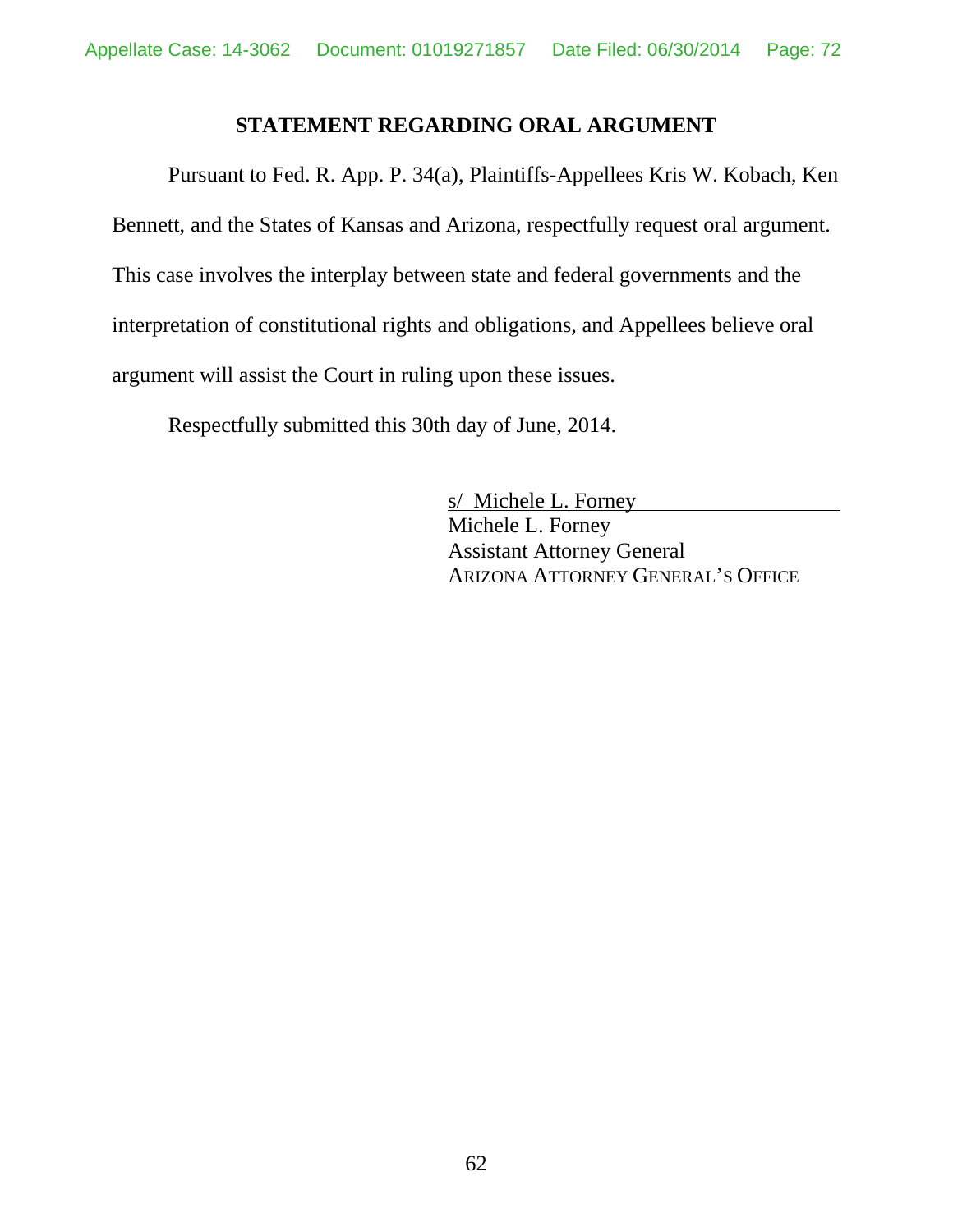## **STATEMENT OF RELATED CASES**

Pursuant to Tenth Circuit Rule 28.2(C)(1), Plaintiffs-Appellees state that

they are not aware of any related cases pending in the Tenth Circuit.

Respectfully submitted this 30th day of June, 2014.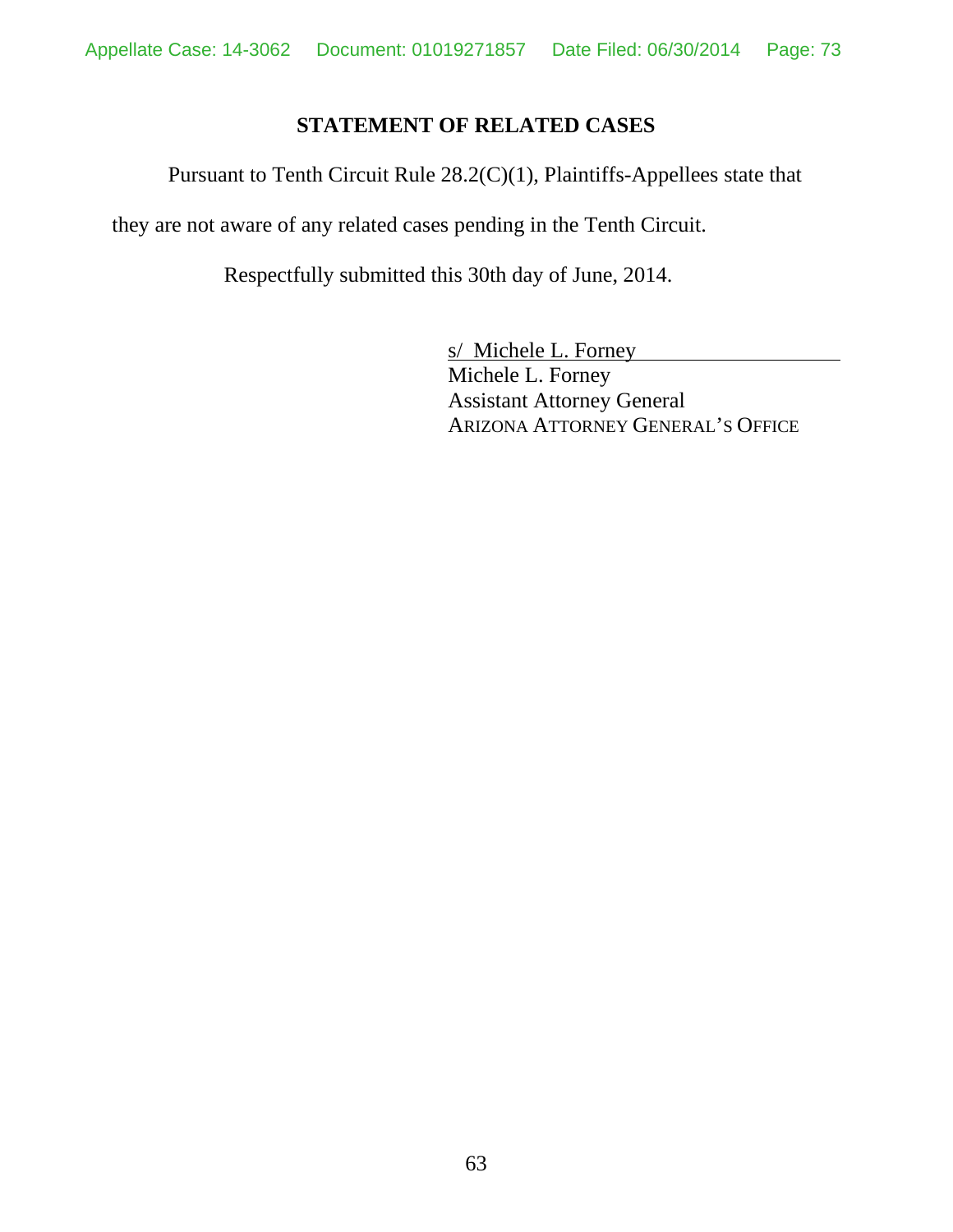## **CERTIFICATE OF COMPLIANCE WITH RULE 32(a)**

1. This brief complies with the type-volume limitation of Fed. R. App. P. 32(a)(7)(B) because it contains 13,847 words, excluding the parts of the brief that Fed. R. App. P.  $32(a)(7)(B)(iii)$  exempts.

2. This brief complies with the typeface requirements of Fed. R. App. P.  $32(a)(5)$  and the type style requirements of Fed. R. App. P.  $32(a)(6)$  because it has been prepared in a proportionally spaced typeface using Microsoft Word in fourteen-point Times New Roman type style.

Respectfully submitted this 30th day of June, 2014.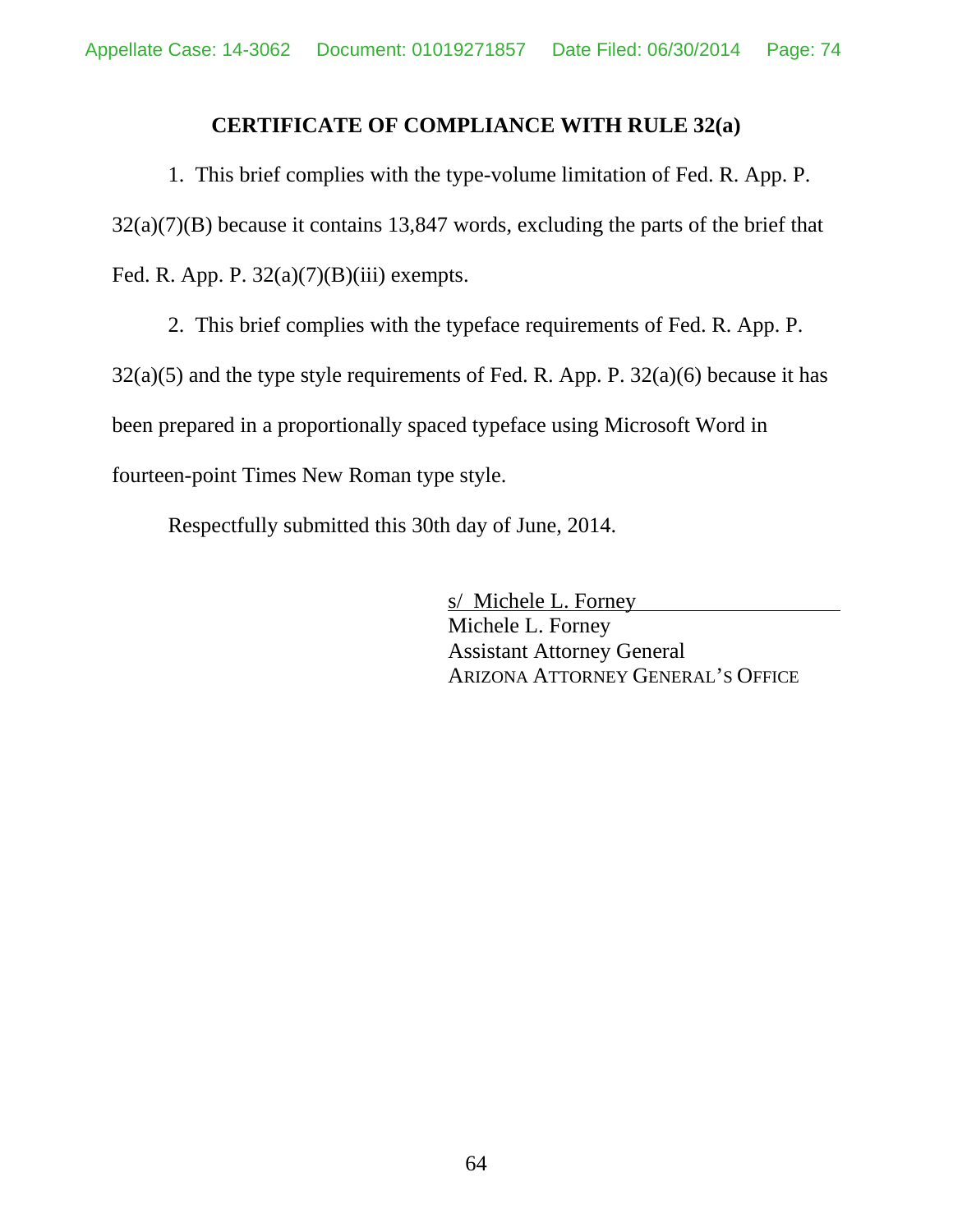## **CERTIFICATE OF DIGITAL SUBMISSION**

Per Tenth Circuit Rule 25.5, no privacy redactions were necessary in this document. The document is a native PDF document. The digital submission has been scanned for viruses with the most recent version of a commercial virus scanning program Windows Defender, which was most recently updated June 30, 2014. According to the program, the document is virus free.

Respectfully submitted this 30th day of June, 2014.